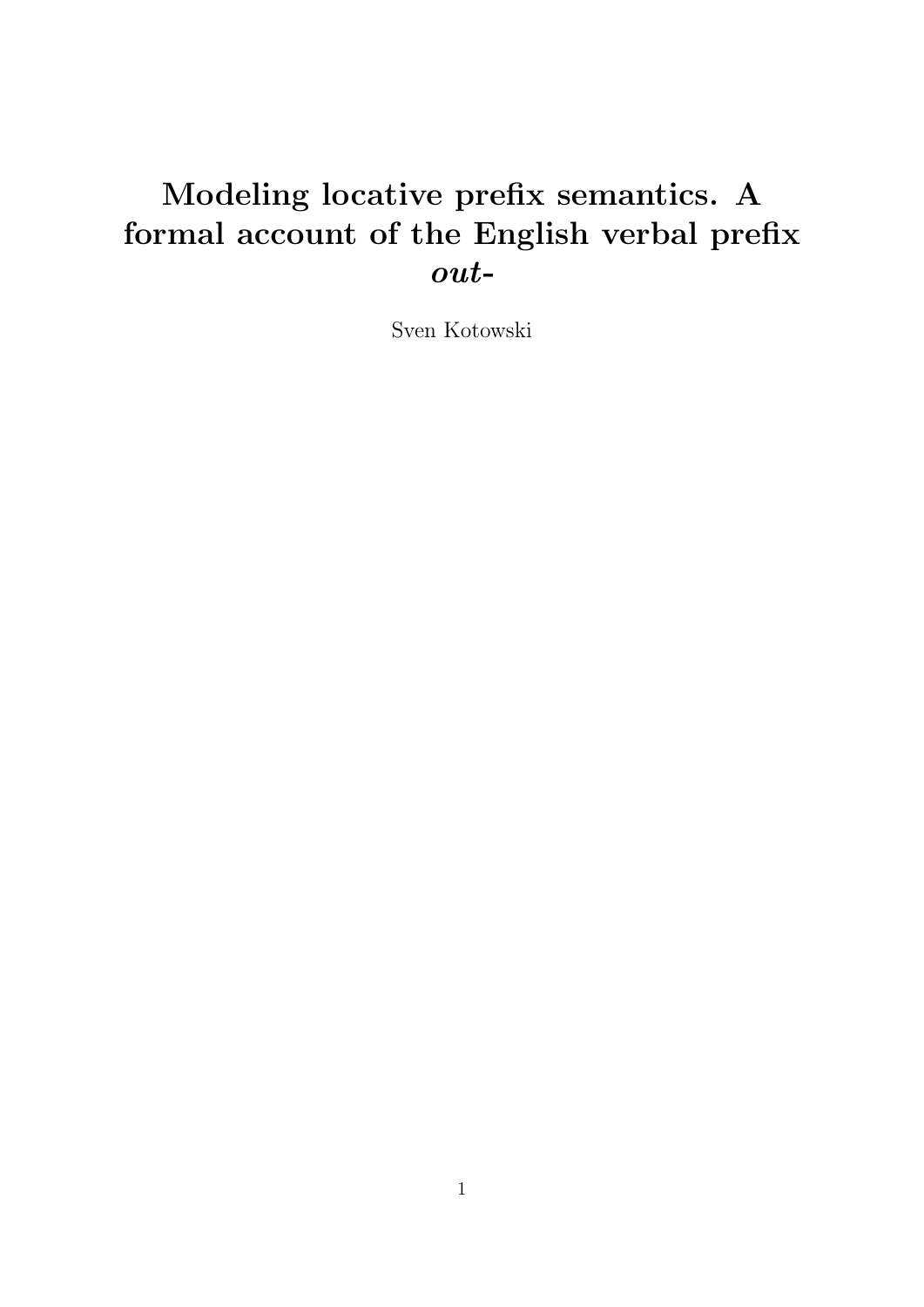#### Abstract

The English verbal prefix *out-* gives rise to at least two semantic categories: comparative forms as in to outplay s.o. and locative forms as in to outstream from somewhere. While most available studies on the comparative sense rely on insufficient databases, systematic studies on the actual behavior of locative verbal out-forms are lacking altogether. Building on a set of more than 1,500 tokens culled from corpora, this study is the first to systematically analyze, formalize, and contrast the two senses. The formal analysis will be couched in Frame semantics and model both individual attested examples as well as lexeme-formation rules based on generalizations. Formalizations of the two prefixes, and their implications, are shown to speak against an analysis of one underlying, underspecified prefix. Locative *out*- essentially functions as a morphologically bound, and highly restricted, version of out- as a particle, while comparative out- is a highly specialized, idiosynchratic construction.

Keywords: Derivational semantics, English locative prefixes, frame semantics, polysemy, complex verbs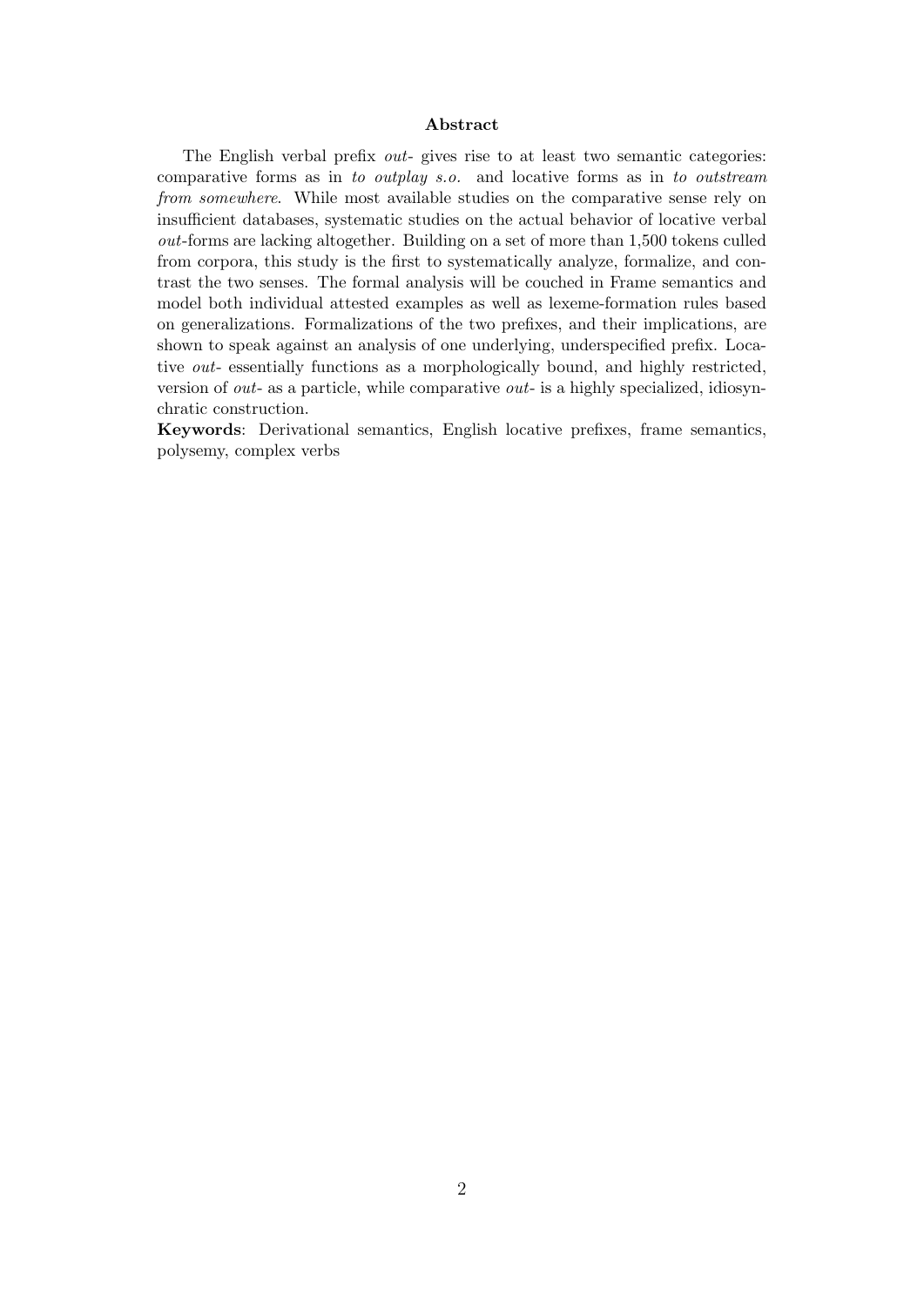# 1 Introduction

Across languages, locative prefixes and particles frequently give rise to diverse semantic categories and patterns of polysemy (see Rainer 2014 for an overview). This paper sets out to describe, formalize, and compare the semantics of English verbs on  $out$ -. Examples of the two commonly acknowledged categories are provided in (1-a) and (1-b) (from COCA; iWeb, see Davies 2008, 2018; OED 2018):

- $(1)$  a. LOCATIVE *out*-VERBS to outsource sth., to outgas, to outstream, to outpour etc. b. COMPARATIVE *out*-VERBS
	- to outrun s.o., to outfly s.o., to outsmart s.o., to outlast s.o. etc.
	- c. Locative out-nouns and participial adjectives an outhouse, out-hanging

In fact, *out*- also gives rise to nouns and participial adjectives, as in  $(1-c)$ . I will remain non-committal in this paper regarding such forms and focus on verbal structures. The examples in (2) illustrate the verbal prefix senses in (1-a,b) with some more context, and also show that they are partly attested with the same base forms:

- (2) a. [...] the men believe it has been pretty clear from the amount of nuts on the ground and in the trailers headed to the huller, where huge dunes of processed nuts wait to be outshipped [...] (COCA)
	- b. Should Nintendo actually ship the reported units, the Switch would outship the Wii U in its first 13 months of sale [...] (iWeb)

As in (2-a), out- can make reference to spatial information: nuts await shipment away from their current location at the huller. In contrast, the general interpretation of the case in (2-b) is strikingly different: roughly, the attestation describes a (hypothetical) competition between two game console models, in which the Switch prevails by virtue of being shipped more frequently than the Wii U. Regarding terminology, I will call spatial cases as in  $(2-a)$  LOCATIVE *out*- and cases such as  $(2-b)$  COMPARATIVE *out*-. I will treat both these categories as cases of prefixation and formalize them in the spirit of word-based morphology (Bauer et al. 2013:ch.29). These commitments will be critically discussed in Section 5.

The two processes are under-researched to different degrees. The studies that investigate comparative *out*- (e.g., Ahn 2021; Kotowski 2020, Kotowski and Schäfer 2022; Irube 1984; McIntyre 2003; Talmy 2000; Tolskaya 2014) propose partly radically divergent analyses, and no satisfactory formal account is available as of yet. In contrast, the by far less productive locative out-verbs are recognized by major reference works (see Bauer et al. 2013:ch.16; Marchand 1969:55; on the productivity of *out*-verbs, see Schröder 2011), but have, to the best of my knowledge, not been investigated in any depth thus far. This paper's objective is the formal modeling of the two categories in Frame Semantics (see Kallmeyer and Osswald 2013; Löbner 2014; Petersen 2007), building on a corpus-based analysis of their semantic properties.

Formalizing the two categories will also allow for addressing the question of how closely related the two categories at hand actually are. The few authors commenting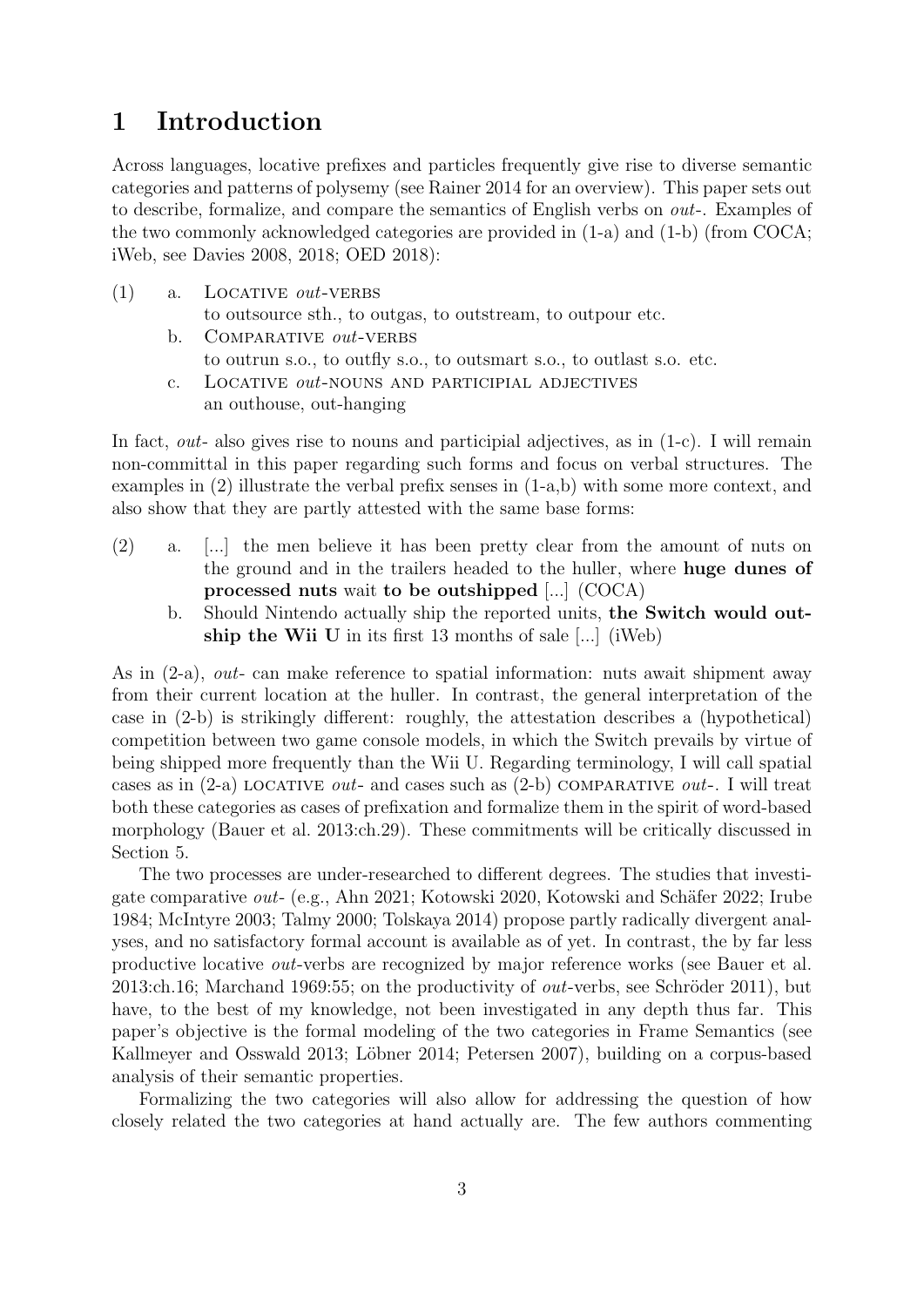on the historical relationship between the two prefixes agree that the comparative sense developed out of the locative sense via an intermediate shift to completive-resultative semantics, as in to outbake sth. 'to bake sth. thoroughly' (see Brinton 1988; Nagano 2011). Yet, the subsequent development to a sense that includes comparison of two events remains largely obscure. While some authors speculate on a metaphorical shift from path semantics to scalar semantics (see e.g. Talmy 2000, Tolskaya 2014 on out-), the question of synchronic polysemy of out-verbs has not yet been addressed, and is summed up by Bauer et al. (2013:347) as follows:

On the one hand, the semantic uniformity and robust productivity of the [comparative; AUTHOR] version of the prefix might be taken as evidence that out- has evolved into two distinct homophonous affixes. On the other hand, the existence of an overlap between the two meanings in forms derived from verbs might argue for a polysemy analysis.

The analyses will build on corpus data, culled from mostly COCA and iWeb. The database includes more than 500 comparative verb types and 57 locative verb types, and more than 1,500 tokens in total. Overall, the analyses and the frame formalizations will show that the differences between the two forms in question clearly outweigh their commonalities. Besides obvious discrepancies regarding productivity, these differences concern possible base forms, stress assignment, subcategorization frames and argument linking, semantic and syntactic uniformity, induced argument structural and event structural changes, and the existence of semantically equivalent, homophonous forms. Based on these considerations, I will propose distinct, frame-based lexeme formation rules capturing generalizations in the lexicon (see e.g. Andreou 2017; Bonami and Crysmann 2016, Koenig 1999; Riehemann 1998).

The paper is structured as follows: Section 2 briefly introduces frames as the assumed framework. Sections 3 for locative out- and 4 for comparative out- introduce the respective analyses. Section 5 juxtaposes the findings of the preceding questions and discusses implications both for questions of polysemy or semantic relatedness and for the nature of the morphological processes at hand. Section 6 concludes.

# 2 The framework

The framework used for modeling in the following are frames in the sense of Barsalou  $(1992)$  as adapted to linguistic semantics (see Kallmeyer and Osswald 2013; Löbner 2014; Petersen 2007). Frames are recursive typed-feature structures that offer a general format of knowledge representation, including linguistic knowledge. They allow for decomposing semantic structure and for representing constraints derived from contextual information or world knowledge in a unified format.

One common way of representing frames are attribute-value-matrices (AVMs), as also used in other frameworks such as HPSG or Sign-based Construction Grammar (see Pollard and Sag 1994; Sag 2012). Figure 1, for example, depicts an AVM-representation of the frame semantic structure of the sentence The boy is lying on the sofa.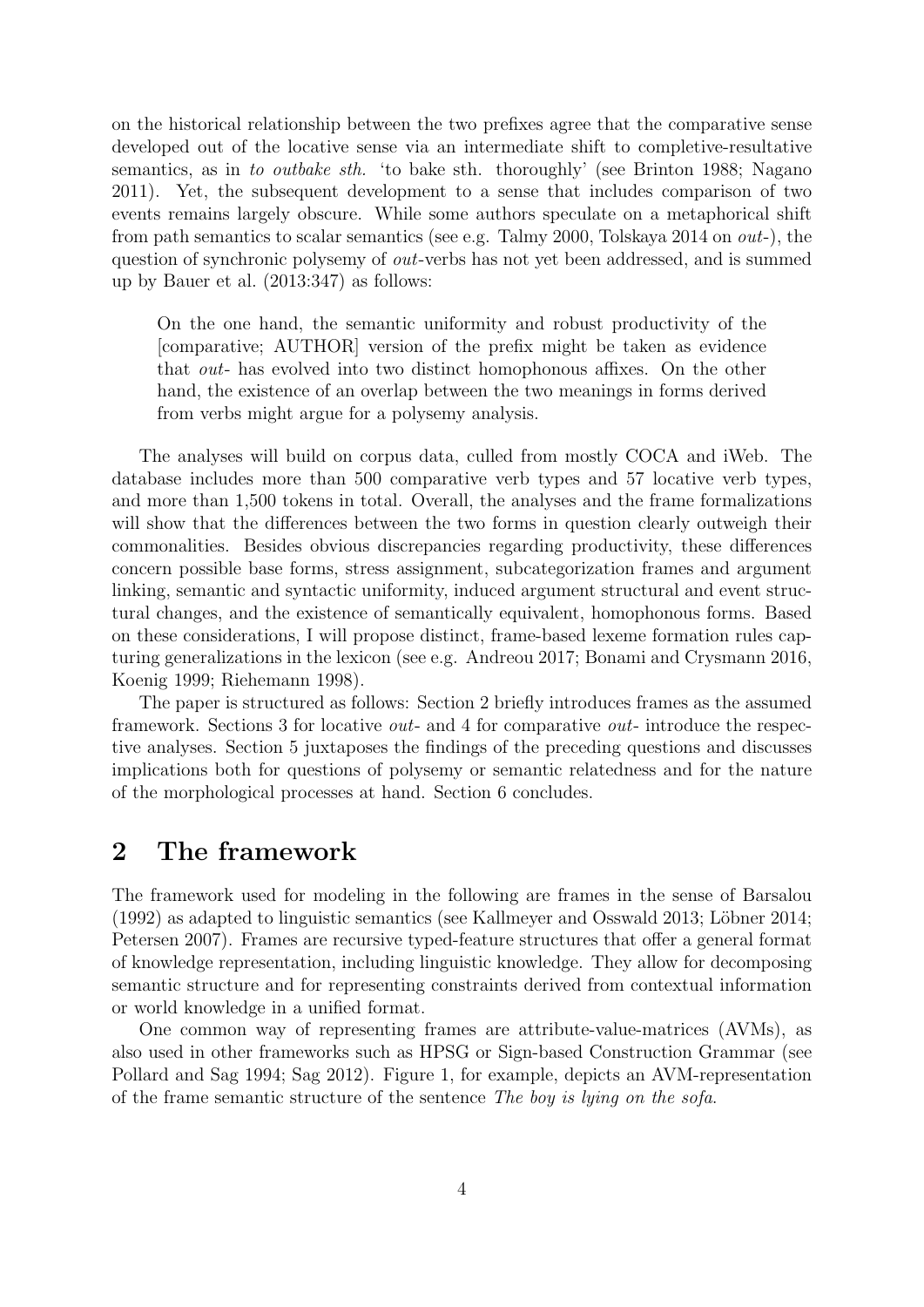

Figure 1: Frame representation as AVM for The boy is lying on the sofa.

Typed feature structures (see e.g. Carpenter 1992) include a finite set of types represented in italics (e.g. the eventuality type state) and a finite set of attributes represented in small caps (e.g. the semantic role theme). Attributes are partial functions from type node to type node, i.e. they return unique values for attributes that are unique to their holder. Types can also be connected via non-functional relations (non-functional in the sense that they constitute one-to-many mappings, i.e. do not return unique values). Figure 1 represents an eventuality 'e' of the complex type *locative\_state*  $\land$  *posture\_state*, which shows a node can have more than one type as long as types are compatible. Event participants are attributes of the event type, here theme and location. Further event attributes include the ground and the specification of the posture. Frame structures are potentially recursive, as values are types themselves that can take further attributes, as in the functional chain [locative\_state  $\land$  posture\_state  $\longrightarrow$  GROUND : sofa  $\longrightarrow$  ONREgion : spatial region]. Non-functional relations between types, such as the mereological <sup>2</sup>⊂<sup>3</sup> -relation that connects location and ground, are indicated at the bottom of the AVM. Finally, frames allow for structure sharing, and type nodes can be accessed via more than one attribute or relation. Structure sharing in AVMs is indicated by coindexation via boxed numerals. In Figure 1, for example, the *spatial region*  $\mathbb{S}$  is accessed via both the attribute ONREGION of the type sofa and its  $\subset$ -relation with spatial region  $\mathbb{Z}$ .

The configuration of admissible type-attribute clusters gives rise to a type signature, a taxonomy formally constraining frames. In particular, the type signature restricts the set of admissible frames, orders types hierarchically, and states appropriateness conditions on possible attributes for a type and possible values for a given attribute (see Petersen 2007 for details). Figure 1, for example, instantiates the broader constraints that every state has a THEME and that both *locative\_state* and *posture\_state* are subtypes of *state*. Also, relations can be defined in the type signature as type sensitive, i.e. relations are restricted to elements of particular types. In the *locative\_state* depicted in Figure 1, this constraint is instantiated by  $\mathbb{Z}\subset \mathbb{S}$  that relates elements of the type *spatial region* (see also Kallmeyer and Osswald 2013).

Frame semantics as understood here has given rise to a number of different analyses of derivational semantics. The nature of the framework is in essence independent of grander morphological issues, and both morpheme-based as well as word-based models (see Bauer et al. 2013:ch.29) can be formalized as frames. For example, Zinova (2016) uses frames in morpheme-based fashion for modeling the polysemy of Russian verbal prefixes as unification processes of prefix, base verb, and argument semantics. In contrast, Kawaletz and Plag (2015), Kawaletz (2021), Plag et al. (2018), and Schulzek (2019) take a word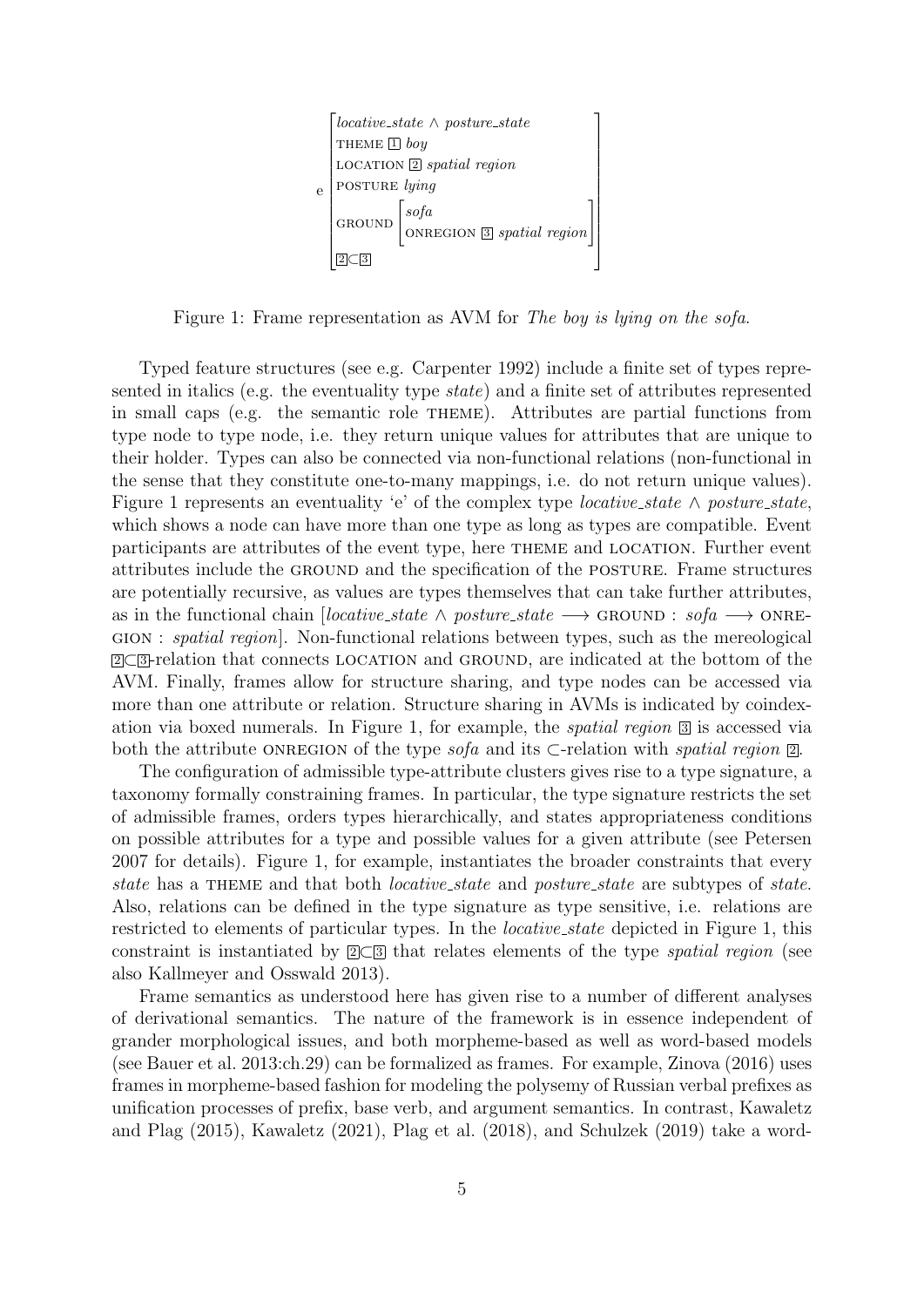based stance, as they all make use of referential shifts on the base forms' frame structures for their modeling of derivational phenomena. In similar spirit, Andreou (2017) models negation phenomena as lexical rules that manipulate values of certain attributes provided by the input.

In the next section, we turn to locative *out*-verbs, their properties, and how these can be captured in frame formalizations. This is followed by the discussion and frame formalization of comparative out-verbs in Section 4.

### 3 Locative out-verbs

This section analyzes the semantics of locative out-verbs. Regarding spatial language, I will follow common assumptions: spatial relations are linguisticallly encoded against the backdrop of the spatial primitives figure, ground, place, and path (see among many others Dirven 2010; Jackendoff 1983:ch.9; Landau and Jackendoff 1993; Talmy 2000; Zwarts 2008). Figures are understood as entities that move or are located relative to some other entity, the ground. The path is conceived of as the figure's trajectory or followed course relative to the ground, while place refers to the figure's stative location relative to the ground. Similar assumptions are also uncontroversial regarding analyses of derived words with locative semantics, and have found their way into reference works (see e.g., Bauer et al. 2013:ch.16).

The next subsection illustrates general properties of locative *out*-verbs and the semantic patterns the construction occurs in. Section 3.2 models affix-base-interaction, while section 3.3 generalizes over the findings and formulates lexeme formation rules.

### 3.1 General properties and semantic patterns of locative *out*-

THE DATA BASE

Locative *out*- is an only marginally productive word-formation process, at least with respect to the number of different lexemes it has given rise to, and the analysis here is based on a mere 70 tokens from 57 types. This data set was compiled as follows. First, I searched both COCA and the BNC (see Davies 2004) via the query string in (3) on their respective web interfaces (available under https://www.english-corpora.org/). This string returns all forms that are tagged as verbs and that start with the characters  $\langle \text{out} \rangle$ followed by any number of characters (up to the following space or punctuation point):

 $(3)$  out<sup>\*</sup><sub>-V</sub>\*

The 2447 word forms that the search in (3) returned were then cleansed manually, and clearly different senses as well as clear corpus corruptions were discarded. This systematic procedure led to a data set of a total of 32 types, which allows for the conclusion that, synchronically, type frequency is indeed relatively low. The remaining 25 types were added as a result of unsystematically searching iWeb and the OED. Additional tokens were only added to the data set if two tokens of the same type showed some diverging semantic properties (see below). All numbers below are based on the complete data set, i.e. on the 70 tokens.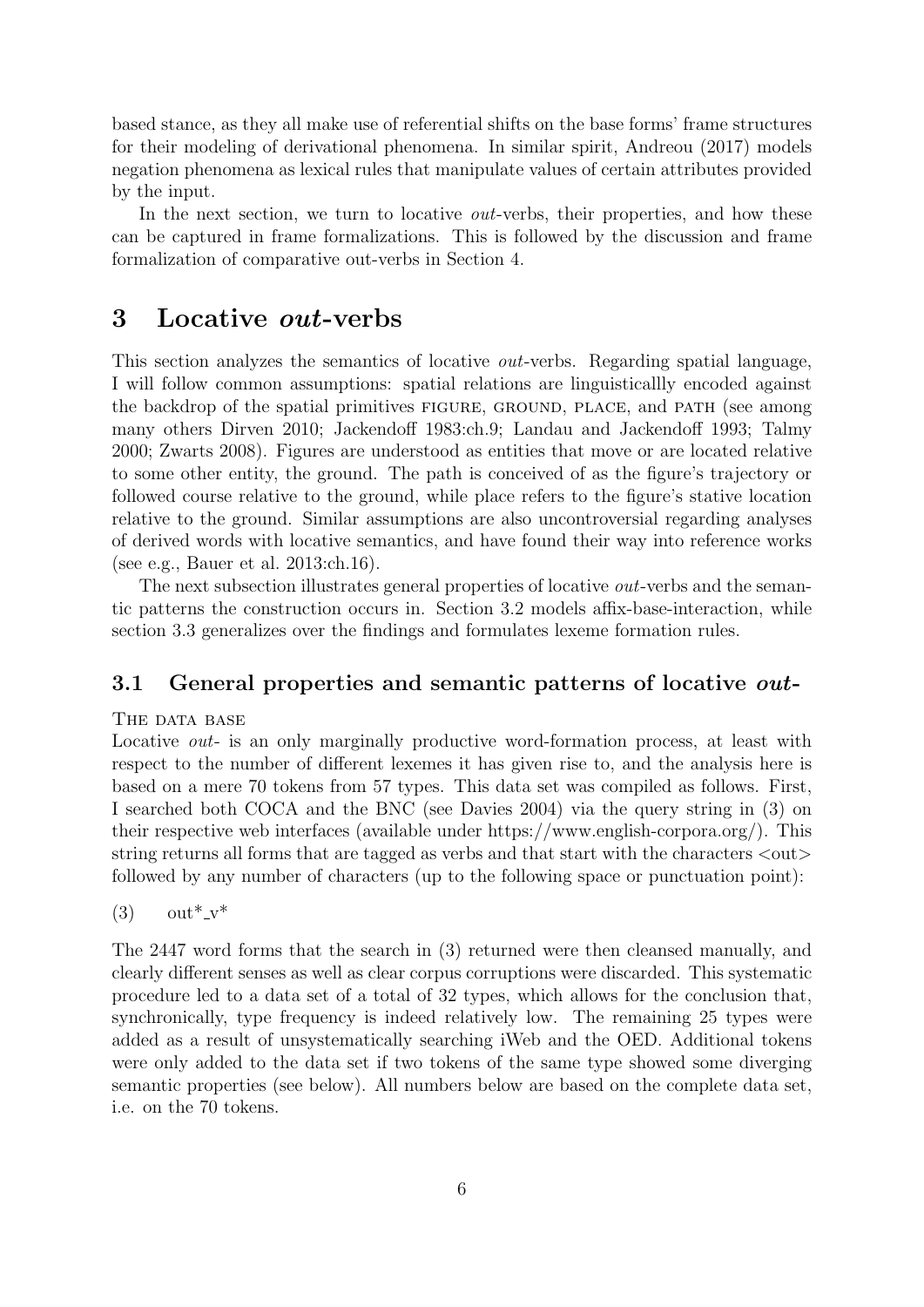Syntactic and semantic patterns

Locative *out*-verbs occur both intransitively, as in (4), and transitively, as in (5). Transitives make up around two thirds of the data (65%), intransitives roughly one third  $(35\%).$ 

- (4) A majority of the town's younger populace out-migrates after completing high school... (COCA)
- (5) Federally endangered dry forest species to be outplanted in the Kaupulehu preserve. (COCA)

The attestations in (4) and (5) are representative of a clearly dominant semantic pattern in the data. Roughly 75% of all locative out-verbs in my data occur in directed motion structures (see e.g. Goldberg and Jackendoff 2004; Los et al. 2012:ch.5; Rappaport Hovav and Levin 2001), for which I will use the term translocation in the following (see Kallmeyer and Osswald 2013:299f.). In all of these attestations, a figure-argument undergoes translocation along a path. Semantically, this argument is a theme (or patient or FORCE RECIPIENT, depending on one's preferred analysis), and is realized syntactically as subject in intransitives, as in (4), and as object in transitives (or subject in passives), as in (5). All transitive cases denote caused translocation, and they constitute the by far most frequent pattern with more than 60% of all locative out-verbs.

The locative *out*-forms in my data are not category-changing, i.e. we only find verbal bases.<sup>1</sup> In nearly all cases, the prefix is non-applicative, i.e. the morphological process does not add additional arguments or change the bases' argument structures in other ways (see Haspelmath and Sims 2013:ch.11 on morphology and argument structure). This is illustrated in  $(6-a)$  and  $(6-b)$  with non-prefixed counterparts to the examples  $(4)$  and  $(5)$ , respectively.

- (6) a. ...the poor and excluded [...] are increasingly forced to migrate in find of work... (COCA)
	- b. Some 30,000 students will plant trees in Mexico City... (COCA)

In a few cases, the prefix does have weakly applicative potential, namely in the form of particle incorporation (see Wunderlich 2012; McIntyre 2007). For example, as in (7-a), to blast does not license a direct object, while out can license direct objects, both as a prefix, as in (7-b), and as a particle, as in (7-c).

- (7) a. ??The repellent will blast scent.
	- b. Mosquito repellent will outblast scent. (OED)
	- c. Jasmine 'Clotted Cream' [...] blasts out scent. 2

Outside of straightforward translocation interpretations, we find a smaller number of slightly diverging, but related readings. First, a few cases denote metaphorical rather than literal motion, such as outprocess (8-a), which refers to the administrative act of signing out from an army base. Second, at least the attestation in (8-b) is directional

<sup>&</sup>lt;sup>1</sup>Possible candidates for nominal bases would be *outshore*, *outramp*, and *outsource*. However, there are verbal counterparts compatible with the respective derivatives' semantics in the OED for such cases, which makes denominal analyses seem implausible (see also Bauer et al. 2013:353).

<sup>2</sup>https://www.themiddlesizedgarden.co.uk/12-creative-tips-for-a-stunning-urban-garden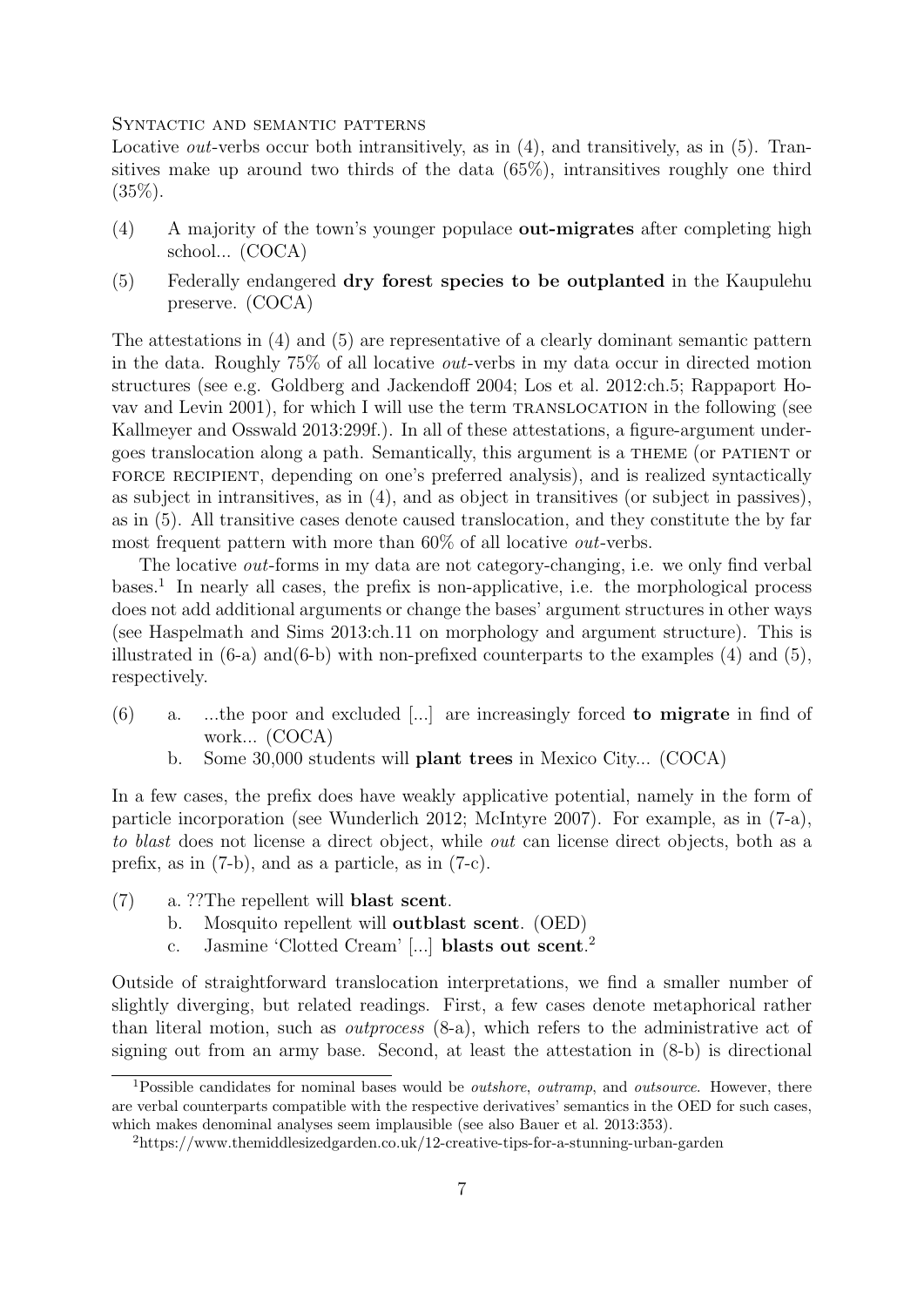rather than translocational, and it is not entirely clear which element would correspond to a figure argument. Third, the eventive nature of some forms is not entirely clear. For example, (8-c) refers to a geological formation and thus suggests a stative rather than a dynamic interpretation (see Goldberg and Jackendoff 2004:543f. on the possibility of resultative analyses for similar stative example).

- $(8)$  a. The MTL told me once **I outprocess** from Keesler I am off of their books [...]  $(iWeb)$ 
	- b. Oscar De La Hoya [...] has gone on record this week stating two things that have made many people **outlash** at him (iWeb)
	- c. The graphite-rich rock is outcropping in a north easterly direction for approximately 3.75 kilometres before descending beneath cover (iWeb)

Finally, as in the examples (9) (both from COCA), we find a sub-pattern of locative outverbs, in which the locative source-domain SPATIAL REGION is semantically shifted to the target-domain population. Unlike the example in (8-a), these items do not denote translocation but locate the, roughly, mating-events denoted by the respective base verbs to the exterior of, for example, an ethnic group in (9-a) or a genus of grass (9-b).

- (9) a. By the third generation, Hispanics as well as Asians are out-marrying by something like 60%. I mean, they marry somebody other than a Latino.
	- b. Included in that list is wheat, which [...] can outcross with bearded goatgrass, a problem weed in the western United States.

The obvious question from a morphological vantage point concerns the contribution of the prefix to the semantics of the complex forms. Therefore, we will model prefix– base interaction for the main semantic patterns introduced above. As we will see, these patterns largely arise via the combination of a mereological constraint introduced by the prefix, the (path) semantics of the base verb, and partly additional locative arguments introduced via PPs.

### 3.2 Prefix-base interaction in locative out-forms

In this section, I will show that the meaning component shared by all locative *out*formations is a figure's or an event's NON-CONTAINMENT in some bounded ground. Bounded grounds are understood as multi-dimensional regions that have an interior and an exterior (see Tyler and Evans 2003:ch.7). Let us begin the analysis with the major semantic pattern of locative out-, i.e. caused translocation, and introduce minor patterns, including non-caused translocation and population readings, as we go along.

### Caused translocation

The prefix's contribution to locative *out*-verbs can be illustrated best by comparing an example of base verb semantics with its corresponding derivative semantics. Consider the attestations of to house and to outhouse in (10).

(10) a. The city funded the four large display cases and agreed to house the collection at the Convention Center. (iWeb)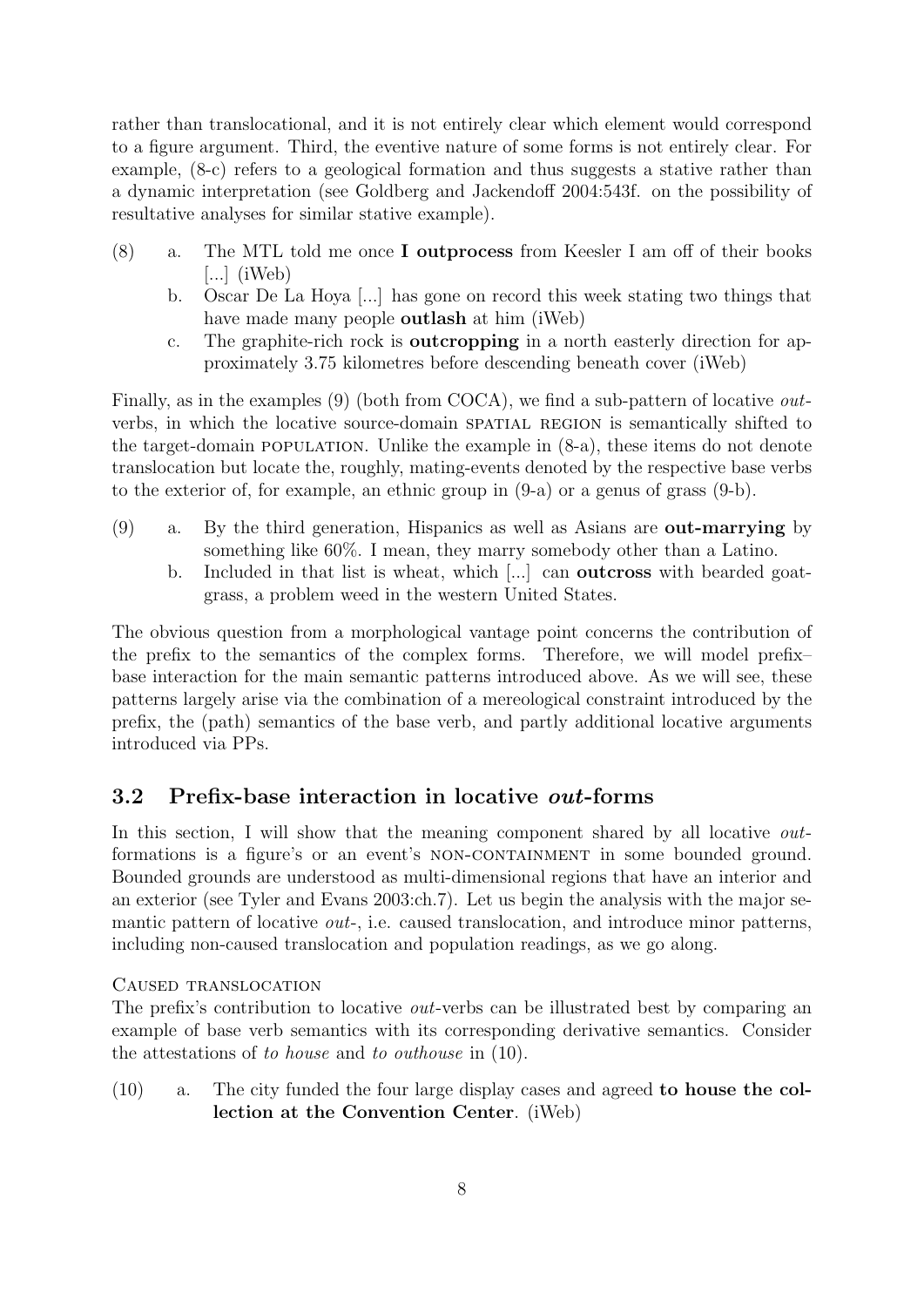b. They tried taking their son and daughter-in-law with them for the last year, outhousing them at the hotel [...] (COCA)

Verbs such as to house in (10-a) belong the pocket-verb subtype of putting-verbs (see Carrier and Randall 1992:177; Dixon 2005:106f.; Rohde 2001:ch.6 for putting verbs). These are derived via  $N\rightarrow V$ -conversion, and refer to putting an entity at a location that is of the type denoted by the verb's nominal base (see Levin 1993:121f.). They are thus lexical causatives that inherently include an agent who causes the goal-oriented translocation of a THEME.



Figure 2: a) Generalized event frame for POCKET-verbs. b) Frame for the event description of the outhouse-example in (10-b).

 $(Abbr: INT = INTIAL-POINT; END = ENDPOINT)$ 

Figure 2(a) provides a generalized frame for pocket-verbs (see Kawaletz 2021 on generalized verb frames). The frame depicts an event of type causation with attribute-value descriptions for both roles and sub-events (see Kallmeyer and Osswald 2013; Osswald and van Valin 2014; Plag et al. 2018; see Rappaport Hovav and Levin 1998; van Valin and LaPolla 1997 for the event structure of causative verbs in general). For pocket-verbs, the core participants in macro roles are CAUSER, UNDERGOER, and GOAL. The complex event splits up into two sub-events. The first sub-event is the CAUSE, an underspecified *activity* on behalf of the CAUSER in the more fine-grained role AGENT (CAUSER and AGENT are co-referential and therefore co-indexed as  $\Box$ ). The CAUSE brings about the second subevent, the EFFECT, which is of type *translocation* and constitutes the locus of motion. The *translocation*-event's THEME, co-referential with the macro-event's UNDERGOER, undergoes movement along a PATH typed as *goal path* by default. Finally, the generalized frame in Figure  $2(a)$  connects PATH and GOAL: the two mereological constraints at the bottom of the frame state that the path's initial stage (INIT) is located outside the goal,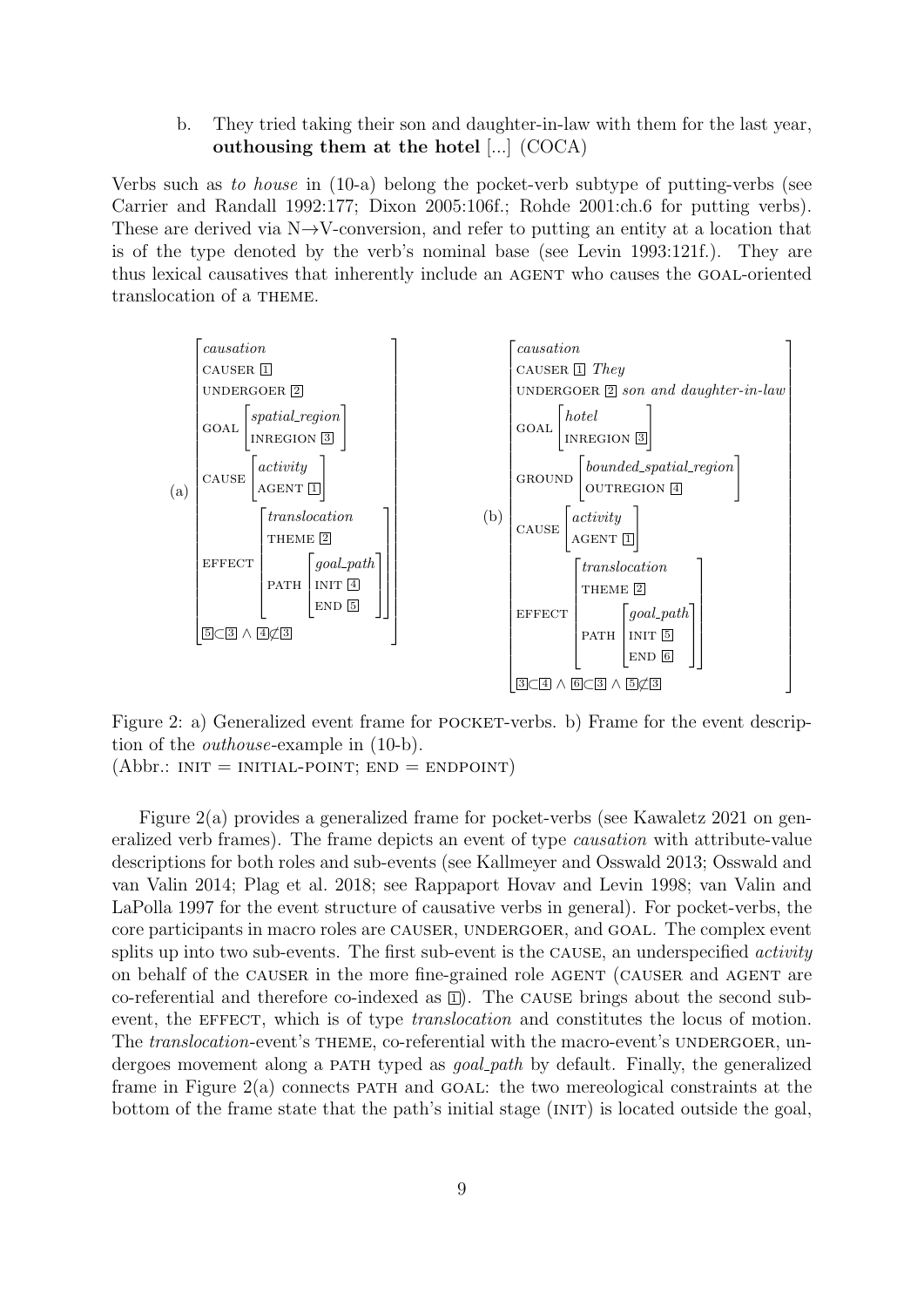i.e.,  $\mathbb{I}\subset\mathbb{Z}$ , while its final stage (END) is located inside the goal, i.e.  $5\subset 3^3$ .

Now, how does locative out- contribute to the semantics of a pocket-verb? The example in (10-b) can roughly be paraphrased as 'They put their son and daughter-inlaw into the hotel, outside some other location'. Figure 2(b) is the instantiated frame for the example (10-b) and the pertinent attribute-type pairs from the generalized frame in Figure 2(a) are adjusted accordingly: They as CAUSER and the son and his wife as undergoen of the macro-event, the *hotel* as GOAL etc.

While we may infer that the location that the hotel is contrasted with is likely the home of the subject-argument, there is no indication that it serves as the translocation event's source. Rather, *out*-integrates a bounded GROUND into the topological structure of the event denoted by the base to house. Capturing the assumption that something cannot be located outside of one-dimensional structures (see Tyler and Evans 2003:ch.7), I assume the type of ground that features in locative out-events to be constrained as in the attribute-type chain in (11). Grounds have a demarcated interior and exterior, and are typed *bounded\_spatial\_region* with attributes INREGION and OUTREGION of type spatial\_region:

(11) a. bounded\_spatial\_region  $\longrightarrow$  INREGION : spatial\_region b. bounded\_spatial\_region  $\longrightarrow$  OUTREGION : spatial\_region

For the example in (10-b), the GROUND introduced by the prefix is spatially distinct from the GOAL and not directly attached to the PATH in Figure  $2(b)$ . (12) provides the prose for the mereological relations stated at the bottom of the frame:

- (12) a. path's initial point is outside goal:  $\sqrt{3}$ 
	- b. path's endpoint is inside goal: <sup>6</sup>⊂<sup>3</sup>
	- c. goal is outside ground: <sup>3</sup>⊂<sup>4</sup>

The following examples shows that the linguistic context may well lead to interpretations of out- upon which grounds are identical with sources. In (13), world knowledge at least suggests that the books in question were located at the museum prior to outhousing them, while (13-b) introduces a source-goal path via the *into-* and *from*-PPs, respectively.

- (13) a. We are assured [...] by the Museum that care has been taken [...] to outhouse only books which are thought to be less frequently consulted. (OED)
	- b. The next morning, we out-loaded the compostable materials into the truck from the big window.

In all these cases, *out*- does not introduce a new sub-event, but expresses that the respective endpoints of the path are not contained in some bounded ground. The sole structural difference between them concerns the question of whether this ground functions as source  $(as in (13))$  or not  $(as in (10-b)).$ 

In summary, the event structures of the causative putting-verbs themselves remains

<sup>3</sup>A general caveat to the frames illustrated here and in the following concerns stativity and dynamicity. The majority of out-formations discussed in this section in fact denote dynamic events, while the frame representations depict changes as successions of states. Nothing hinges on this distinction for the analyses of a morphological process (see Löbner 2017 for a dynamic frame proposal).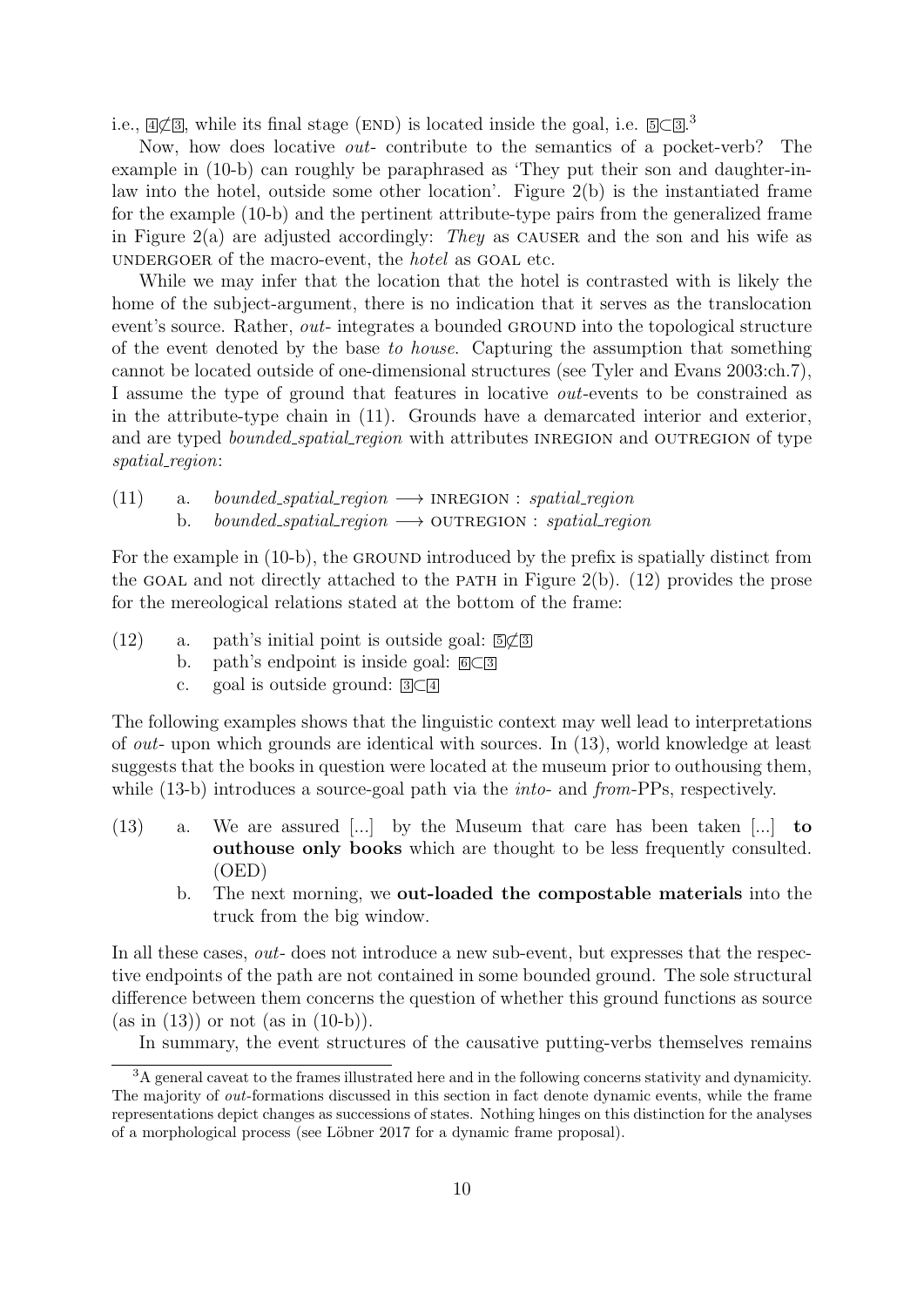untouched by the morphological process, and (lexicalized) goal components provide a natural attachment site for the prefix's contribution. More generally, it is the base verbs' lexical semantics that contributes motion, i.e. a path, which can be illustrated by a closer look at the very limited range of typical base verbs. Making use of VerbNet's macro-classes (see Kipper et al. 2008), (14) provides examples from the most frequent base classes:

- $(14)$  a. PUTTING-VERBS: flood, pour, plant, load, station etc.
	- b. EMISSION-VERBS: puff, stream, dribble, pop, radiate etc.
	- c. SENDING AND CARRYING-VERBS: ship, drag, heave, thrust, haul etc.

Typically, bases in the caused translocation pattern are from the classes in (14). These bases inherently include motion components in their semantics and, in their transitive variants, denote causation (cf. Dixon 2005:ch.4; Levin 1993; Levin and Rappaport Hovav 2019).

#### Non-causative translocation

For illustration of an intransitive item of a locative out-derivative with translocation semantics, consider the example *out-qas* in  $(15)$ . This forms is based on a substanceemission verb,<sup>4</sup> and in the attestation, gas is emitted from within a source (the stars) to their outside.

(15) In turn, gas out-streaming from the young stars in the clusters can feed and energise the black hole. (iWeb)

I follow non-causative analyses for intransitive motion constructions (see e.g. McIntyre 2004, Rappaport Hovav and Levin 2001). This reasoning is based on the assumption that such events are not complex, and that their presumable sub-events are indistinguishable. For example, in (15) the gas's traversal of a path and its streaming are spatially indistinct and occur at the same time, and thus constitute the same event. In the frame in Figure 3(a), this is captured by the complex event type translocation  $\wedge$  substance emission and the lack of a cause-effect structure.

The event has two participants, the EMITTEE gas and the SOURCE the young stars. Accordingly, the PATH is typed *source path*. Most generally, the integration of *out-* into the structure works in identical fashion to the causative frame in Figure 2(b): the contribution of the prefix is again modeled as non-containment. For the case at hand, however, the SOURCE and the introduced GROUND are identical, and therefore co-indexed as  $\overline{5}$ , and it is the path's intermediate stage (INTER; on the assumption that this is not necessarily it's endpoint, see Zwarts 2008) that is set apart from the source via the relation  $\mathbb{Z}[\mathbb{Z}]$ .

<sup>&</sup>lt;sup>4</sup>While to gas is not explicitly listed as a verb of substance emission in Levin (1993) nor Verb-Net, outgas clearly behaves as one. Conceptually, it names the emitted substance, and also allows the substance/source-alternation (cf.Our volcanos outgas enough CO2 to keep the biosphere in balance. (COCA); see Levin 1993:32f.). Also, like other emission verbs (see to blast above), the example in (15) shows particle or preposition incorporation, cf. ?? Gas is streaming from the stars.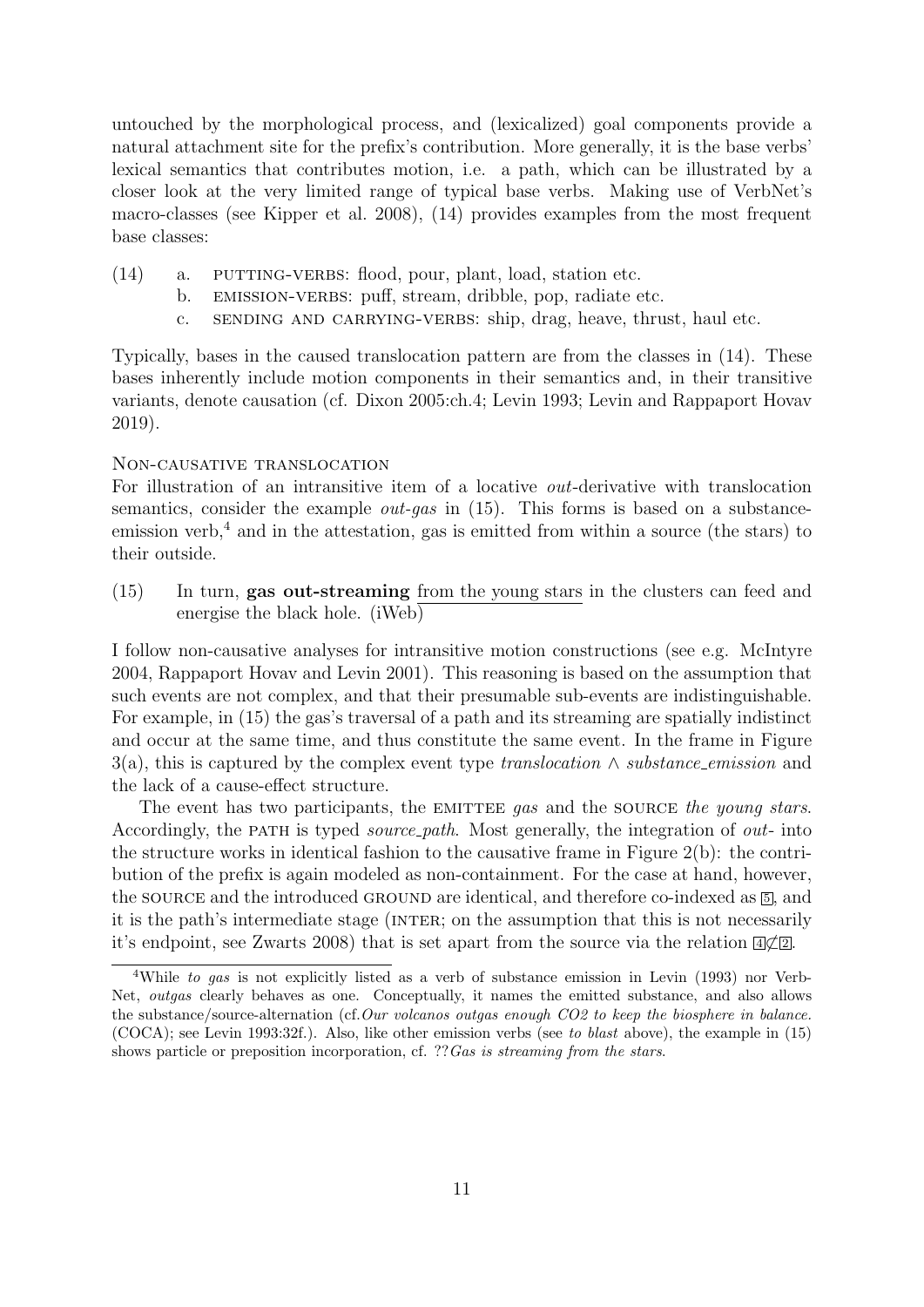

Figure 3: a) Frame representation for the *out-stream*-example in(15). b) Frame representation for the outbreed-example in (17).

 $(Abbr.: INT = INTIAL-POINT; INTER = INTERMEDIATE-STAGE)$ 

Regarding the attestation in (15), we have just argued for the unification of the ground (introduced by the morphological process) with the source (provided via the from-PP). However, a more general feature of intransitives can be illustrated by the *out-migrate*example in  $(16)$ . Unlike for some transitive items (see e.g.  $(10-b)$ ), sources are either explicitly given or can be at least be inferred for all intransitive examples in the data. In (15), for instance, the source is not realized as a PP, but can readily be inferred contextually as Ethiopia.

(16) Many brave Ethiopian Moslems [...] were forced to out-migrate to safe heavens [sic] such as Eritrea and Sudan. (iWeb)

#### POPULATION INTERPRETATIONS

Finally, let us look at the one pattern that is not (trans)locational in nature. The item in (17) is another example of the semantic shift 'population-as-spatial region' (see also the examples in (9) above). Here, outbreed refers to breeding with specimens from a different rat colony. This shows that in *out-verbs* of this type, the spatial meaning introduced by the prefix is responsible for the shift, that it is populations (or similar groups such as a genus) that are reconceptualized as grounds, and that the events denoted by the base are not semantically shifted as such. This pattern does not include any path-semantics, and the contribution of locative out- to the semantics of the base verb is best described as locating the entire event to the outside of the ground.

(17) Naked mole rats breed readily enough with close kin. Although their preference is to outbreed, Faulkes says [...] (COCA)

The formalization for (17) is provided by the frame in Figure 3(b). The frame describes a habitual breeding activity with naked mole rats as (co-)actors. Crucially, these rats are from distinct colonies, tagged  $\boxed{2}$  and  $\boxed{4}$ , respectively. The frame captures the noncontainment relation introduced by out- as follows: the metaphorical location of the breeding activity is identical with the co-actor's colony, and thus co-indexed  $\mathbb{I}$ . In turn, the introduced ground is analyzed as identical with the actor's colony (co-indexed  $\boxed{2}$ ), while the relation  $\mathbb{Z}(\mathbb{Z})$  determines that the ground and the event location (and thus the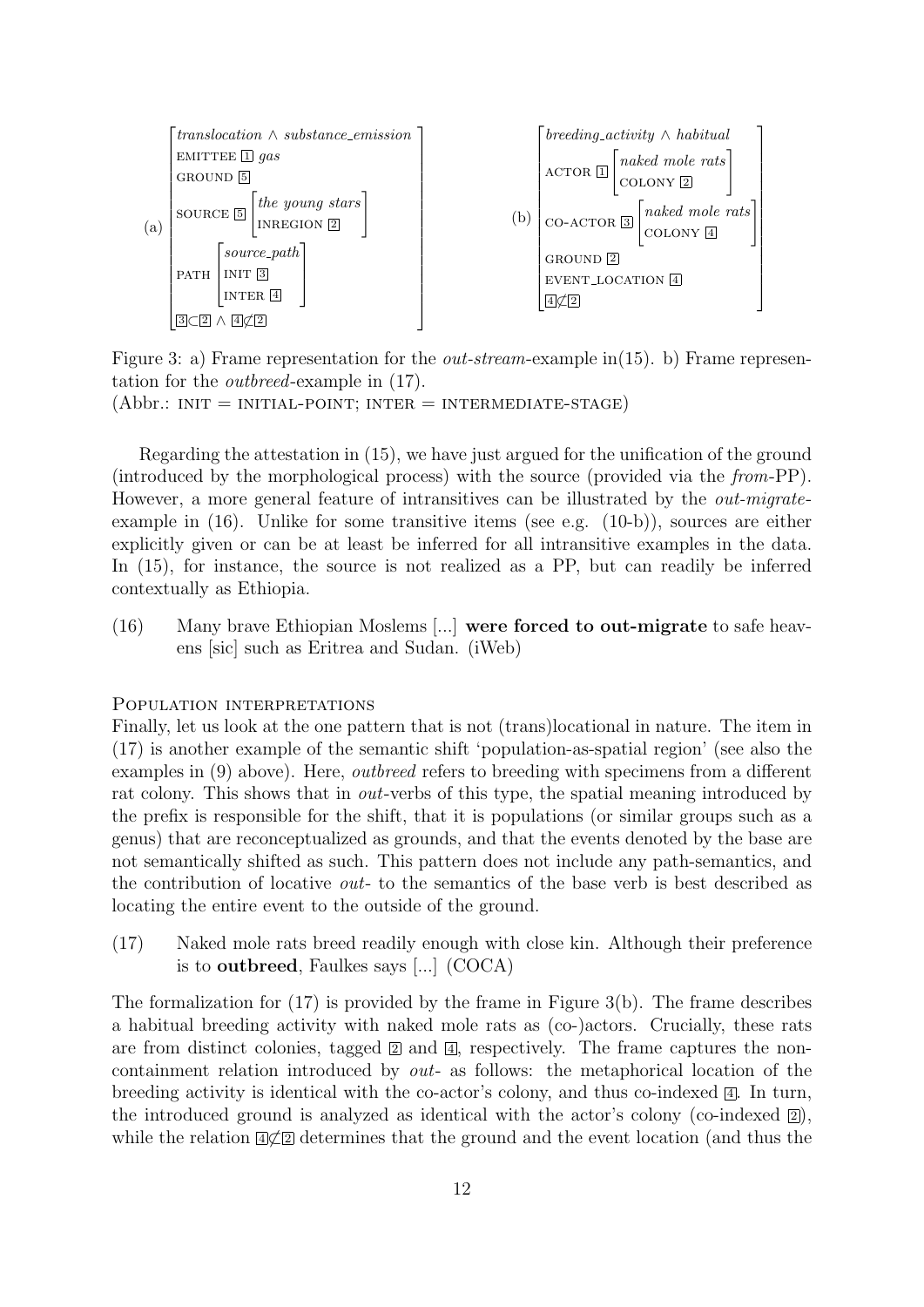two colonies) are spatially distinct.

Let us wrap the main points of the preceding analyses:

- Locative *out*-introduces a mereological non-containment relation between (metaphorical) spatial regions (or places).
- Typically, it is base verbs that introduce the motion component of translocation semantics, and one of the spatial regions includes the path's end- or intermediate point, which is set apart from a contextually specified ground.
- The specific nature of the path, as for example goal- or source-goal-path, is contextually determined (but all intransitive items have sources)
- Whenever sources or goals are realized, they form part of the introduced noncontainment relation.

The following section provides a generalization over these findings by providing lexeme formation rules.

#### 3.3 Generalization: lexeme formation rules for locative out-

Let us begin the generalization over locative *out*-'s semantics by providing the preliminary lexeme formation rule in Figure 4. Lexeme formation rules (lfr), as made use of by authors in constraint-based formalisms such as HPSG and SBCG (see Bonami and Crysmann 2016, Koenig 1999, Müller 2002, Riehemann 1998, Sag 2012), are underspecified lexical entries that establish relations between some input, e.g. morphological base(s), and some output, e.g. a complex lexeme. They are derived via generalizations over attested examples and, by extension, over the lexicon.

The rule in Figure 4 builds on frame formalizations by Andreou (2017), Kawaletz  $(2021)$ , and Plag et al.  $(2018)$ , and is applicable to all locative *out*-lexemes in the data. Being morphologically complex, these lexemes come with an attribute for their morphological base (m-base), whose value is another lexeme. The derivative's phonology attribute (PHON) is typed  $\delta ut-\overline{x} \vee out-\overline{x}$ , i.e. the complex form adds the prefix out- to the base's phonology, while primary stress is variable and can fall on either the prefix or the base.<sup>5</sup> Base and derivative are both typed V for their syntactic category (CAT), i.e. the rule derives verbs from verbal bases. With respect to the base's semantics (SEM  $[0]$ ), the rule states that these lexemes denote eventualities.

<sup>&</sup>lt;sup>5</sup>The OED provides phonological information for 30 out of the 57 locative *out*-verbs in my data and their primary stress distribution is as follows: 17 verbs (i.e. about 57%) bear primary stress on the base, e.g. *outflood* and *outpour.* 12 verbs (i.e. about  $40\%$ ) are stressed on the prefix, e.g. *outhouse* and  $output$ . One item (*outmigrate*) is attested with both stress patterns. Out of the seven clearly locative out-verbs in the Longman Pronunciation Dictionary (cf. Wells 2007), five are listed with primary stress on the prefix ( $\acute{o}uterop$ ,  $\acute{o}utput$ ,  $\acute{o}utreach$ ,  $\acute{o}utsource$ ,  $\acute{o}utstation$ ) and only two with primary stress on the base (*outpour*, *outspréad*).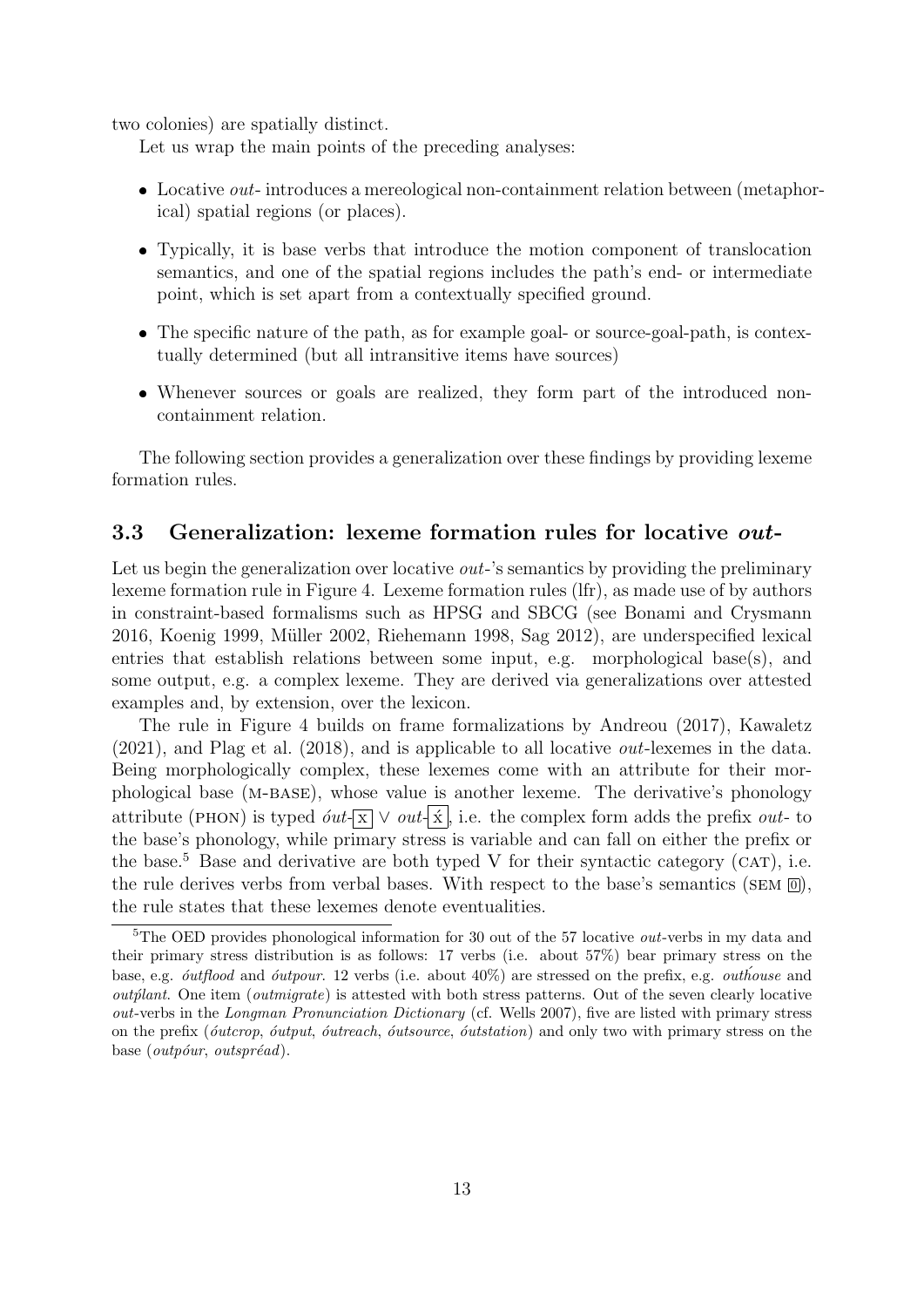

Figure 4: Lexeme formation rule with abstraction over locative out-'s semantics.

For the discussion at hand, the essential claim of the frame in Figure 4 is that the copyand-override-mechanism  $\boxed{0}$ ! captures *out-*'s meaning contribution. The  $\boxed{0}$ !-tag indicates that the derivative semantics inherits the entire base semantics and adds the elements specified in the !-structure, which override elements from the base if the respective types are incompatible (see Sag 2012:119f.; Andreou 2017:12f.).

As shown above, locative *out*- is a non-applicative process with derivatives inheriting most features of their respective bases. Most importantly, the rule in Figure 4 does not add any sub-events to the base, and base and derivative semantics (i.e.  $\Box$  and  $\Box$ !) do not differ in semantic type. In turn, the introduced structure can unify with elements of appropriate types provided by the base or contextual information. Reconsider the different outhouse-tokens discussed above: for both examples, the goal provided by the base verb's lexical semantics unifies with a LOCATION  $\mathbb{Z}$  in Figure 4, while the GROUND  $\mathbb{Z}$ either remains unspecified (as in example (10-b)) or is identified with the path structure's source that is inferred from context (see example (13-a)).

The reader may have noticed that information on the semantics of the base verb is kept to a minimum in Figure 4, merely stating that bases denote eventualities with at least one participant. For morphological processes in general, the question of how narrowly defined the base semantics should be is a rather vexed one. This holds, in particular, for an underspecified rule of a fairly unproductive word-formation process, which nevertheless gives rise to several semantic sub-patterns with fairly different types of bases. In fact, stipulations on selectional restrictions are not always straightforward, even for single sub-patterns of locative out-.

On the one hand, the bases in the caused translocation pattern are highly predictably causative verbs with a motion component (see the examples in (14)), with very few metaphorical cases. In contrast, the paucity and the diversity of intransitive items do not easily allow for formulating base restrictions. Consider the case of non-causative translocation. First, with out-struggle in (18), we do find at least one base verb in the described pattern that does not inherently involve motion.

(18) He dragged on the tree root and out-struggled from the river [...] (COCA)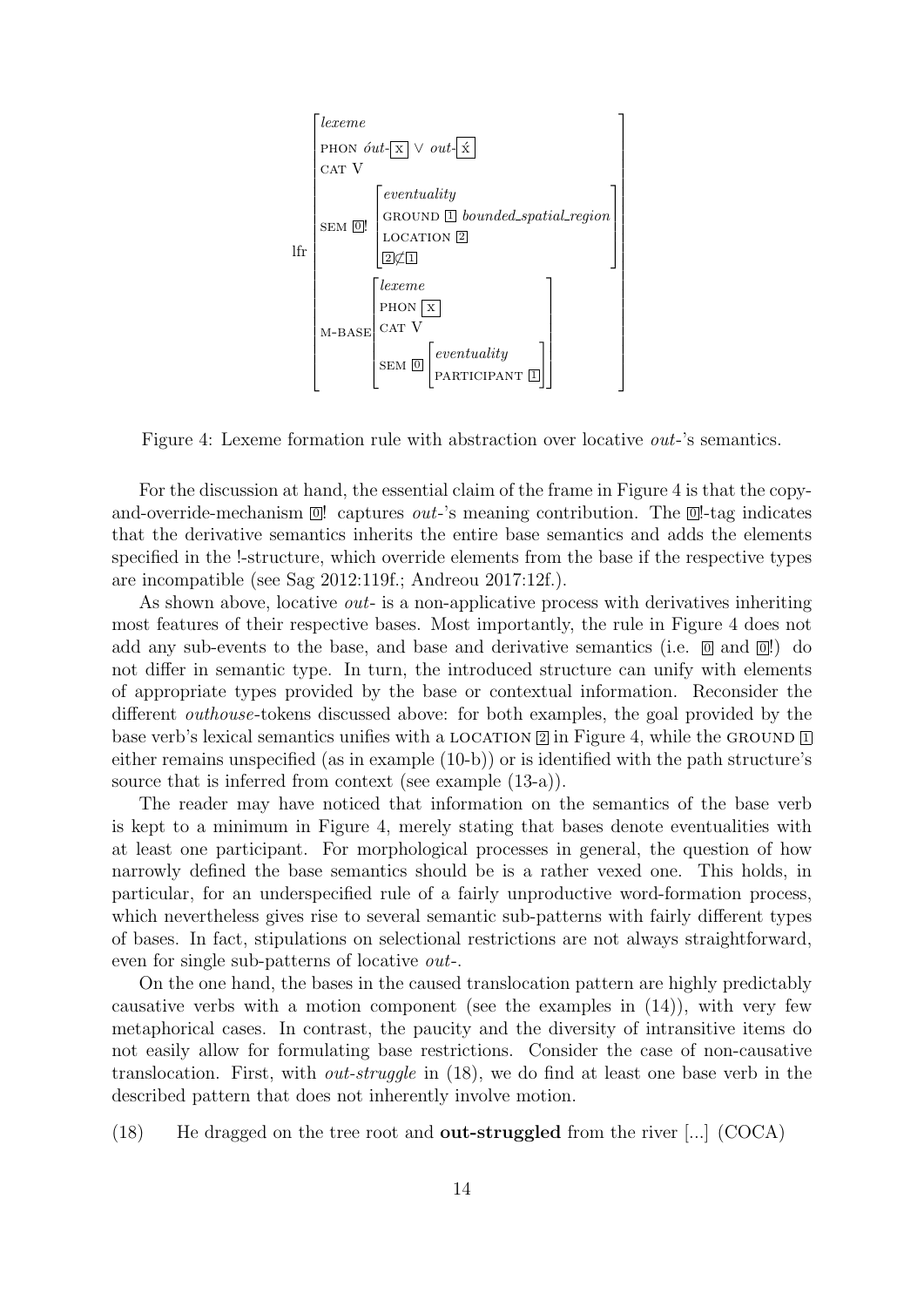

Figure 5: Partial inheritance hierarchy for locative out-.

Second, it is not immediately clear how to restrict the possible input to bases that do introduce path semantics without over-generating. Notably, for example, we do not find locative *out*- on pure manner of motion verbs, such as run or  $f(y)$ , or on inherently directional motion verbs such as enter or descend.

In the following, I will suggest to not state semantic properties of the base in any rule at all, but to connect semantic patterns to a certain phonological representation directly via attestations of derivatives. Building on previous accounts of how sub-constructions are organized in the lexicon (see e.g. Booij 2010, Kawaletz 2021, Koenig 1999, Riehemann 1998, Plag et al. 2018), the inheritance hierarchy in Figure 5 models locative out- as a process that derives verbs from verbs ('v-v-lfr'). Most generally, this hierarchy differs from the highly abstract rule in Figure 4 in that it severs phonological information from both semantic information and from specifications of the base. Instead, it allows for connecting the phonological information to the left (phon) with several more specific semantic subpatterns that branch out, and thus inherit, from the more general pattern in the rule above. The semantic patterns are provided below the node to the right (sem) and are linked to the phonology via instantiations of out-derivatives provided at the bottom of the hierarchy.

For space reasons, Figure 5 only includes three semantic patterns, while the three dots to the right-hand indicate that further sub-patterns may exist (as well as individual attestations not captured by the patterns modeled here). The patterns depicted here are the ones for which we have seen frame formalizations in section 3.2: caused translocation (causation frame to the left), non-causative translocation (event  $\wedge$  translocation frame), and the population reading (event frame to the right).

As indicated by their common supertype in the hierarchy, all of these sub-patterns are instantiations and thus compatible with their supertype, i.e. with the frame typed even-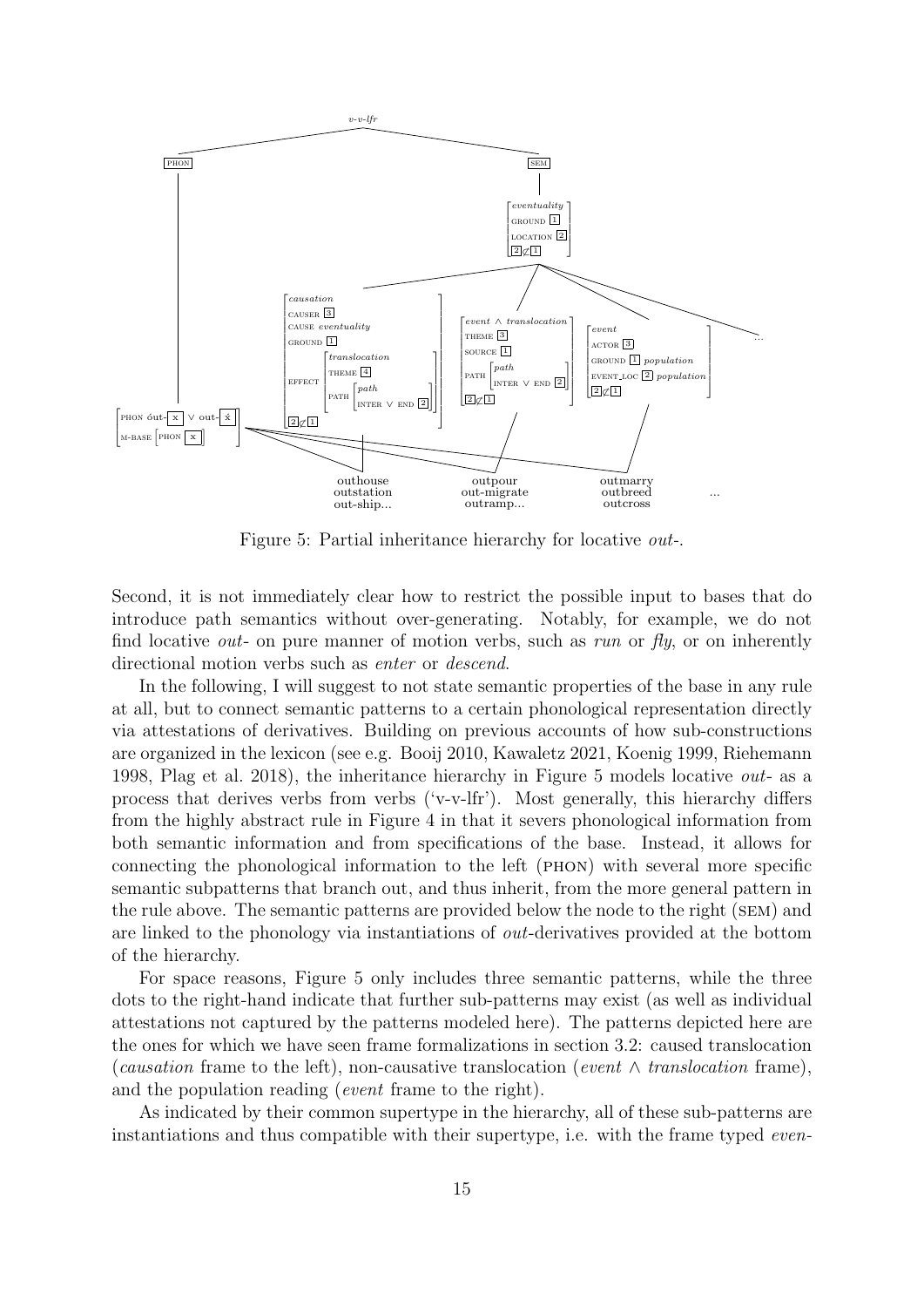tuality. Most importantly, all subtypes inherit the supertype's mereological constraint  $(\mathbb{Z} \times \mathbb{Z})$ , but specify this constraint in pattern-specific ways. Finally, at the bottom we find (partial) lists of complex out-verbs that instantiate the respective sub-pattens: for example, outhouse and out-ship for caused translocation, outpour and out-migrate for non-causative translocation, and *outmarry* and *outbreed* for the population pattern.

In summary, this section has modeled the word-formation process that gives rise to locative *out*-verbs as a hierarchy that connects a highly abstract lexeme formation rule to more specific lexeme formation rules, and connects these specific rules to a phonological representation via attested forms. All derivatives inherit the bulk of the semantic structure of their respective bases, and it is an underspecified mereological constraint that forms the semantic core that all derivatives share. Let us now turn to comparative out-verbs in the next section.

### 4 Comparative out-verbs

This section analyzes the semantics of comparative *out*-verbs. Despite the name chosen for the construction in this study, comparison and scalarity will be shown to only constitute one, albeit central, facet of meaning at play. I will follow standard treatments and consider property scales triples of information: i) a DIMENSION of measurement such as speed, temperature, height etc., ii) a set of degrees along said dimension, and iii) an ORDERING RELATION among those DEGREES (see, among many others, Kennedy and McNally 2005; Kennedy 2007; Solt 2015).

Section 4.1 introduces pertinent data and general properties of the construction and largely draws on the in-depth descriptive analysis in Kotowski (2020). In section 4.2, individual attestations of out-tokens are decomposed in frames, while section 4.3 develops a lexeme formation rule.

### 4.1 Data and properties of comparative *out*-

#### THE DATA BASE

Compared to the data base for locative out-forms (see section 3.1), the data base for comparative out-verbs has been compiled in less systematic fashion. It includes 543 types and more than 1,500 tokens, the majority of which are from iWeb and COCA, with fewer examples added from the BNC and google searches. The primary reason for a relatively unsystematic compilation lies in the fact that comparative *out*- is a very productive process (see Schröder 2011) and that many further types could easily be found. At least in part, the database has a deliberate bias towards forms that are predicted to be ungrammatical in the literature, and thus answers back to theoretical predictions, both on the construction's general semantics and its selectional restrictions (see Lieber 2016:ch.2.2 for a similar approach to other morphological phenomena).

More specifically, virtually all claims on selectional restrictions argued for in the literature are wrong (see Ahn 2021 and, in particular, Kotowski 2020 for overviews). I will come back to this point in section 4.3, but will briefly mention that comparative *out-* is regularly category-changing and allows for adjectival (e.g. *out-absurd*), nominal (e.g. out-decibel), and occasionally phrasal bases (e.g. out-thank-you; all examples from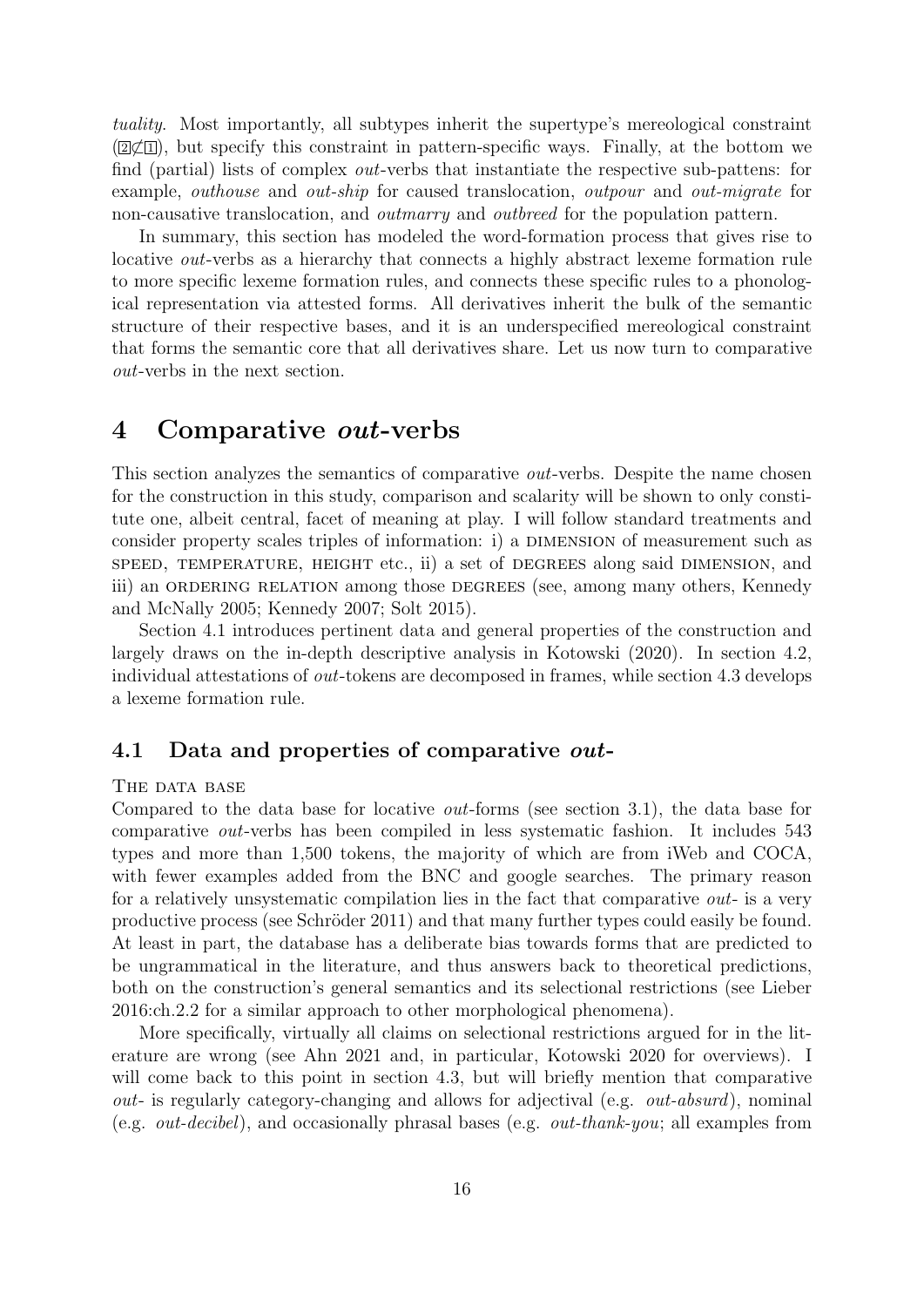COCA).<sup>6</sup> Similarly, putative restrictions on the lexical aspect of base verbs also prove far too restrictive. Although activity verbs and semelfactives feature most frequently as base (e.g., outplay, outrun, outblink, outsneeze), we find attestations with base verbs from all major aspectual classes. Examples include stative bases (e.g. out-know), achievements (e.g. *outspot*), causative result verbs (e.g. *out-terrorize*; all from COCA) as well as degree achievements (e.g. out-dry; iWeb).

#### Basic syntactic and semantic patterns

Irrespective of the base, however, comparative *out*-verbs come with their own, rigid argument structure. Passive constructions aside, these verbs invariably occur in syntactic frames of the kind  $[NP_{sub} out-V NP_{obj}]$ . If the morphological base is primarily intransitive, as to run in (19-a), an object-argument has to be added as in (19-b). Intransitive out-formations are odd across the board, e.g. (19-c).

- (19) a. Camels can run.
	- b. Most camels can outrun most horses, but the fastest racehorse would probably outrun the fastest camel[...] (iWeb)
	- c. ??Most camels can outrun.

As shown in (20-a,b), the construction allows for object-arguments that are otherwise not licensed by transitive base verbs (i.e. to drink selects for drinkables as object). Objects compatible with base verbs are typically unacceptable when the verbs are prefixed with *out*-, as in  $(20-c)$ .

(20) a. ??We try to drink our friends. b. We try to outdrink our friends and end up as alcoholics. (COCA) c. ??We try to outdrink the beer.

Comparative out- is thus syntactically rigid and robustly creates its own argument structure. The nature of this argument structure, however, is contested.

There is agreement in the literature that the construction includes some form of conflation structure of a macro-event and one or more sub-event(s) (see, e.g., Talmy 2000 on conflation). However, authors disagree on whether the construction is primarily scalarcomparative or primarily causative-resultative. In consequence, there is disagreement on how to analyze the role of the object-argument. For example, in (19-b) we are dealing with a macro-event that is, depending on the analysis, either SCALAR-COMPARATIVE ('we drink more/faster/more frequently than our friends') or causative ('our friends are defeated/beaten in a drinking contest'). The distinction is a fundamental one, and any attempt at formalizing the construction calls for explicitness in this regard.

Building on Kotowski (2020), the remainder of this section will defend the argument that the construction denotes COMPETITION. Neither a purely comparative approach (e.g., Ahn 2021; Tolskaya 2014; Williams 1992) nor a purely resultative approach (cf. McIntyre 2003) make correct predictions. Rather, comparative out- allows for a con-

 $6$ Given the ubiquity of conversion in English, one may want to know whether these bases are possibly also attested as verbs. My database lists 345 nominal, adjectival, or phrasal bases. Less than half of them are also attested as verbs in the OED or occur tagged as verbs in COCA, and many of those that are indeed listed in the OED have clearly different interpretations than in the respective out-forms. It thus seems safe to assume that out- is in fact category-changing.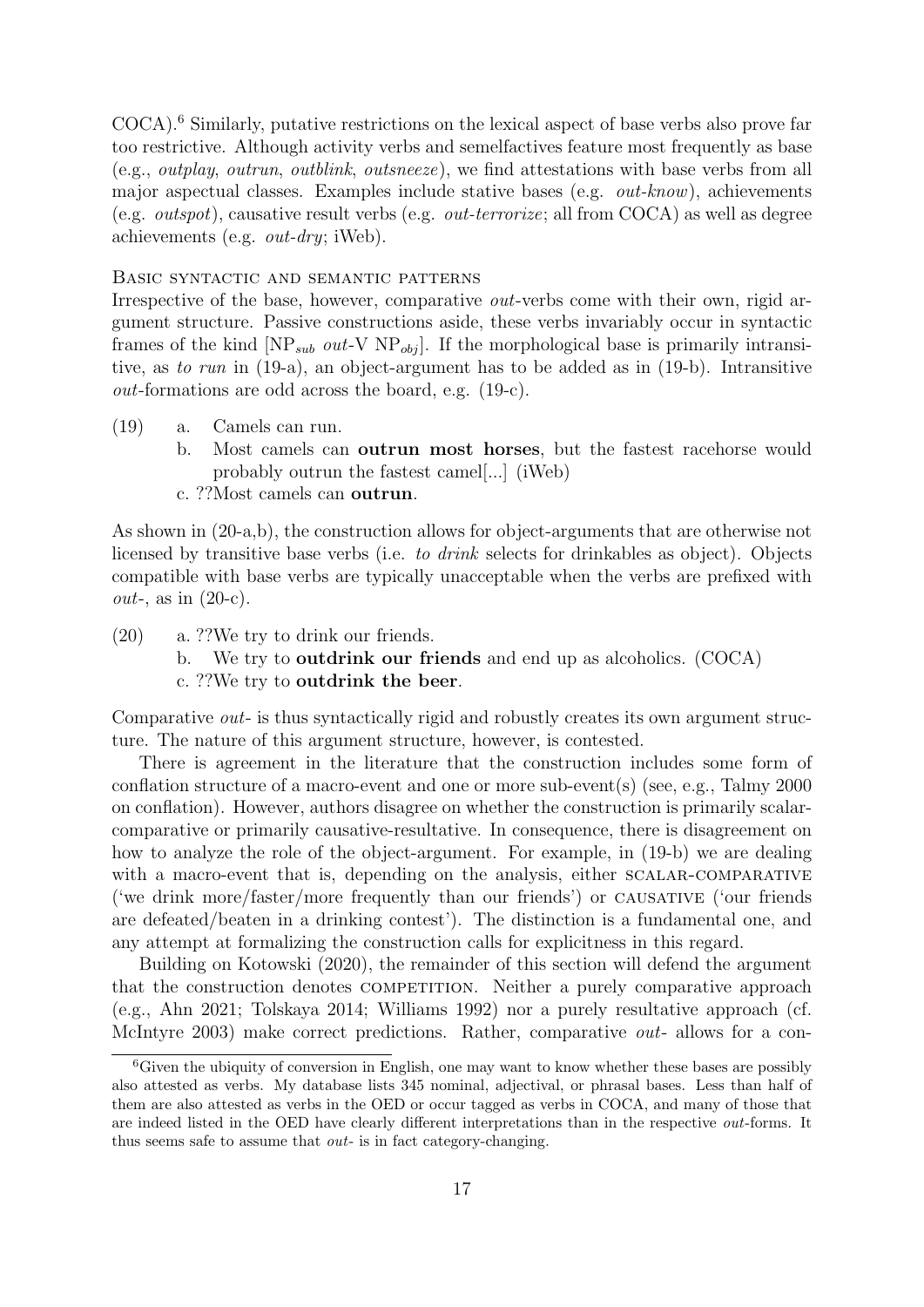tinuum of interpretations along an axis of mere surpassment of the object-argument to predominantly causative-resultative semantics, with the better part of examples being compatible with both. Accordingly, a more suitable paraphrase for the natural interpretation of typical examples such as (19-b) is, roughly, 'in running-competitions, camels usually defeat horses by running faster/farther etc. than horses run'. Put more technically, I will defend an analysis upon which events denoted by comparative out-verbs are causative, have a comparative core, and come with three subevents.

First, a purely causative-resultative account, such as the one in (21) proposed by McIntyre (2003), does not predict that object-arguments are participants of sub-events other than a result state.

- (21) a. Fred outdrank Stan. [=ex.8b in McIntyre (2003)]
	- b.  $DO(FRED,DRINK) \&_{\text{cays}} OUTDONE(STAN)$

However, in all *out*-attestations in my data both subject- and object-arguments participate in distinct sub-events. The example in (22-a), for example, gives rise to the clear inference of two distinct dancing-events that take the subject- and object-arguments as their respective participants. The same holds for a different outdance-token in (22-b).

- (22) a. I'm not saying she did everything else perfectly, but in those few minutes, she outdanced the rest of us. (iWeb)
	- b. ...when brides out-dance their last wedding guest... (iWeb)

Second, analyses such as (21-b) suggest no comparative component to the construction's semantics. However, all examples in my data include comparison in the form of the subject-argument surpassing some threshold on a measure dimension of a scalar event property (see Solt 2015 for an overview on scalarity). As shown quantitatively by Kotowski and Schäfer (2022), classes of base verbs predict measure dimensions to substantial degrees. For example, Kotowski and Schäfer show in an iWeb study that 67% of lemmadimension combinations of *out*-forms based on verbs from VerbNet's EXIST class refer to the DURATION dimension, while  $51\%$  of verbs based on RUN lemmas refer to the SPEED dimension. At the same time, the majority of out-'s bases do not come with lexicalized scales, and scalar dimensions remain underspecified and in need of contextual disambiguation. For example, the contexts in (22-a,b) show that outdance is at least attested with the dimensions QUALITY (inferrable on the basis of  $perfectly$ ) and DURATION (inferrable on the basis of last wedding guests).

Third, the semantically thorniest issue concerns the question of whether *out*-formations are in fact causative and, in consequence, whether they include a result state. This is denied in purely comparative approaches. For example, Tolskaya (2014) claims that (23-a) shows the lack of a result reading for *outdance*, as we presumably cannot deny the result without denying the process. Similarly, she claims that the test in (23-b) provides evidence for a lack of change in the object-argument.

- (23) a. The girl did not outdance the giant, \*though she danced the giant.  $[=ex.21c$ in Tolskaya (2014)]
	- b. The girl outdanced the giant, but nothing is different about him. [=ex.29a in Tolskaya (2014)]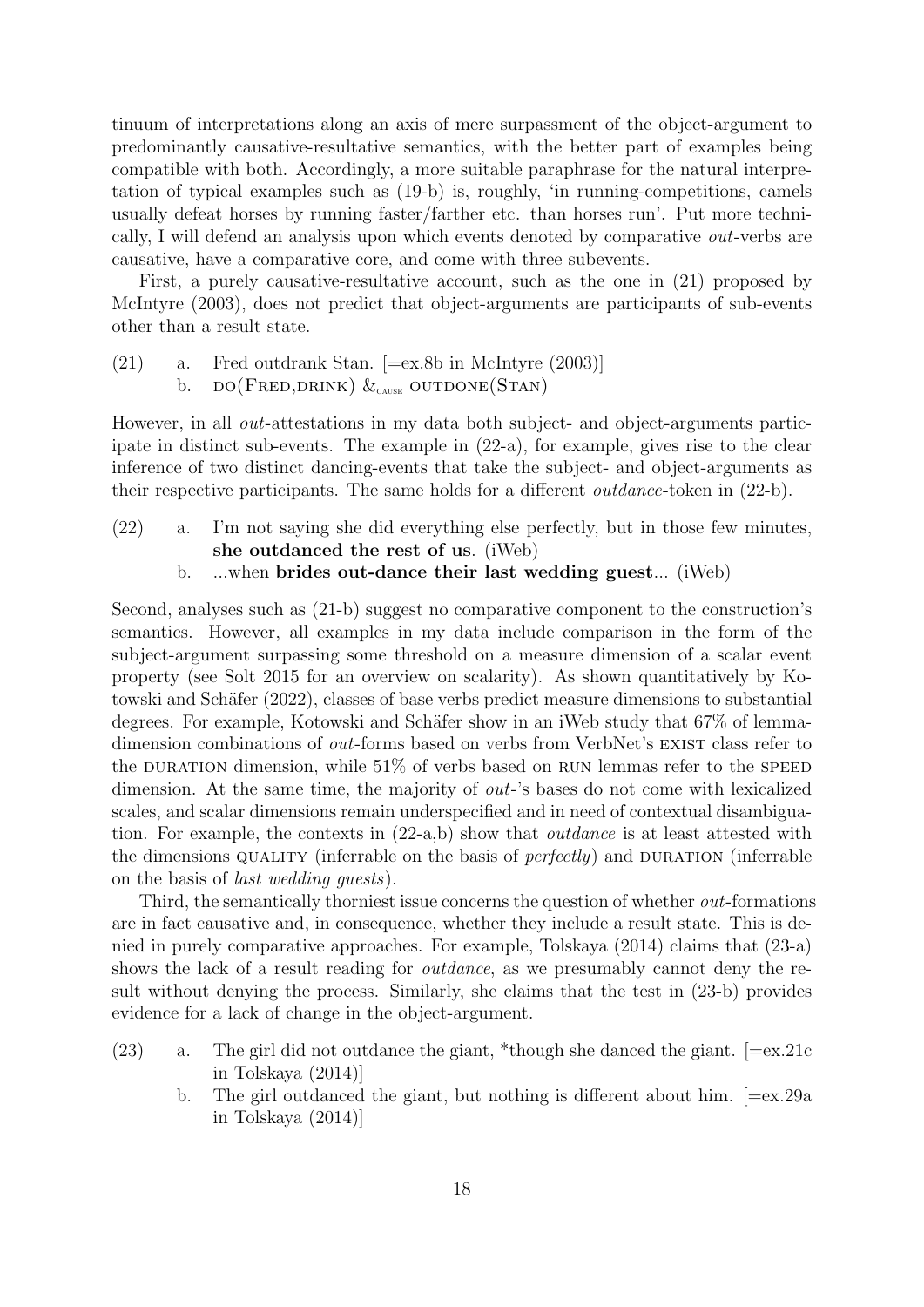However, the test in (23-a) is not a good one for determining event structure. If anything, it shows that to dance does not license object-arguments of the type giant, rather than that *out*-forms lack result states.<sup>7</sup> The problem in  $(23-b)$  is more intricate. Typically, resultativity is understood in terms of concrete, physical changes-of-state (or location) of an argument (cf. Goldberg and Jackendoff 2004; Jackendoff 1997; Rappaport Hovav and Levin 2001). In fact, in some attestations, such as  $(24)$ , the respective argument does undergo physical change.

 $(24)$  [...] if you do **outsweat the jacket**, it has large pit zips to dump heat. (iWeb)

The example in (24) is plausibly interpreted as 'leaving the jacket overfull by sweating more than it is capable of absorbing/dispersing', i.e. the jacket is clearly acted upon and enters a result state of being OVERFULL. This is backed up by the  $What-X-did-to-Y$ and *What-happened-to-X*-environments in  $(25)$  that test for resultativity and objectaffectedness (cf. Beavers 2011; Jackendoff 1997; Rappaport Hovav and Levin 2001).

- (25) a. What you did to the jacket was outsweat it.
	- b. What happened to the jacket was you outsweat it.

Importantly, the majority of out-attestations are compatible with such tests for objectaffectedness. As shown in (26), this also holds for examples that do not suggest physical changes-of-state, such as the outdance-example in (22-a) above. Although typical outexamples thus do not encode physical changes-of-state, they do suggest notions of 'being defeated'.

- (26) a. What she did to the rest of us was outdance us.
	- b. What happened to the rest of us was she outdanced us.

Finally, a further, albeit circumstantial, piece of evidence speaks against comparison as the sole semantic ingredient of comparative *out*-. As shown by Kotowski and Schäfer (2022) in an investigation of nearly 1,000 tokens from 12 out-derivatives, the majority of attestations do in fact not explicitly spell out the scalar dimensions necessary for any comparison. Although many of these attestation allow for inferences based on the dimensions typically associated with the respective base verbs, this state of affairs would appear unexpected if the construction was merely comparative in nature.

In summary, comparative out- is best described as a hybrid construction that denotes competition and has a rigid argument structure, but for which neither purely scalarcomparative nor purely resultative approaches make correct predictions. Typically, we will arrive at full-fledged interpretations only via interaction with contextual information on possible scalar dimensions and the nature of the sub-events (see e.g. Andreou 2017 and Lieber 2016 for the necessity in any theory of derivational semantics to allow for contextual interaction with word-formation processes). The following section proposes frame formalizations for several attestations including such contextual information.

<sup>7</sup> In fact, a more appropriate, although somewhat clumsy, reformulation of what Tolskaya claims to test does not fare too badly: The girl did not outdance the giant, though she competed at dancing against the giant.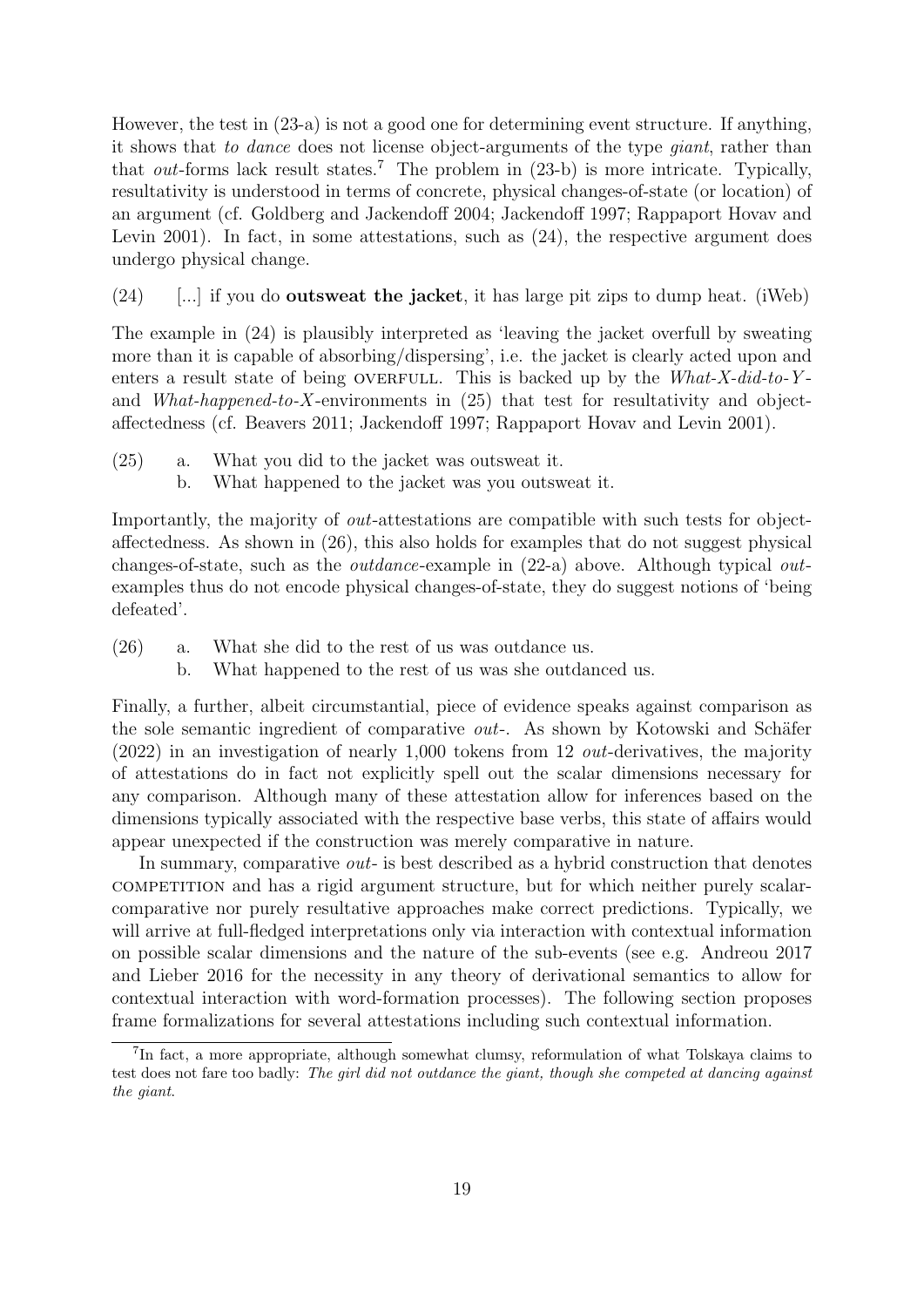### 4.2 Modeling comparative out-

The strategy in this section will be as follows: I will present frame formalizations for selected attestations that allow us to capture both the invariable structure of comparative out- across examples as well as to reveal meaning components that show variability. Building on the discussion in the previous section, I will propose what we may call the constructional scaffold of the prefix, which includes:

- A complex event structure, i.e. a causative macro-event with two participants provided by the subject- and object-arguments.
- Three sub-events: first, a cause sub-event with the subject-argument as participant; second, a correlated sub-event with the object-argument as participant; third, a contextually determined sub-event that includes the object-argument as participant of a RESULT STATE.
- A scalar-comparative component that is central to bringing about the RESULT strate, and therefore has to form part of the CAUSE sub-event.

At the same time, the formalization of this invariable scaffold has to allow for variable elements that can be contextually specified (or remain underspecified). As we will see, these include the prominence of comparison, scale types and dimensions, the type of result state, and the similarity between the cause and the correlated sub-events.

Let us begin the discussion with what we may call a typical *out*-attestation in  $(27)$ . Abstracting away from modality and negation, the relevant part can be paraphrased as 'in a chase, dolphins defeat predators by swimming faster'. The example suggests that both arguments engage in the same kind of activity, i.e. swimming, and via the underlined contextual clue, it specifies speed as the scalar dimension.

(27) [...] at the fastest swimming speeds they observed, pregnant dolphins would not have been able to out-swim most predators. (iWeb)

The frame in Figure 6 represents the semantics of (27) as a causative macro-event with two participants, causer and undergoer, and three subevents cause, correlate, and  $E$ FFECT (see section 3.2 for causation frames in general). The CAUSE sub-event inherits its type swimming-activity from the morphological base and takes the subject-argument dol*phins* as AGENT  $\mathbb{I}$  (co-referential with the macro-event's CAUSER). The object-argument  $predators$  is coerced into the AGENT (co-referential with the macro-event's UNDERGOER) of a CORRELATE-sub-event, which is inferred to also be of type *swimming-activity*. The effect describes the outcome of the causation event, i.e. the object-argument losing out, as the UNDERGOER's attained RESULT STATE (typed *defeated*).

With respect to the comparative meaning component, the frame needs to capture two observations (see section 4.1): first, we need to compare two distinct event properties and, second, the frame needs to reflect considerations of scope, as the comparative component has to be part of what brings about the EFFECT sub-event. The frame in Figure 6 captures these properties in the following way: First, both the CAUSE and CORRELATE events are measured out via measure dimension attributes (measure-dim). These attributes return as values complex types that consist of the conjunct of a scale type and a dimension type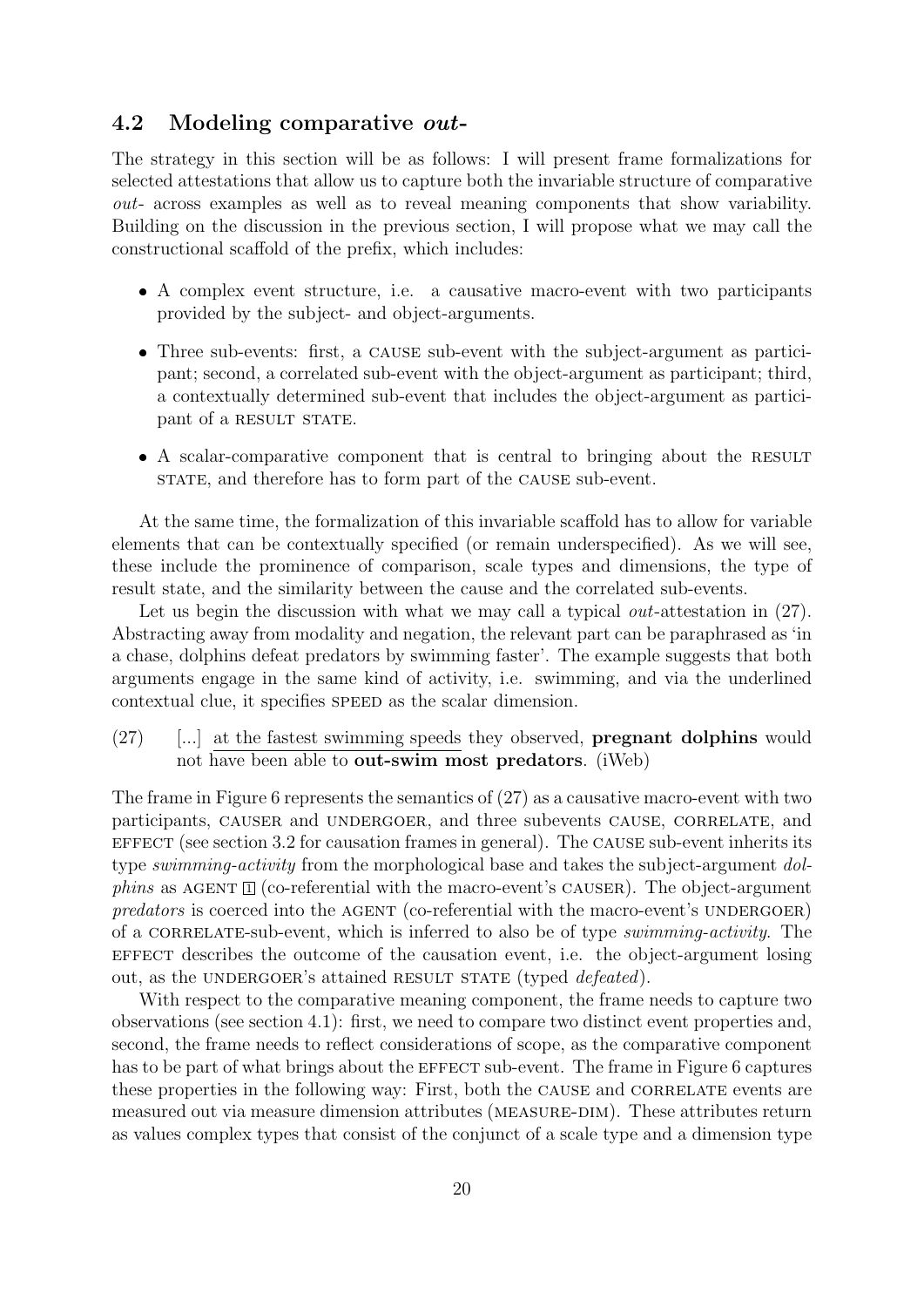

Figure 6: Frame representation for the outswim-example in (27). (Abbr.: DEG = DEGREE; MEASURE-DIM = MEASURE DIMENSION; prop-scale = property scale.)

(see Zinova 2016 for a similar frame formalization of property scales). Here, these complex types consist of the property speed mapped to its associated property scale (prop-scale) for both the CAUSE- and CORRELATE sub-events. These complex types take degreeattributes (DEG) that return the respective degree values  $\alpha$  and  $\beta$  on the speed scale.

In order to compare  $\alpha$  and  $\beta$ , we build on Löbner's (2017) use of 'comparators', introduced as the attribute ' $\mathcal{C}_s$ ,Rel $(\mathbb{Z}, \mathbb{Z})$ ' of value  $\alpha$ . Comparators are two-place attributes that compare the values of two attributes and output a comparison value. In the notation used here, '©' stands for 'comparator', 'Rel' for 'relation', and 's' for 'sort': thus, a comparator establishes a relation between elements of the same sort, where sorts are exclusive partitions of the universe such as colors, materials, heights, temperatures etc. (see Löbner 2017: 103 for details). The values the comparators take as input are co-indexed and ensure that we compare  $\alpha$  and  $\beta$ . Reflecting the key ingredient of surpassment in *out*-prefixation, the comparison value in the comparative *out*-construction is always  $\langle \rangle$ ; in Figure 6, this indicates a higher value on a scale of ordered degrees. Moreover, the locus of the comparator inside the cause sub-event reflects scope: as argued above, it is the CAUSE's surpassment of a threshold that brings about the EFFECT.

Let us now look at another example that provides evidence for semantic elements that allow for vagueness. In particular, neither the scalar dimensions that underlie comparison nor the sameness of the CAUSE and CORRELATE sub-events are fixed on the lexical level. In  $(28)$ , we find another *outswim*-attestation that suggests a chase. In contrast to  $(27)$ , however, the context clearly shows that the object-argument (a hippo) is engaged in a running-activity rather than in a swimming-activity. Moreover, the underlined part allows for the inference that the two sub-events are compared on the basis of their durations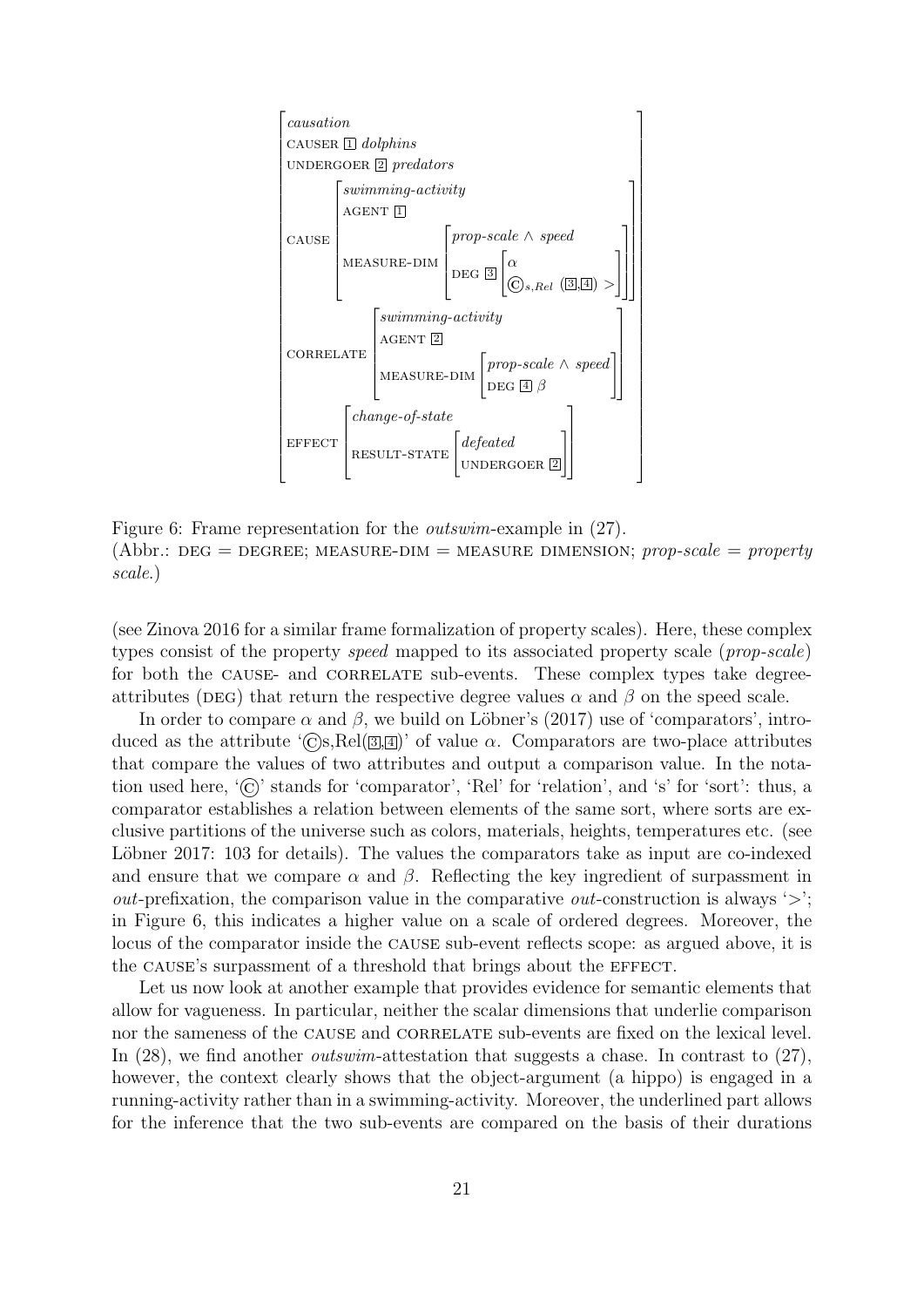

Figure 7: Frame representation for the outswim-example in (28). (Abbr.: DEG = DEGREE; MEASURE-DIM = MEASURE DIMENSION; prop-scale = property  $scale$ ; RES-STATE = RESULT STATE.)

rather than speeds.

(28) Hippos cannot swim [...] they will basically run underwater [...] They also don't tire easy, so you better have good cardio to outswim one. (iWeb)

Now, the question arises as to how frame representations allow for such variability of the comparative component? Figure 7 represents the frame for (28) as structurally equivalent to the one in Figure 6, i.e. we find the same kind of causative macro-event with the same number and types of sub-events. The relevant differences between (27) and (28) are represented as type differences. First, in Figure 7, the CAUSE and CORRELATE sub-events are typed differently as swimming-activity and running-activity, respectively. Second, the basis of comparison is not the dimension speed, but duration, as reflected in the respective types of the measure-dim-attributes of both sub-events. The formalizations of the respective comparative component in both Figures 6 and 7 capture the possibility of comparing swimming activities to other activities along different dimensions via the attachment site of the comparator attributes. Formally, this is achieved by not comparing events as such (e.g. CAUSE and CORRELATE), but by attaching the comparator attribute to deeply embedded types, namely to the degree value of a property scale inside the sub-events.

This raises more general questions of what can be compared via comparative constructions and, concerning out-prefixation, which kinds of events allow for comparison along which kinds of dimension (see e.g. Doetjes 2010; Kennedy 1997 for discussions of incommensurability in adjectival comparisons; see Kotowski and Schäfer 2022 for basedriven preferences of dimensions in *out*-prefixation). In my *out*-data base, there are no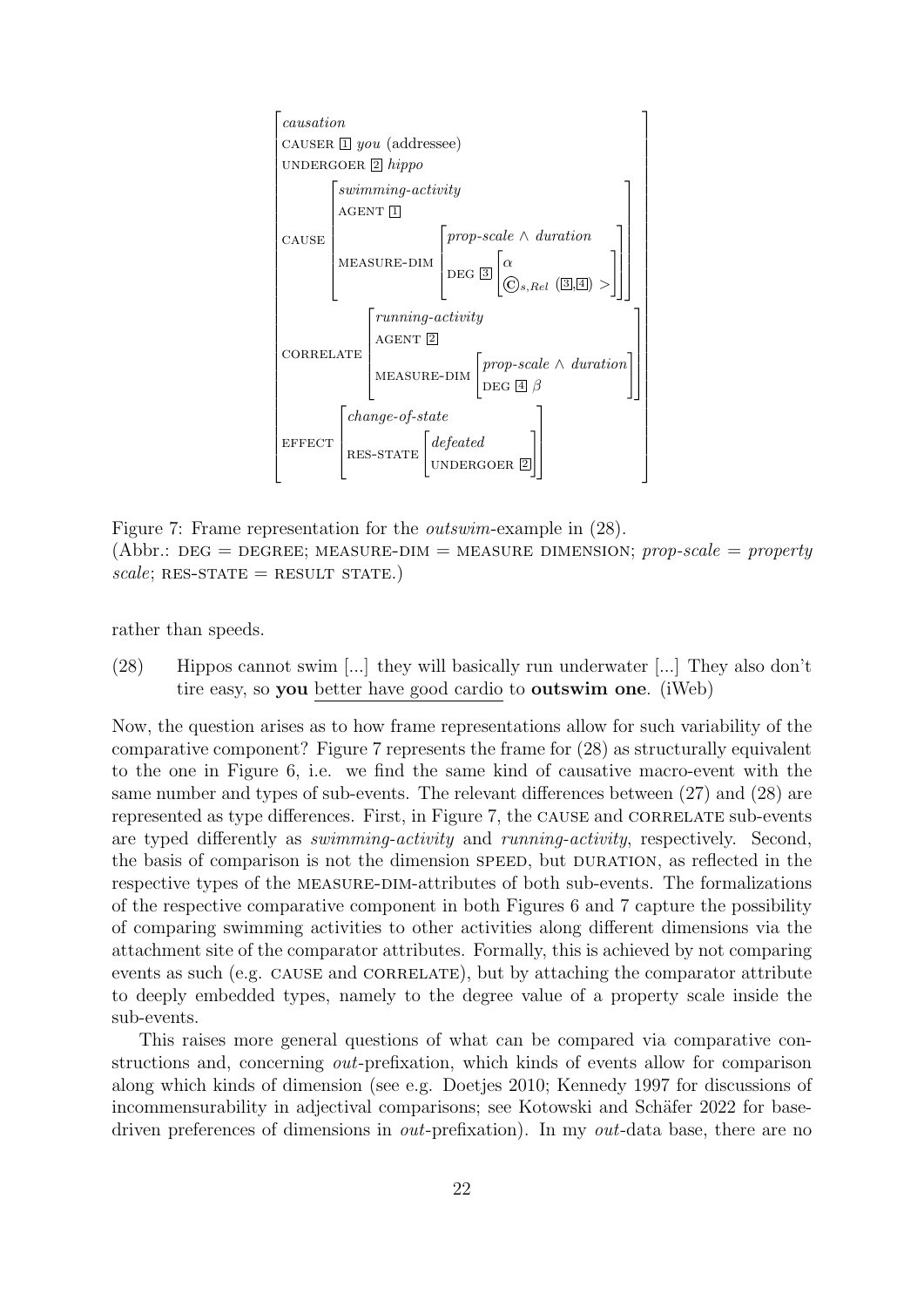

Figure 8: Frame for outbadge-example in (29). (Abbr.: CARD = CARDINALITY; card-scale = cardinality scale; MEASURE-DIM = MEA-SURE DIMENSION; RES-STATE  $=$  RESULT STATE.)

comparisons across different dimensions. More technically, this suggests that dimension types, such as speed, duration, or temperature, constitute different sorts, and are incompatible with each other. If this generalization is correct, comparators as made use of in Figures 6 and 7 above will only apply to equally typed MEASURE-DIM-attributes.

A similar restriction applies to scale type and the possibility of comparing degrees on property scales with cardinalities on cardinality scales. Consider the following example in (29), where comparison is not based on properties but on cardinalities (cf. Solt 2015 on cardinality scales):

(29) There was an old boy with 'a lifetime of badges' on his hat. Excuse me, but we have those too. (Step forward Lil Kemp who could outbadge him any day).<sup>8</sup>

The example in (29) can plausibly be paraphrased as 'Lil Kemp' defeats the old boy in a contest on who owns more badges'. On this interpretation, both cause and correlate subevents are stative. While the example may equally well refer to badges worn rather than possessed, the comparative nature is crucially based on the number of badges (most likely of their preferred soccer clubs), i.e. a cardinality.<sup>9</sup> There are no examples in my data that compare property scales with cardinality scales, i.e. we do not find comparisons of, say,

<sup>8</sup>pinkun.com/opinion/run-in-is-more-nail-biting-than-expected-1-642935.

 $9B$ oth the stative nature of the eventuality denoted by example  $(29)$  and the inference that comparison is cardinality-based are related to the fact that the base of outbadge is an object noun. I will remark on the nature of this discrepancy between base semantics and derivative semantics in section 4.3.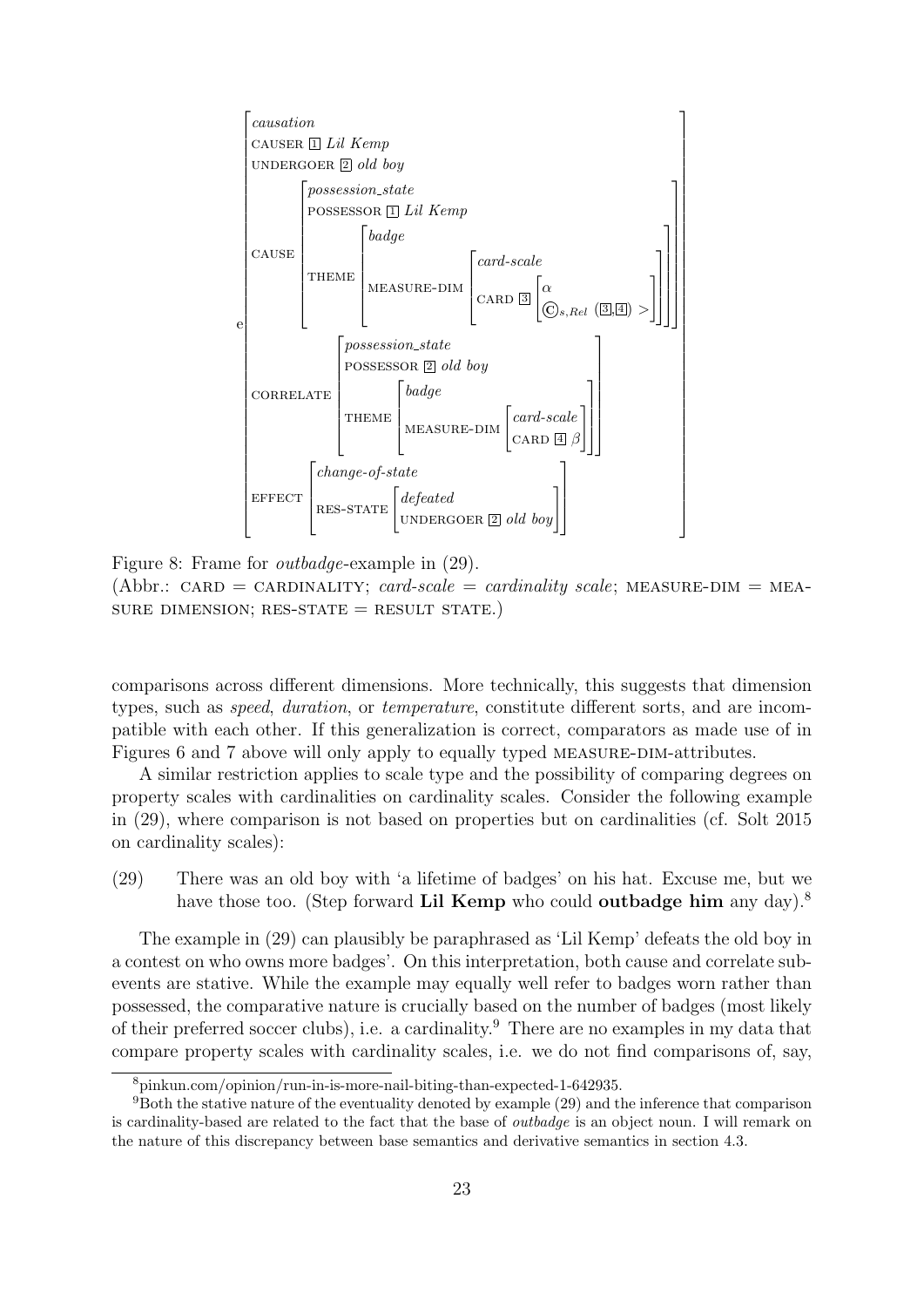the speed of a running-event with the frequency of running-events, i.e. with a cardinality. I take this to be reflected in constraints in the type signature, so that cardinality scales and property scales are incompatible (30-a), that property scales do not take cardinality attributes (30-b), and that cardinality scales do not take degree attributes (30-c):

- (30) a. cardinality scale  $\wedge$  property scale  $\longrightarrow \bot$ 
	- b. property scale  $\longrightarrow$  CARDINALITY  $\longrightarrow \bot$ 
		- c. cardinality scale  $\longrightarrow$  DEGREE  $\longrightarrow \bot$

The frame in Figure 8 models the semantics of (29) as a comparison between the numbers, i.e. cardinalities, of entities encoded by the theme arguments of two stative eventualities in CAUSE and CORRELATE, respectively. Accordingly, these two sub-events are both typed possession state, their participants are possessors, and the comparator accesses the cardinality values  $\alpha$  and  $\beta$  that measure out the respective eventualities. Structurally as well as with respect to further types, the rest of the frame corresponds to those presented in Figures 6 and 7.

The final loci of variable semantic structure in *out*-formations concern the very elements that are being compared, the prominence of comparison, and the kind of result state. Consider the example in (31).

(31) Whatever you do to stay active this summer, make sure to stay hydrated and to properly fuel with healthy meals pre and post-burn. And remember, you can never outrun a crappy diet! (iWeb)

A natural interpretation of the outrunning-scenario in (31) appears to be roughly 'cancel out the consequences of a poor diet by running (a certain time or distance or a certain number of times etc.). Two problems arise for a comparative analysis of the kind seen above. First, *crappy diets* cannot run (or move, more generally), and it seems inconceivable how we would coerce such a reading. In consequence, the above assumptions that it is embedded values of scalar attributes in CAUSE and CORRELATE that represent the elements to be compared also fails. Second, the very kind of scale to be applied remains underspecified (as the addendum in parentheses to the above paraphrase indicates).

Generally, the frame for (31) in Figure 9 depicts the by now familiar structure of a causative macro-event with three sub-events and two participants (i.e. the syntactic subject- and object-arguments). However, we find differently typed events for the cause (a running-activity) and the correlate sub-events (causation). Although the lexical item diet is probably ambiguous between an object noun and an eventive noun,<sup>10</sup> I analyze crappy diet here as a causative event, in which habitual food intake is the causative sub-event  $\mathbb{Z}$  that leads to a result state of poor health  $\mathbb{G}$ . The analysis thus shows that the cause and correlate sub-events can be conceptually distinct and may even differ in semantic type.

<sup>&</sup>lt;sup>10</sup>In the most relevant reading listed, WordNet (see Fellbaum 1998) classifies it as a physical entity noun ('the usual food and drink consumed by an organism').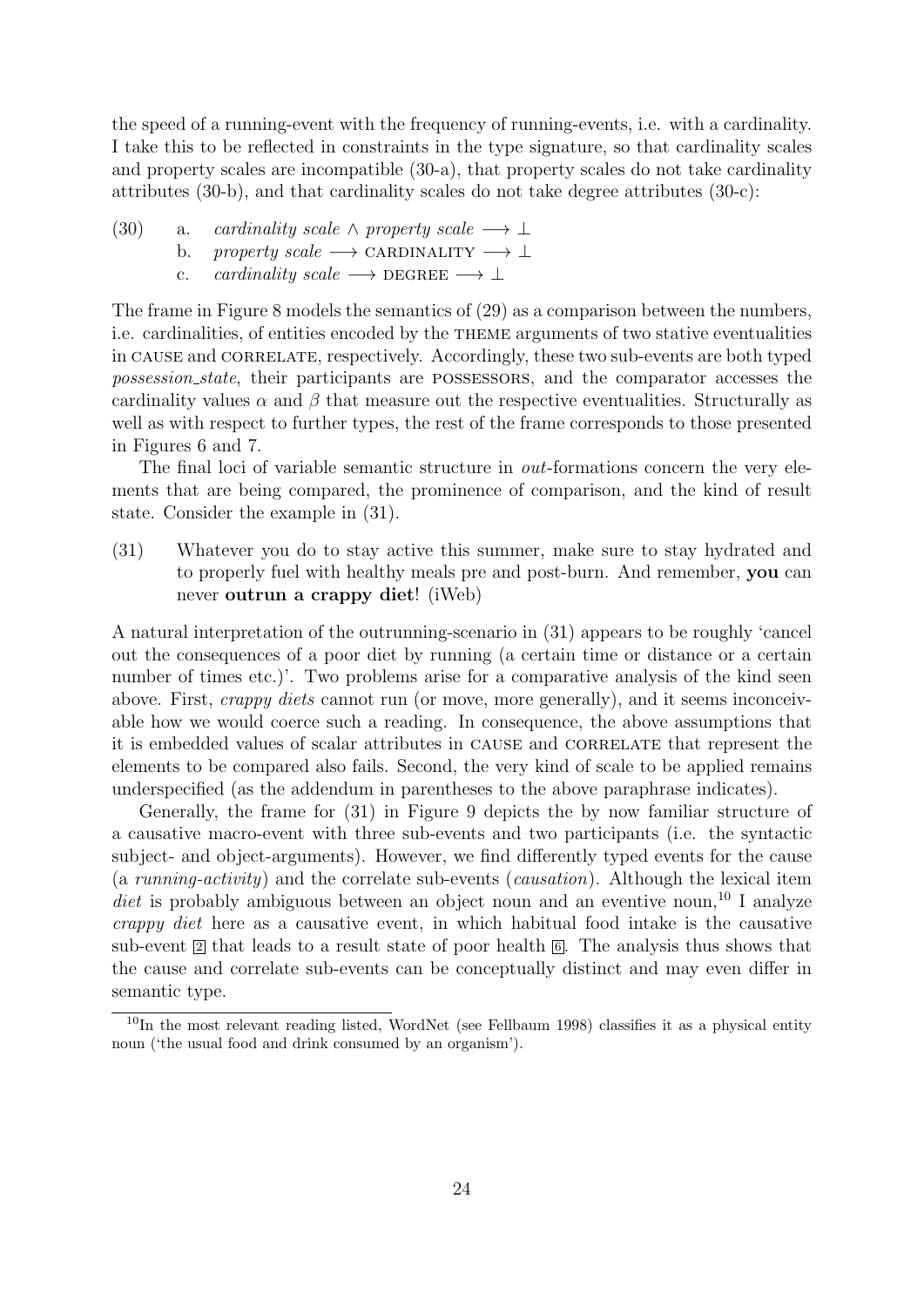

Figure 9: Frame for (31).

 $(Abbr.: CARD = CARDINALITY; DEG = DEGREE; MEASURE-DIM = MEASURE DIMENSION;$  $RES-STATE = RESULT STATE.$ )

The frame in Figure 9 also provides a principled way of treating scalar underspecification in out-forms. First, the measure-dim attribute within the cause remains underspecified with respect to scale and dimension types. Thus, it is of the scalar supertype 'scale (∧ dimension)' and allows for property scales (with different dimensions) as well as cardinality scales. More importantly, however, the comparator attribute (i.e.  $(\widehat{C}_{s,Rel}(\overline{3,4})')$  does not take a value of a measure dimension from the CORRELATE subevent as input. Rather, the second comparative element is provided by a threshold value  $\boxed{4}$  that is merely determined by the CORRELATE (cf. DETERMINED-BY  $\boxed{5}$ ). In prose, we thereby ensure that it is the bad diet that determines the value  $\beta$  that  $\alpha$  exceeds, while the nature of these values as degree-values or cardinality-values is not spelled out.

In the following section, I generalize over both the scaffold and the variability presented in this section. I formulate a lexeme formation rule that identifies structurally fixed elements, including those with a fixed type as well as those that are underspecified.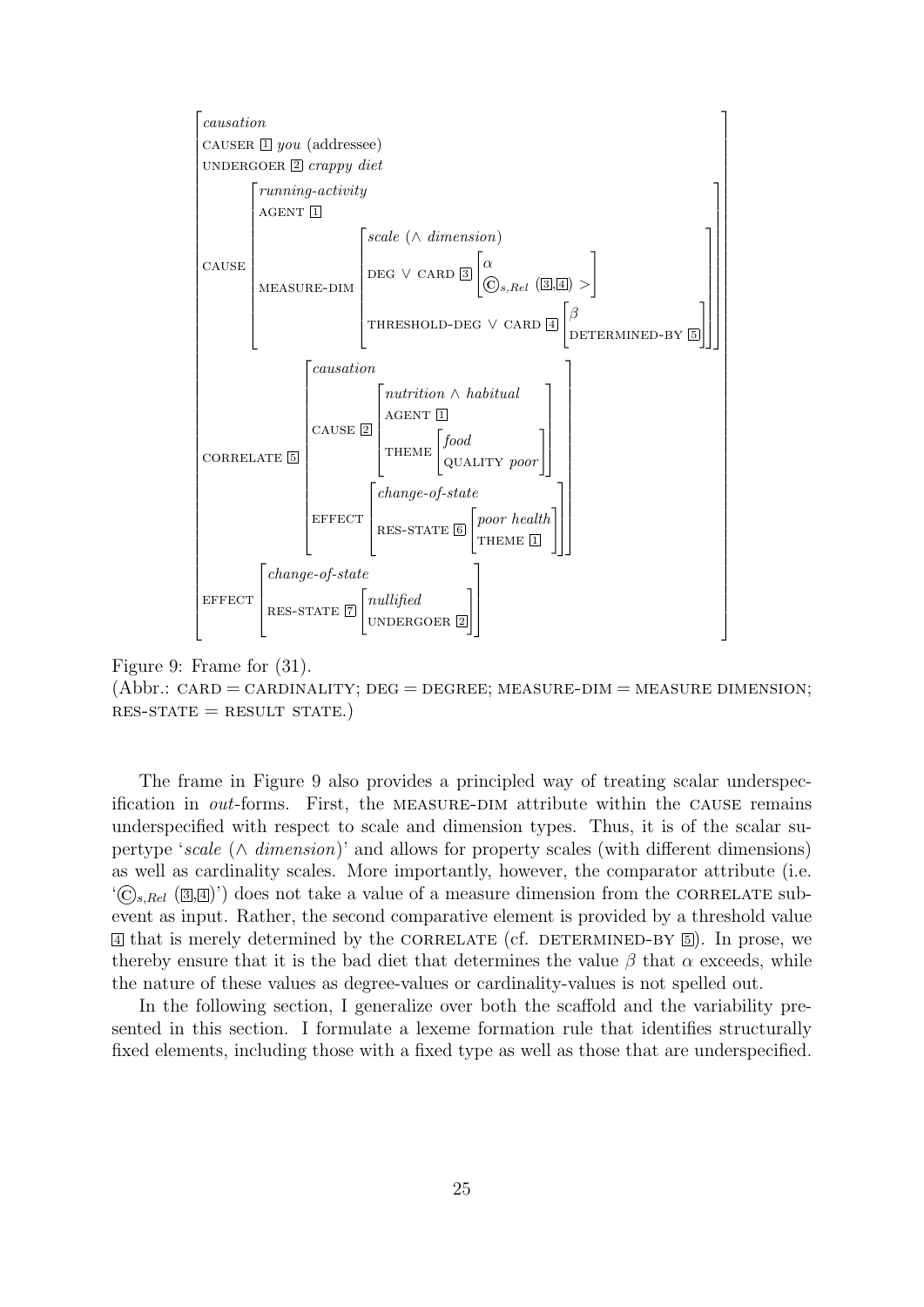### 4.3 Generalization: lexeme formation rule for comparative *out*-

The above discussion has shown that we may conceive of comparative *out*- as a process that introduces a fairly rigid scaffold of semantic structure. At the same time, however, this structure is underspecified. Importantly, we have seen that underspefication is typically not resolved on the lexical level, as shown by the different properties of different tokens of the same out-lemmas, such as the outdance-examples in (22) or the outswimexamples in (27) and (28). In contrast to what I have proposed for locative out- in section 3.3, the following proposal will not be one of different semantic patterns that each give rise to different lexeme formation rules. Rather, I formulate a single rule that provides both the required structural rigidity and the necessary flexibility.

Consider the lexeme formation rule in Figure 10. The general conceptual idea behind this rule is identical to the one behind the locative rule in Figure 4. It describes in frame format an underspecified lexical entry of a complex lexeme and establishes relations between this lexeme and its morphological base (as in Andreou 2017, Kawaletz 2021, Plag et al. 2018). More specifically, the rule describes a lexeme with a phonology  $out\vec{x}$ , where  $\overline{\dot{x}}$  is placeholder for the stressed phonology of the base,<sup>11</sup> it invariably outputs verbs  $(\overline{CAT} V)$ , and has attributes for its semantics and morphological base (SEM and Mbase, respectively). Let us first comment on the complex lexeme's sem-attribute, before we discuss its relation to the morphological base.

The rule in Figure 10 states that all comparative *out*-verbs invariably denote causation events, with the two participants CAUSER  $\Box$  and UNDERGOER  $\Box$ , and with three sub-events CAUSE  $[0, 0]$ , CORRELATE  $[6, 0]$ , and EFFECT  $[9, 0]$ . As we have seen, CAUSE and correlate can encode different types of events, such as activities, causative events, or states, depending on the morphological base and context (see e.g. examples (29) and (31)). Accordingly, they are not fixed to any specific event type and merely provided with the eventive supertype eventuality that will also inform the nature of their participants (see e.g. Maienborn 2019 on eventuality types). The participants of the sub-events are, irrespective of the individual sub-events' nature, invariably linked to the macro event's participants: the CAUSER is co-referential with the CAUSE's participant and the UNDER-GOER is co-referential with the CORRELATE's participant. The EFFECT, in contrast, is defined as a change-of-state of the macro-event's UNDERGOER, whose result state has to be specified contextually.

<sup>&</sup>lt;sup>11</sup>The OED provides phonological information for 167 out of the 543 comparative *out*-types in my data. For these items, primary stress distribution is unambiguous: all of them have primary stress on the base form. Also, all clearly comparative out-verbs in the Longman Pronunciation Dictionary (cf. Wells 2007) are listed with primary stress on the base (e.g., *outcláss, outfíght, outlive, outrin, outsmart)*.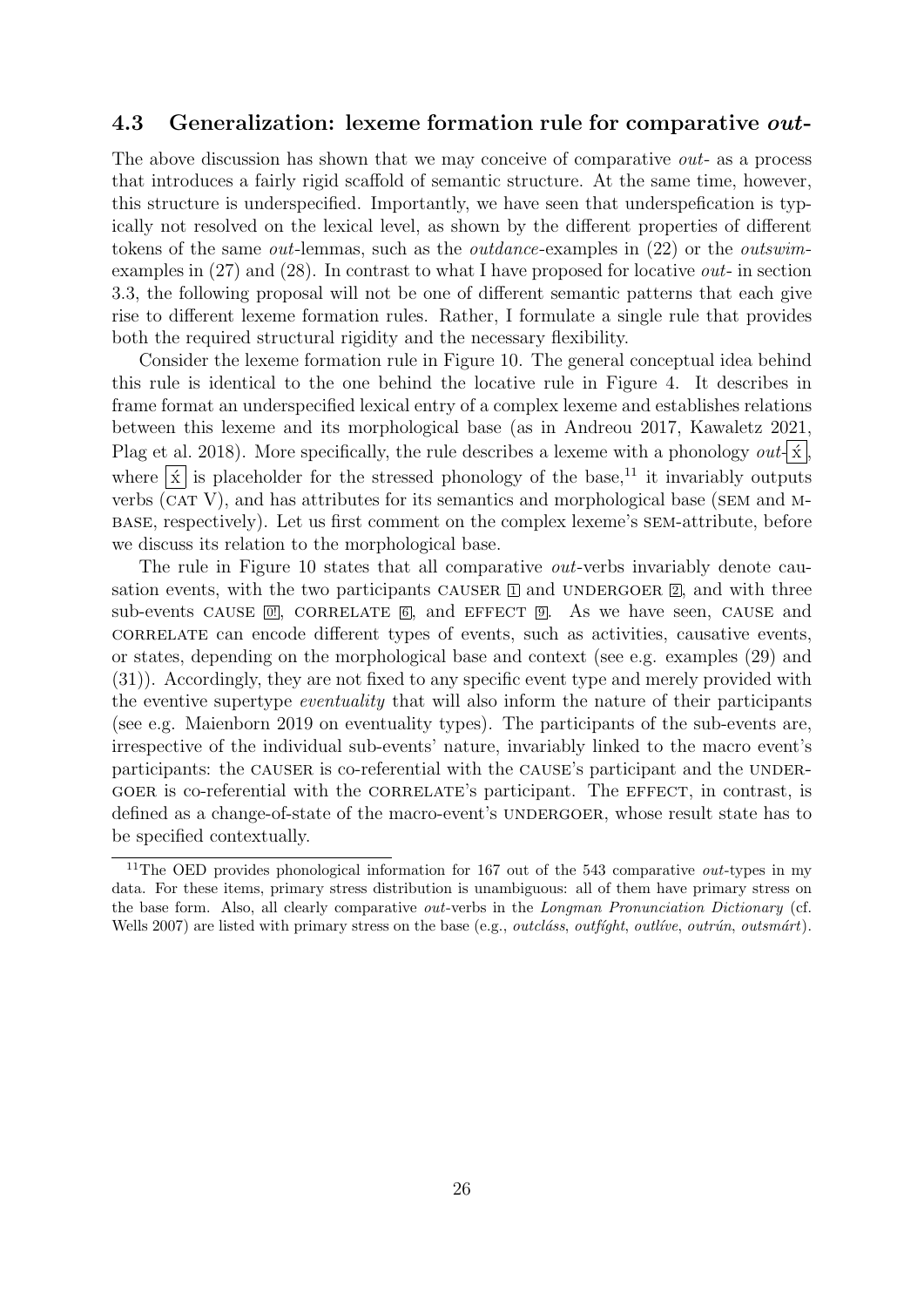

Figure 10: Lexeme formation rule for comparative out-.  $(Abbr.: CARD = CARDINALITY; DEG = DEGREE; MEASURE-DIM = MEASURE DIMENSION;$  $RES-STATE = RESULT STATE.$ )

Recall that, with regard to the scalar-comparative component of the construction, we need to ensure three key ingredients. First, the analysis here rests on the empirically well-supported assumption that comparison brings about the macro-event's EFFECT, and thus needs to be attached to the cause sub-event. Second, it needs to allow for flexibility regarding scale type. Third, it needs to allow for either comparison of event properties (or cardinalities) of cause and correlate or for the mere surpassment of a threshold value. The first condition is tackled straighforwardly by making the comparator attribute  $(\widehat{C}_{s,Rel} \ (\overline{4,5})$  attach to the degree or cardinality value  $\overline{4}$  inside the CAUSE. Similarly, underspecification of scale type and dimensions for property scales are ensured by typing the MEASURE-DIM attribute  $\mathbb{S}$  as the supertype scale that encompasses both cardinality and property scales in the type hierarchy (see also Zinova 2016). Finally, the rule provides flexibility of what is being compared in the following way: The comparator states that it is value  $\mathbb{I}$  (i.e.  $\alpha$ ) that exceeds value  $\mathbb{I}$  (i.e.  $\beta$ ), where  $\alpha$  measures out the CAUSE itself,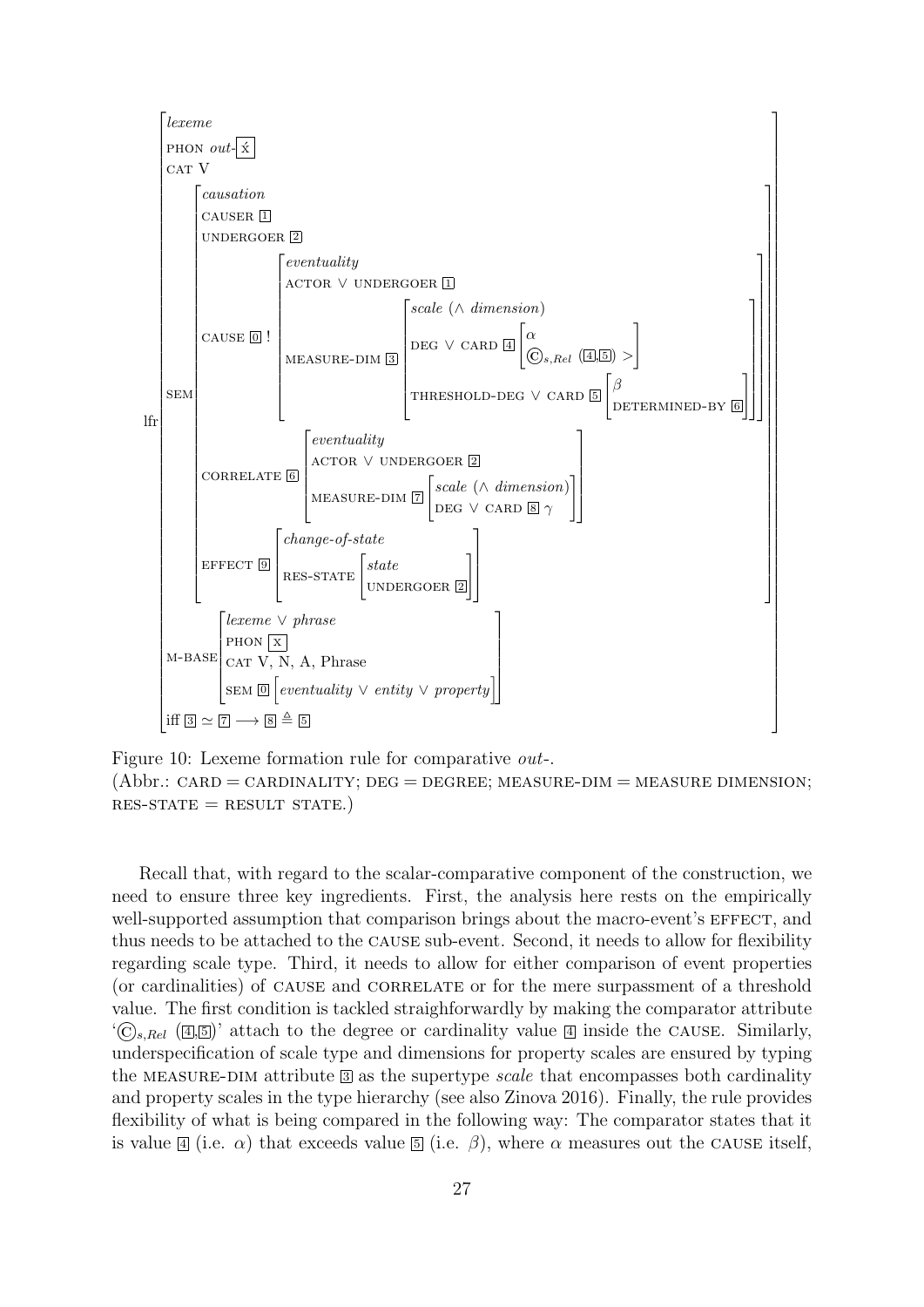while  $\beta$  constitutes the value of the threshold. In all cases, even those that do not allow for directly comparing CAUSE and CORRELATE such as the *crappy-diet* example in  $(31)$ , the threshold is determined by the CORRELATE event via DETERMINED-BY 6.

Technically less straightforward is the question of how we ensure the default case, upon which we compare properties of these two sub-events. The lexeme formation rule does so via the conditional constraint formulated at the bottom of the AVM: 'iff  $\mathbb{S} \simeq \mathbb{S}$  $\rightarrow \mathbb{R} \triangleq \mathbb{S}'$ . In prose, this constraint says the following: if the MEASURE-DIM attributes of the two sub-events are similar or equal (for example both applying to a property scale with the dimension speed), the threshold value  $\beta$  (i.e.  $\mathbb{E}$ ) is structurally identical to the scalar value  $\gamma$  (i.e.  $\mathbb{B}$ ) provided via the correlate's MEASURE-DIM attribute.

Let us finally comment on the morphological base, and how its properties are connected to the properties of the complex lexeme in Figure 10. As briefly mentioned at the beginning of section 4.1, and shown far more comprehensively by both Ahn (2021) and Kotowski (2020), comparative out- is highly promiscuous regarding the input it allows. This does not only hold for the syntactic category or aspectual type of the base form, but also for its ontological class more generally. Consider the examples in (32), which are preceded by a short classification of their ontological type and syntactic category.

- (32) a. causative accomplishment verb: Bojemoi, that woman has toes that could outcrush a boa constrictor!"<sup>12</sup>
	- b. DEGREE ACHIEVEMENT VERB: [...] the bananas on top of my refrigerator and kitchen cabinets ripened into snacking status the fastest. After four days, they [...] continued to **outripen all the other tested fruit**.<sup>13</sup>
	- c. abstract measure noun: Mascis' style is as a controlled squall like a windstorm trying to out-decibel a jet engine. (COCA)
	- d. PERSON/ROLE NOUN **Out-priesting the priests** "isn't the same as embracing the vocation to lead through service"... (COCA)
	- e. attitudinal phrase For a low-key but tantalizing night in, dust off the Scrabble box and challenge him to out-dirty-mouth you. (COCA)
	- f. EVALUATIVE ADJECTIVE It's not that being considerate is frustrating on its own, but when it becomes a competition to out-polite somebody else, it can get annoying. (iWeb)

The list of examples with different properties in (32) could in fact be continued, which serves to show that formulating hard-and-fast selectional restrictions for this prefix is misguided. Accordingly, the rule in Figure 10 is highly liberal regarding the properties of the morphological base. This holds for its type in general (lexeme  $\vee$  phrase), its syntactic category ('V, N, A, Phrase'), and its semantic type (eventuality  $\vee$  entity  $\vee$ property). Irrespective of this input, however, the output is by far more determined, and has the capacity to override the base properties. Let us focus on the semantics, and the inheritance mechanism I assume.

Most importantly, it is the complex lexeme's cause sub-event that inherits the base form's semantics, as indicated by the tags  $\boxed{0}$  and  $\boxed{0}$ , respectively. This can be illustrated by the following examples in (33) (all from iWeb; (33-b,c) partly repeated from (19-b)

<sup>&</sup>lt;sup>12</sup>Bishop, David. 2006. Honour be Damned. Black Flame Publishing. Retrieved from http.//books.google.com, n.p.

<sup>13</sup>https://www.epicurious.com/expert-advice/tricks-for-how-to-ripen-bananas-article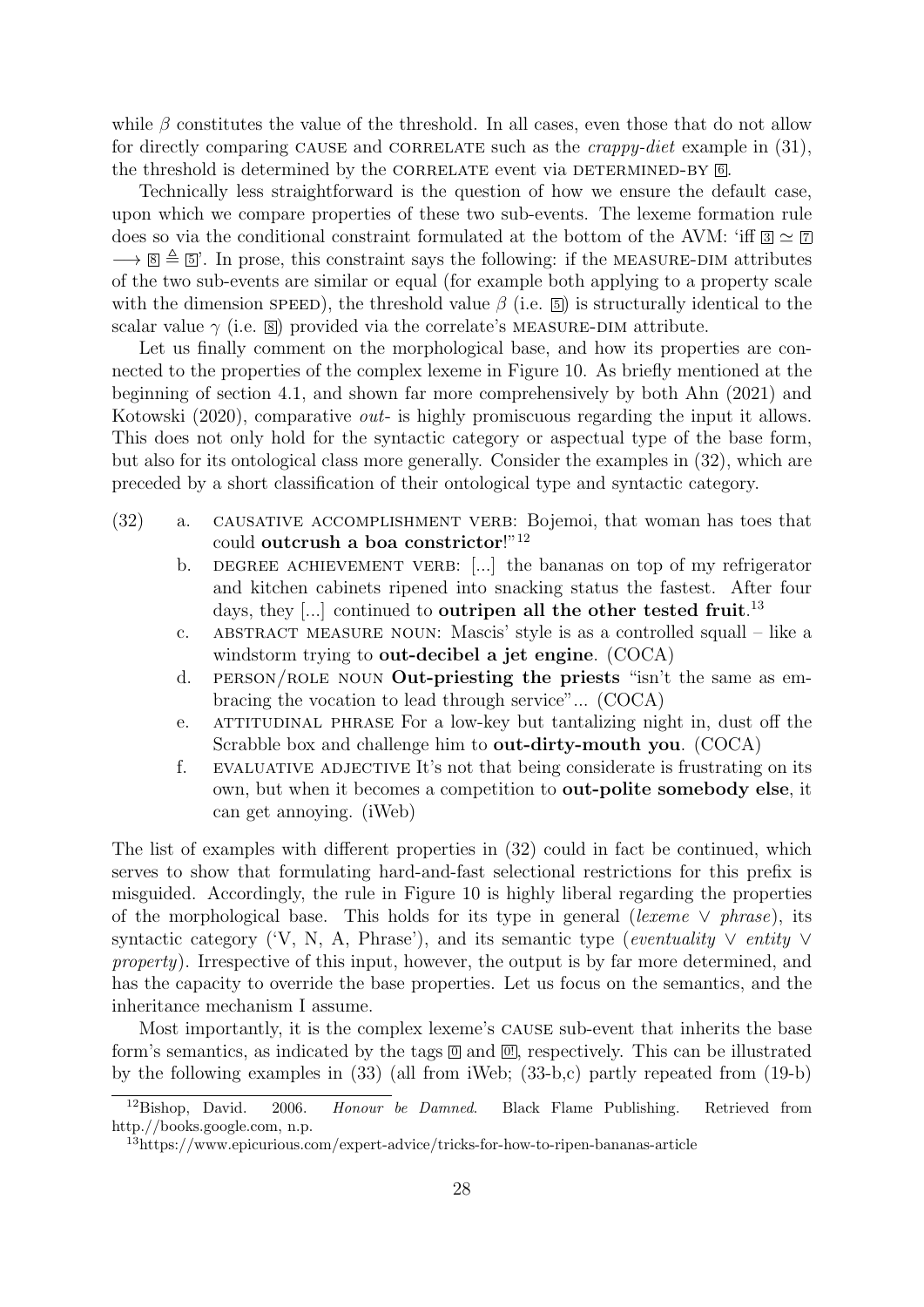and (31)):

- (33) a. When you are running a marathon, about an hour or two in you feel a feeling of euphoria...
	- b. Most camels can outrun most horses, but the fastest racehorse would probably outrun the fastest camel...
	- c. And remember, you can never outrun a crappy diet!

(33-a) shows that the morphological base to run is an activity verb, i.e. it denotes dynamic and durative events without an implied endpoint (see e.g. Filip 2011). The outform's general semantic type, however, is never of type activity, but of type causation. For typical examples, such as (33-b), we find the base's semantics inherited by the cause and we can infer that the CORRELATE sub-event is of the same type (here, running-activity). However, examples such as  $(33-c)$  show that this inference regarding the CORRELATE's semantic type does not hold across the board (see the frame in Figure 9).

In very many cases, inheritance of the base's general semantic type by the derivative's cause, i.e.  $\boxed{0}$  inheriting from  $\boxed{0}$ , is unproblematic, as for both (33-b) and (33-c). One problem arises with base verbs that are obligatorily transitive, but cannot realize their usual object-argument in an *out*-prefixed form. One such examples is *outcrush* in  $(32-a)$ above: the resultative base verb to crush has an obligatory PATIENT-argument that cannot be realized with the complex form outcrush. Implicitly, however, such examples seem to include attributes for their base's arguments, and I take the problem they pose to be one of the syntax-semantics interface rather than the semantics proper.

More frequently, however, the base does not denote an eventuality to begin with, as for example in the outbadge-example in (29) above, as well as in examples (32-c) to (32-e). For instance, for the base and derivative of outpriest in (32-d), we may assume a type hierarchy clash of the form 'SEM  $\overline{\omega}$ : *person-entity* ∧ SEM  $\overline{\omega}$ : *eventuality*  $\longrightarrow \bot'$ . As described in section 3.3, the !-notation stands in for a copy-and-override mechanism, i.e. inheritance except for stated differences. In the case of type mismatches, the rule in Figure 10 thus assumes the morphological process to overwrite its base and shift the base semantics to the suitable eventuality type in the derivative semantics. The rule does not make any concrete suggestions to this end, and I will remain non-committal regarding the general problem of how we derive eventuality-readings from non-eventuality-denoting bases. Possible candidates for such a mechanism include coercive processes (as in Audring and Booij 2016, Booij and Audring 2018, Michaelis 2004, or Nagano 2018), metonymical processes (see Baeskow 2021), or referential shifts to embedded eventualities in noneventive base structures (see e.g. Kotowski et al. 2022, Schneider 2022).

In summary, this section has modeled the word-formation process that gives rise to comparative out-verbs as a fairly complex and underspecified lexeme formation rule. This rule incorporates both invariable elements (in particular, event structure, argument structure, and a comparative component) and a variety of underspecified types and attributes that reflect the variablity we find, even for different tokens of the same out-lemmas. Let us now take stock, compare properties of locative and comparative *out*-verbs, and comment on their relationship in the next section.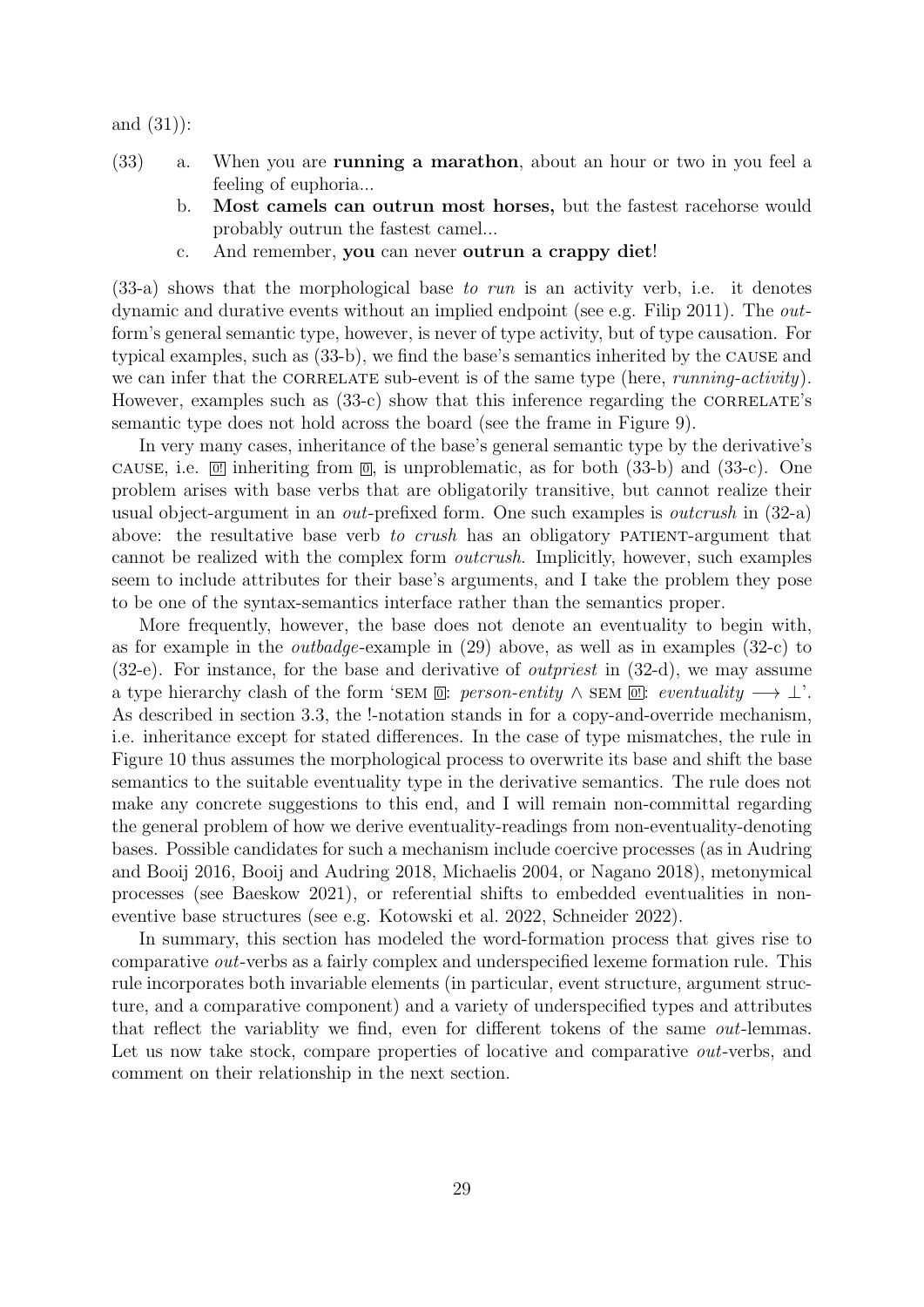# 5 Implications

The previous two sections 3 and 4 have modeled locative and comparative *out*-, respectively, as two distinct prefixes without recourse to possible similarities between them. In this section, we will comment on their commonalities and differences, as well as on their respective statuses as morphological processes. First, the question arises whether the two elements can be considered two senses of the same prefix. Second, a related question concerns how justified treating them as prefixes is in the first place, and whether they could equally well be treated as compound elements.

We will begin the discussion by taking stock of the two categories' properties. To this end, Table 1 summarizes and juxtaposes core findings presented above:

| Locative <i>out</i> -                   | Comparative <i>out</i> -    |
|-----------------------------------------|-----------------------------|
| <b>Differences</b>                      |                             |
| Variable primary stress                 | Primary stress on base      |
| Equivalent free forms                   | No equivalent free forms    |
| Marginally productive                   | Robustly productive         |
| Restricted base classes                 | No clear restrictions       |
| Category-preserving                     | Regularly category-changing |
| Marginally applicative                  | Robustly applicative        |
| Variable transitivity                   | Always transitive           |
| No addition of sub-events               | Always adds 2 sub-events    |
| Commonalities                           |                             |
| (partly) causative-resultative spectrum |                             |

Table 1: Differences and commonalities between locative and comparative out-.

Overall, the differences between the two constructions clearly outweigh their commonalities. Semantically, it has been shown that comparative out- is a much richer process than locative out-: it is robustly applicative and sub-event adding. As can be read off from the rule formulated in Figure 10, the comparative process typically changes the ontological type of the base and adds a substantial amount of structure. As shown in section 3, its locative cousin is (largely) non-applicative, merely adds a mereological constraint, and does not change the base's ontological type. The only commonality listed in Table 1, i.e. being part of the causative-resultative spectrum, only applies to a subset of locative forms and certainly concerns a rather broad class that includes very many lexical items, constructions, and morphological processes (see Goldberg and Jackendoff 2004 for an overview).

These overall differences are also reflected in distributional similarity measures. As shown by Kotowski and Schäfer  $(2022)$ , comparative derivatives show a significantly higher degree of similarity to each other than locative derivatives. The authors interpret this effect as a consequence of the comparative prefix's richer semantic contribution and applicative potential.

One particularly striking difference between the two out-s are their distinct stress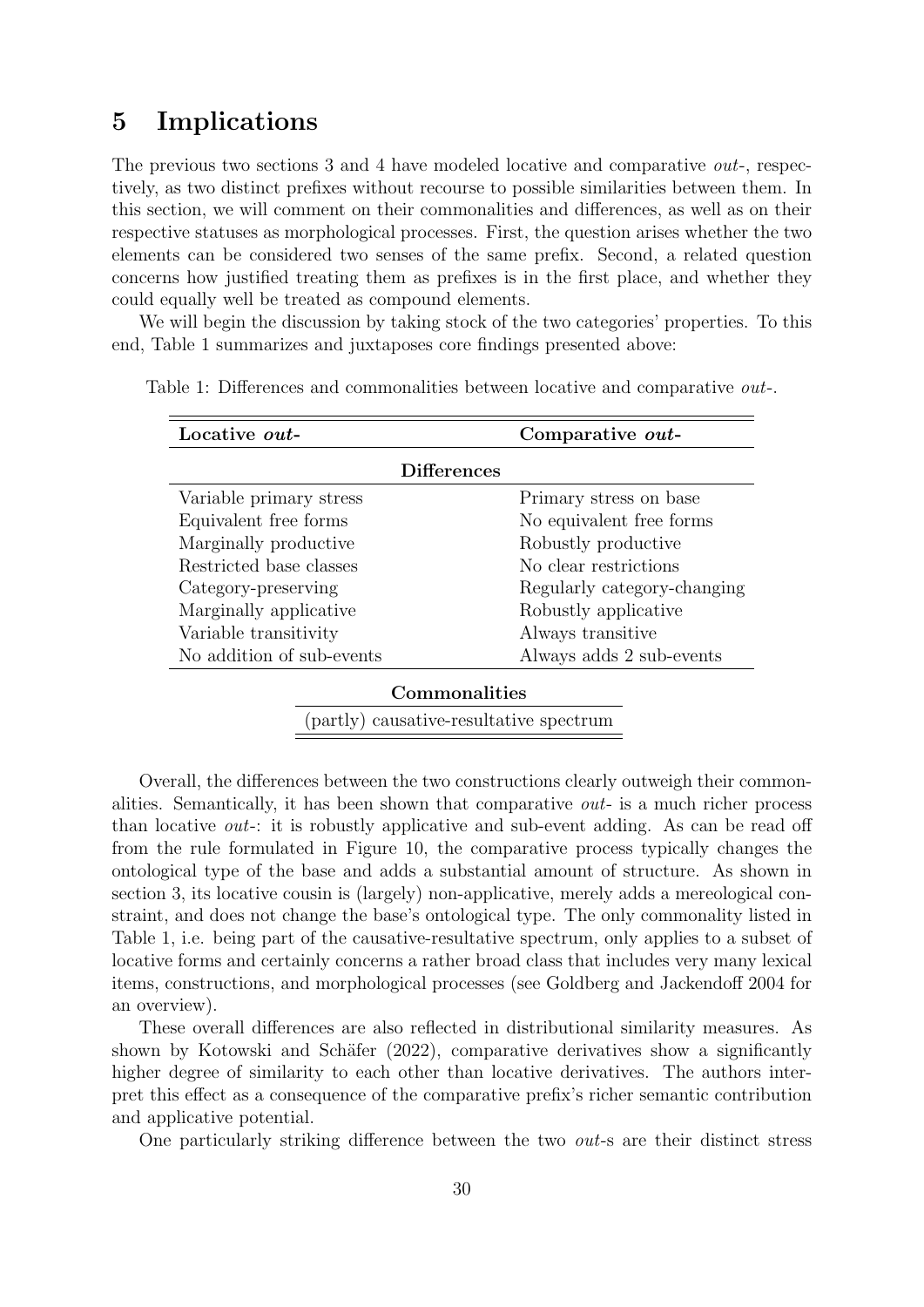patterns. As mentioned in the discussions of their respective lexeme formation rules, the stress pattern for locative out-forms is highly variable with no clear preference for stress on either prefix or base, while primary stress always falls on the base in comparative out-forms. This is illustrated for outmarry, which occurs with both a locative reading in  $(34-a)$  (repeated from  $(9-a)$ ), and a comparative reading in  $(34-b)$  (stress is indicated by acute accents):

- $(34)$  a. Hispanics as well as Asians are **out-marrying** by something like 60%. I mean, they marry somebody other than a Latino. (COCA) [locative]
	- b. In three of four decennial years between 1890 and 1920, black men outmárried white men. (iWeb) [comparative]

Irrespective of whether this is understood as a lexical property, a property shared by sets of derivatives, or a property assigned post-lexically, locative and comparative outthus do nut fulfill a central requirement for any assumption of polysemy: identity of form mapping to distinct senses (see Rainer 2014). While stress is an essentially non-semantic property, all of the above points taken together clearly speak in favor of assuming two distinct morphological processes.

Incidentally, stress may also be informative regarding the two processes' respective morphological statuses. The diverging stress patterns conform to prosodic differences found across Germanic languages: particle verbs (or separable complex verbs) have stress on the particle, while the homophonous prefix in nonseparable complex verbs does not carry primary stress (see e.g. Fleischer et al. 2012:373ff., Los et al. 2012:145f., Olsen 2014). Possibly unsurprisingly, then, locative *out*- appears to be analyzable as a bound form of out as a spatial particle. As illustrated with the examples in (35) (both from COCA), we find the respective base verbs of all locative out-forms in the competing particle construction with the exact same interpretations.

- (35) a. Workers say they shipped out those test batteries last spring [...] [compare to ex.  $(2-a)$ ]
	- b. Your different ethnic groups would start here and then migrate out as their jobs or careers moved on. [compare to ex. (4)]

As assumed by a number of authors (e.g. Amiot 2005, Bauer et al. 2013:340, Dalton-Puffer and Plag 2000, Olsen 2014), bound elements with homophonous free form counterparts should be analyzed as affixes only if they differ in semantic behavior from the respective free form. The fact that locative out-'s semantic contribution corresponds to the basic meaning contribution of the particle may therefore prima facie be taken as evidence for a compound analysis (see Tyler and Evans 2003:200ff. and Cappelle and Declerck 2005 on the particle out; see Marchand 1969:55ff. for an analysis of out-forms as compounds).

Yet, a compound analysis is not entirely straightforward, either. First, while the whole range of prefix meanings is covered by the particle, the particle also shows a by far wider range of meanings than the bound form, and in how far we can call the meanings of the two forms coextensive is unclear. Second, the status of particles as free forms is itself not uncontroversial (see Los et al. 2012:ch.2, McIntyre 2007 for discussion). For these reasons, I will remain agnostic as to locative out-'s morphological status. At the same time, given some structural changes to the formalizations in section 3 (such as, for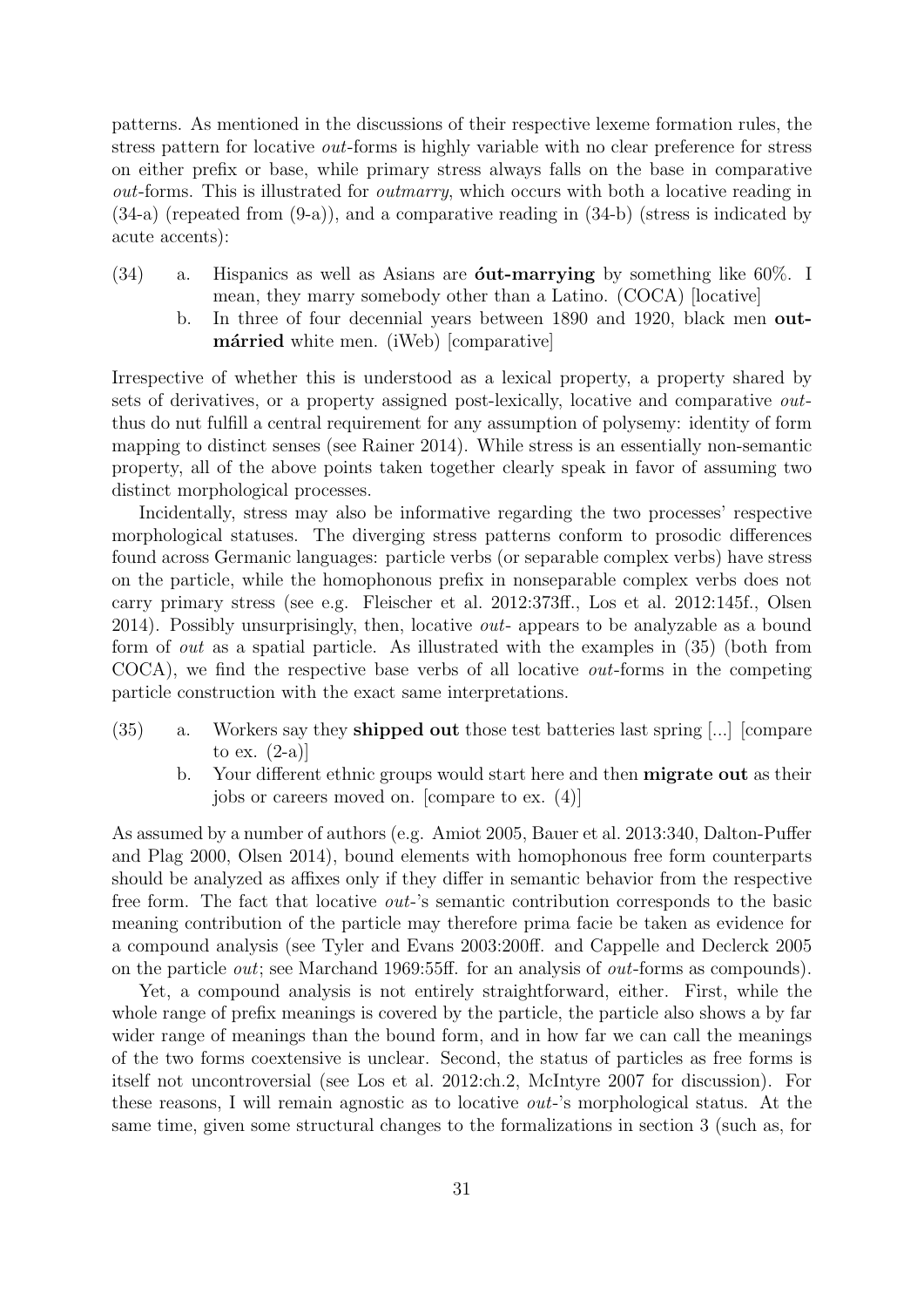example, providing the M-BASE attribute with two forms), the analysis presented there appears also compatible with assumptions of compoundhood.

The situation is certainly very different for comparative *out*-. Here, a prefix analysis is clearly preferable, as we do not find free forms of out with a similar comparative semantics or argument structure altering potential. This is illustrated by the oddness of the examples in (36):

(36) a. ??Camels can run out horses. [compare to ex. (19-b)] b. ??We try to drink out our friends. [compare to ex. (20-b)]

We have thus arrived at the rather unambiguous conclusion that comparative and locative out- are distinct word-formation processes, and that a polysemy analysis is misguided. As noted by Kotowski (2020), the development of a comparative meaning component is largely obscure, and we do not seem to find cognates of out in other Germanic languages with a similar semantics. Although none of this precludes semantic relatedness, and although assumptions that comparative *out*- developed out of locative sense(s) are apparently uncontroversial (see Brinton 1988; Nagano 2011), I will therefore refrain from joining in with speculations on how spatial and scalar semantics in out-prefixed verbs may be connected.

### 6 Conclusion

This paper set out to provide the first systematic analyses and formalizations of the semantics of both locative and comparative out-verbs. The investigation has been based on a broad dataset of corpus attestations of roughly 600 types and more than 1,500 tokens. Generally speaking, and contrary to implicit assumptions in the literature, there is ample evidence that locative and comparative out- are two distinct prefixes. The comparative prefix is highly productive, regularly changes the base's category, is clearly applicative, always transitive, bears primary stress on the base rather than the prefix, and does not have unambiguously equivalent free forms. Locative *out-* systematically differs regarding all of these properties, which clearly speaks against a polysemy analysis.

On a related note, the frame formalizations of the two processes have revealed further fundamental differences. Despite its semantic complexity and the diversity of base forms it allows, comparative out- has been shown to be fairly rigid with regard to a number of properties, in particular its event structure as well as argument structure. In consequence, I have proposed a single abstract lexeme formation rule for this prefix. In contrast, and despite their relative paucity, locative out-derivatives are semantically by far more dependent on their base. They give rise to a number of sub-pattern that are related by a highly abstract mereological constraint only, and I have proposed an inheritance hierarchy that connects several distinct lexeme formation rules for the locative prefix. While none of this should be read as an argument against historical relatedness, it therefore seems safe to say that the comparative sense of out- has developed into a distinct prefix.

A number of interesting open questions will have to be left to future research. For example, given the relatively uniform output of the comparative prefix, very many attested base forms have to undergo type shifts of some sort – for example, from entity or property to eventuality. In how far such mechanisms are predictable, and whether they rely on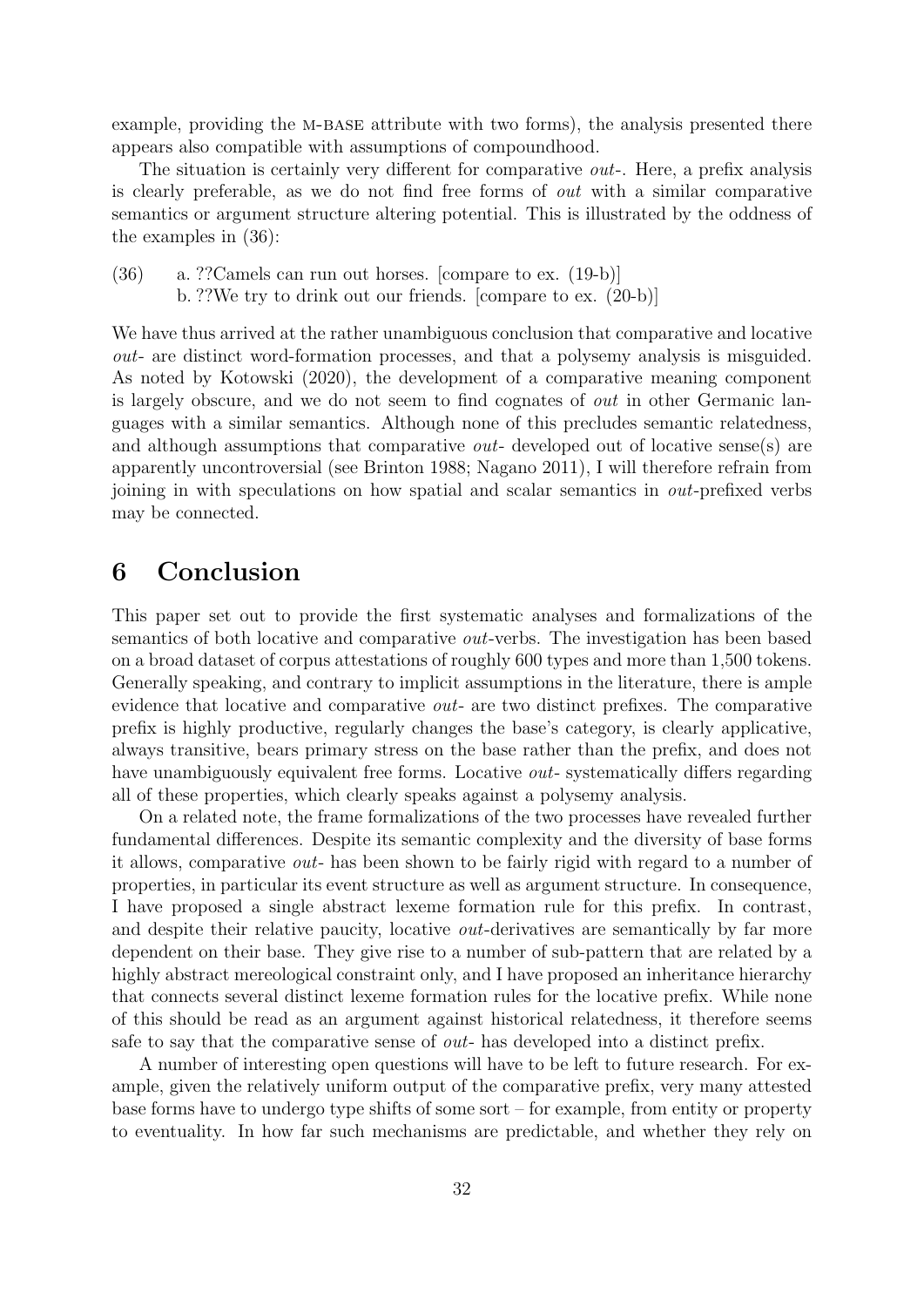purely coercive or metonymic, or yet other processes, is still not well understood. Also, as mentioned at various points in this paper, the historical development of the comparative prefix is largely obscure, and to my knowledge there is no dedicated study to this end available. Finally, the rather rare locative prefix may also yield worthwhile follow-up investigations on why this morphological form has survived and on the marginal niche it occupies next to out as a particle.

# References

- Ahn, B. (2021). Mapping out- argument structure: To appear (http://www.byronahn.com/papers/ahn-mapping-out-argument-structure.pdf).
- Amiot, D. (2005). Between compounding and derivation. In Dressler, W. U., editor, Morphology and its demarcations, volume 264 of Amsterdam studies in the theory and history of linguistic science Ser. 4, Current issues in linguistic theory, pages 183–195. Benjamins, Amsterdam.
- Andreou, M. (2017). Stereotype negation in frame semantics. Glossa: a journal of general linguistics, 2(1):79.
- Audring, J. and Booij, G. (2016). Cooperation and coercion. Linguistics, 54(4).
- Baeskow, H. (2021). Noun-verb conversion as a metonymic metamorphosis. Skase Journal of Theoretical Linguistics, 18(1):2–34.
- Barsalou, L. W. (1992). Frames, concepts, and conceptual fields. In Lehrer, A. and Kittay, E., editors, Frames, fields, and contrasts: New essays in semantic and lexical organization, pages 21–74. Lawrence Erlbaum Associates, Hillsdale, NJ.
- Bauer, L., Lieber, R., and Plag, I. (2013). The Oxford reference guide to English morphology. Oxford University Press, Oxford.
- Beavers, J. (2011). On affectedness. Natural Language and Linguistic Theory, 29:335–370.
- Bonami, O. and Crysmann, B. (2016). Morphology in constraint-based lexicalist approaches to grammar. In Hippisley, A. and Stump, G. T., editors, The Cambridge handbook of morphology, Cambridge handbooks in language and linguistics, pages 609– 656. Cambridge University Press, Cambridge.
- Booij, G. and Audring, J. (2018). Category change in construction morphology. In van Goethem, K., Norde, M., Coussé, E., and Vanderbauwhede, G., editors, Category Change from a Constructional Perspective, Constructional Approaches to Language Ser, pages 209–228. John Benjamins Publishing Company, Amsterdam/Philadelphia.
- Booij, G. E. (2010). Construction morphology. Oxford linguistics. Oxford Univ. Press, Oxford.
- Brinton, L. J. (1988). The development of English aspectual systems: Aspectualizers and post-verbal particles, volume 49 of Cambridge studies in linguistics. Cambridge University Press, Cambridge.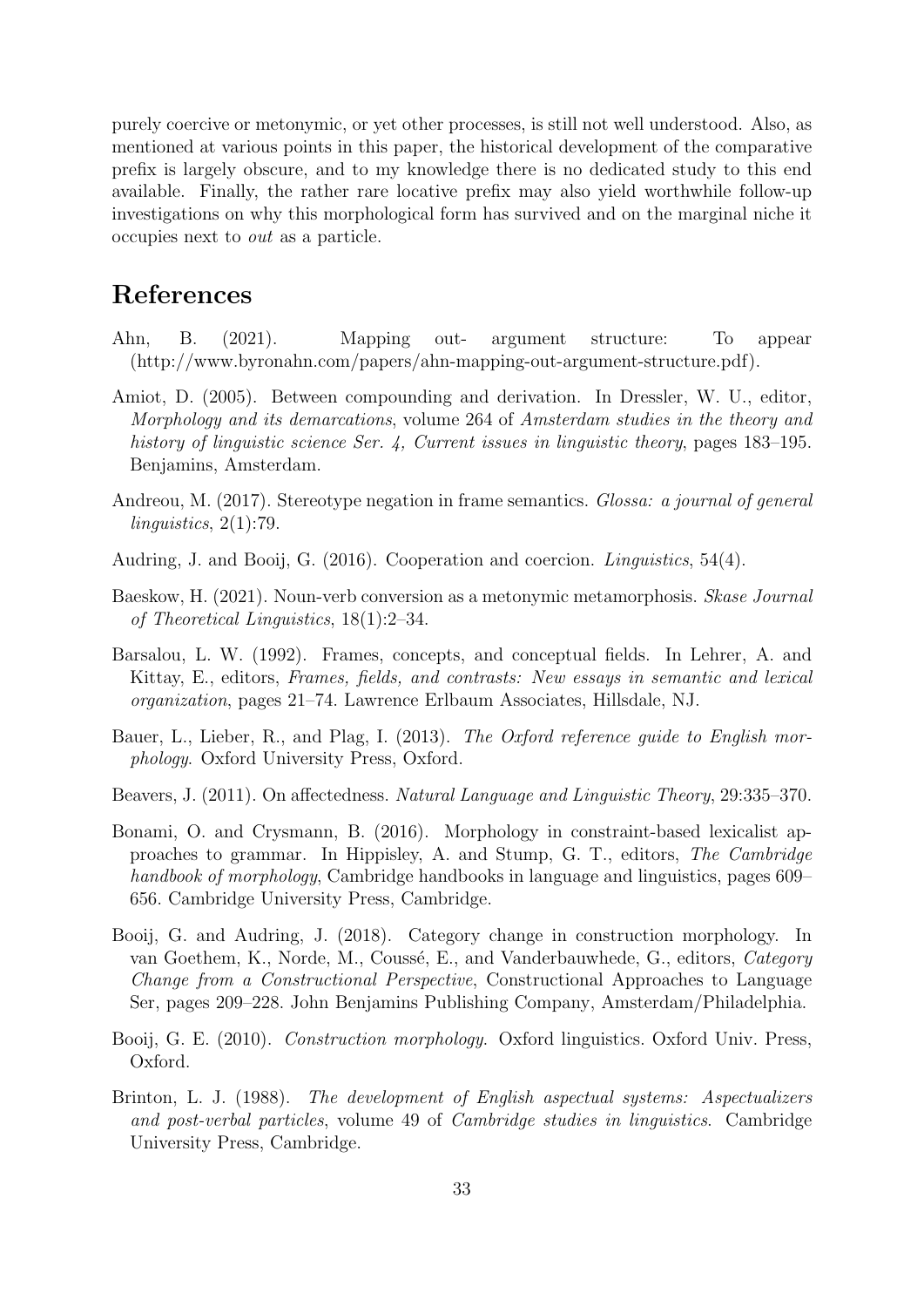- Cappelle, B. and Declerck, R. (2005). Spatial and temporal boundedness in english motion events. Journal of Pragmatics, 37(6):889–917.
- Carpenter, B. (1992). The logic of typed feature structures: With applications to unification grammars, logic programs, and constraint resolution, volume 32 of Cambridge tracts in theoretical computer science. Cambridge University Press, Cambridge.
- Carrier, J. and Randall, J. H. (1992). The argument structure and syntactic structure of resultatives. Linguistic Inquiry, 23(2):173–234.
- Dalton-Puffer, C. and Plag, I. (2000). Categorywise, some compound-type morphemes seem to be rather suffix-like: On the status of -ful, -type, and -wise in present day english. Folia Linguistica, 34(3-4):225–245.
- Davies, M. (2004). British national corpus (from oxford university press): Available online at https://www.english-corpora.org/bnc/.
- Davies, M. (2008). The corpus of contemporary american english:  $400+$  million words, 1990-present: Available online at https://corpus.byu.edu/coca/.
- Davies, M. (2018). The 14 billion word iweb corpus: Available online at https://corpus.byu.edu/iweb/.
- Dirven, R. (2010). The construal of cause: The case of cause prepositions. In Taylor, J. R. and MacLaury, R. E., editors, Language and the cognitive construal of the world, Trends in linguistics. Studies and monographs, pages 95–118. Mouton de Gruyter, Berlin and New York.
- Dixon, R. M. W. (2005). A semantic approach to English grammar. Oxford textbooks in linguistics. Oxford University Press, Oxford and New York, rev. and enl. 2nd ed. edition.
- Doetjes, J. (2010). Incommensurability. In Aloni, M., Bastiaanse, H., de Jager, T., and Schulz, K., editors, *Logic, language and meaning*, FoLLI publications on logic, language and information, pages 254–263. Springer, Berlin.
- Fellbaum, C., editor (1998). WordNet: An electronic lexical database. Language, speech, and communication. MIT Press, Cambridge, Mass.
- Filip, H. (2011). 48. aspectual class and aktionsart. In Heusinger, K. v., Maienborn, C., and Portner, P., editors, *Semantics*, Handbücher zur Sprach- und Kommunikationswissenschaft /HSK]. De Gruyter, Berlin.
- Fleischer, W., Barz, I., and Schröder, M. (2012). Wortbildung der deutschen Gegenwartssprache. De Gruyter Studium. De Gruyter, Berlin and Boston, 4. auflage edition.
- Goldberg, A. E. and Jackendoff, R. (2004). The english resultative as a family of constructions. Language, 80(3):532–568.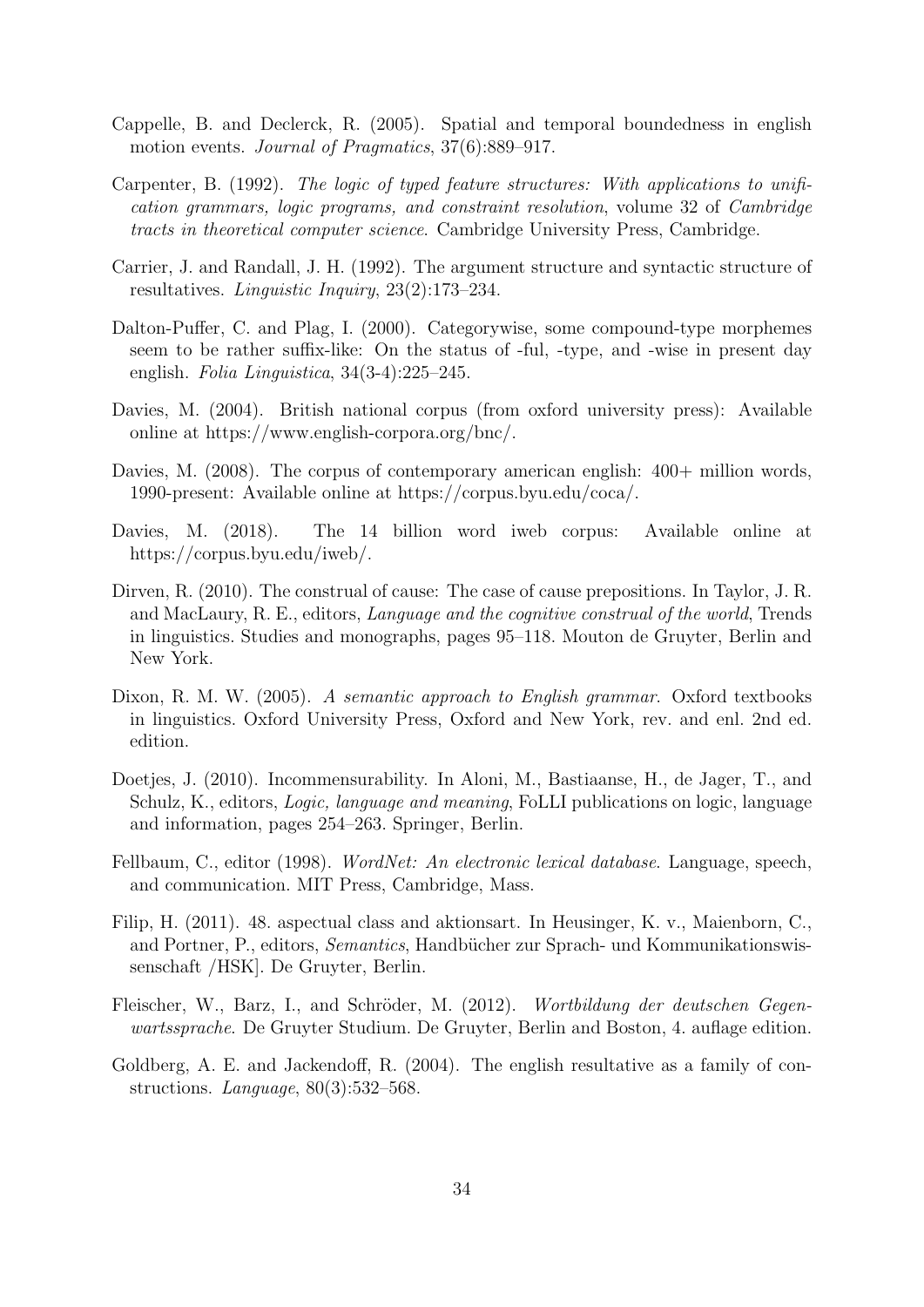- Haspelmath, M. and Sims, A. D. (2013). Understanding morphology. Understanding language series. Routledge Taylor & Francis Group, London and New York, NY, 2nd edition edition.
- Irube, K. (1984). Argument structure and the out-prefixation. English Linguistics,  $1(1):105-122.$
- Jackendoff, R. (1983). Semantics and cognition, volume 8 of Current studies in linguistics series. MIT Press, Cambridge, Mass.
- Jackendoff, R. (1997). Twistin' the night away. Language, 73(3):534.
- Kallmeyer, L. and Osswald, R. (2013). Syntax-driven semantic frame composition in lexicalized tree adjoining grammars. Journal of Language Modelling, 1(2):267–330.
- Kawaletz, L. (2021). The semantics of English -ment nominalizations. Dissertation, Heinrich-Heine-University, Düsseldorf.
- Kawaletz, L. and Plag, I. (2015). Predicting the semantics of english nominalizations: A frame-based analysis of /ment/-suffixation. In Bauer, L., Körtvélyessy, L., and Stekauer, P., editors, *Semantics of complex words*, Studies in morphology, pages 289– 319. Springer, Dordrecht.
- Kennedy, C. (1997). Projecting the adjective: The syntax and semantics of gradability and comparison. Dissertation, University of California, Santa Cruz, Santa Cruz.
- Kennedy, C. (2007). Vagueness and grammar: The semantics of relative and absolute gradable adjectives. Linguistics and Philosophy, 30(1):1–45.
- Kennedy, C. and McNally, L. (2005). Scale structure, degree modification, and the semantics of gradable predicates. Language, 81(2):345–381.
- Kipper, K., Korhonen, A., Ryant, N., and Palmer, M. (2008). A large-scale classification of english verbs. Language Resources and Evaluation, 42(1):21–40.
- Koenig, J.-P. (1999). Lexical relations. Stanford monographs in linguistics. CSLI Publ. Center for the Study of Language and Information, Stanford, Calif.
- Kotowski, S. (2020). The semantics of english out-prefixation: A corpus-based investigation. English Language and Linguistics, 12:1–29.
- Kotowski, S. and Schäfer, M. (2022). Semantic relatedness across base verbs and derivatives: Quantitative and distributional analyses of english out-prefixtion. submitted.
- Kotowski, S., Schneider, V., and Kawaletz, L. (2022). Eventualities in nominalization semantics: The case of denominal *-ment*-formations. submitted.
- Landau, B. and Jackendoff, R. (1993). "what" and "where" in spatial language and spatial cognition. Behavioral and Brain Sciences, 16(2):217–238.
- Levin, B. (1993). English verb classes and alternations: A preliminary investigation. Univ. of Chicago Press, Chicago Ill. u.a.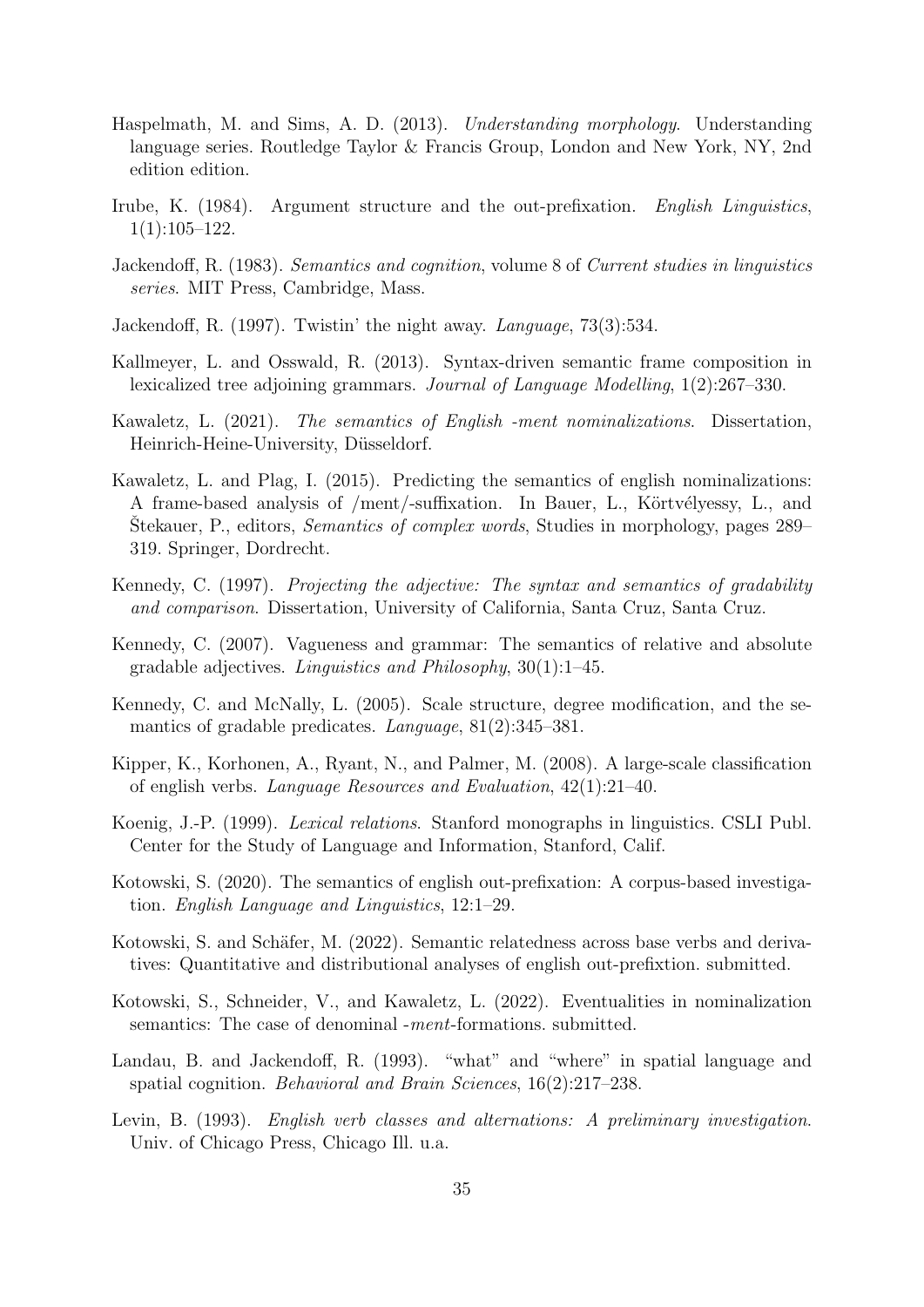- Levin, B. and Rappaport Hovav, M. (2019). Lexicalization patterns. In Truswell, R., editor, The Oxford handbook of event structure, Oxford handbooks in linguistics, pages 393–425. Oxford University Press.
- Lieber, R. (2016). *English nouns: The ecology of nominalization*, volume 150 of *Cambridge* studies in linguistics. Cambridge University Press, Cambridge.
- Löbner, S. (2014). Evidence for frames from natural language. In Gamerschlag, T., Gerland, D., Osswald, R., and Petersen, W., editors, Frames and concept types, Studies in linguistics and philosophy, pages 23–57. Springer, Dordrecht.
- Löbner, S. (2017). Frame theory with first-order comparators: Modeling the lexical meaning of punctual verbs of change with frames. In Hansen, H. H., Murray, S. E., Sadrzadeh, M., and Zeevat, H., editors, Logic, Language, and Computation, Lecture Notes in Computer Science, pages 98–117. Springer Berlin Heidelberg, Berlin, Heidelberg and s.l.
- Los, B., Blom, C., Booij, G., Elenbaas, M., and van Kemenade, A. (2012). Morphosyntactic change. Cambridge University Press, Cambridge.
- Maienborn, C. (2019). Events and states. In Truswell, R., editor, The Oxford handbook of event structure, Oxford handbooks in linguistics, pages 49–89. Oxford University Press.
- Marchand, H. (1969). The categories and types of present-day English word-formation. C.H. Beck, München, 2 edition.
- McIntyre, A. (2003). Preverbs, argument linking and verb semantics. In Booij, G. and Marle, J., editors, Yearbook of Morphology 2003, Yearbook of Morphology, pages 119– 144. Kluwer Academic, Dordrecht and London.
- McIntyre, A. (2004). Event paths, conflation, argument structure, and vp shells. Linguistics, 42(3):523–571.
- McIntyre, A. (2007). Particle verbs and argument structure. Language and Linguistics Compass, 1(4):350–367.
- Michaelis, L. A. (2004). Type shifting in construction grammar: An integrated approach to aspectual coercion. Cognitive Linguistics,  $15(1)$ :1–67.
- Müller, S. (2002). Complex predicates: Verbal complexes, resultative constructions, and particle verbs in German. Studies in constraint-based lexicalism. CSLI Publ, Stanford, Calif.
- Nagano, A. (2011). The right-headedness of morphology and the status and development of category-determining prefixes in english. English Language and Linguistics, 15(01):61–83.
- Nagano, A. (2018). A conversion analysis of so-called coercion from relational to qualitative adjectives in english. Word Structure, 11(2):185–210.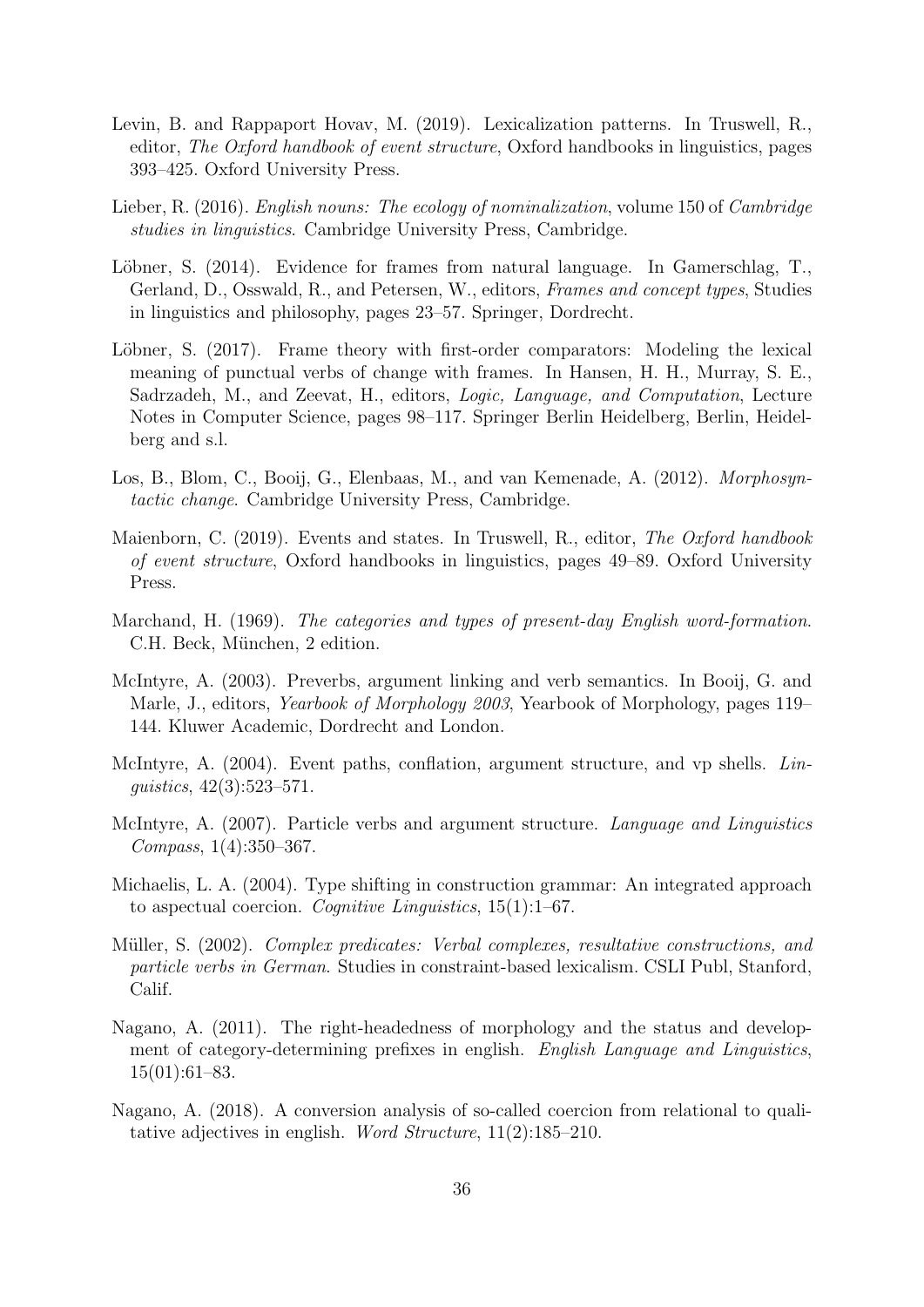- OED (2018). The oxford english dictionary online.
- Olsen, S. (2014). Delineating derivation and compounding. In Lieber, R. and Stekauer, P., editors, The Oxford handbook of derivational morphology, Oxford handbooks in linguistics, pages 26–49. Oxford Univ. Press, Oxford.
- Osswald, R. and van Valin, R. D. (2014). Framenet, frame structure, and the syntaxsemantics interface. In Gamerschlag, T., editor, Frames and concept types, Studies in linguistics and philosophy, pages 125–156. Springer, Cham.
- Petersen, W. (2007). Representation of concepts as frames. In Skilters, J., Toccafondi, F., and Stemberger, G., editors, Complex cognition and qualitative science, The Baltic international yearbook of cognition, logic and communication, pages 151–170. University of Latvia, Riga.
- Plag, I., Andreou, M., and Kawaletz, L. (2018). A frame-semantic approach to polysemy in affixation. In Bonami, O., Boyé, G., Dal, G., Giraudo, H., and Namer, F., editors, The lexeme in descriptive and theoretical morphology. Language Science Press, Berlin.
- Pollard, C. J. and Sag, I. A. (1994). Head-driven phrase structure grammar. Studies in contemporary linguistics. Center for the Study of Language and Information, Stanford.
- Rainer, F. (2014). Polysemy in derivation. In Lieber, R. and Štekauer, P., editors, The Oxford handbook of derivational morphology, Oxford handbooks in linguistics, pages 338–353. Oxford Univ. Press, Oxford.
- Rappaport Hovav, M. and Levin, B. (1998). Building verb meanings. In Butt, M. and Geuder, W., editors, The projection of arguments, CSLI lecture notes, pages 97–134. CSLI Publications, Stanford, Calif.
- Rappaport Hovav, M. and Levin, B. (2001). An event structure account of english resultatives. Language, 77(4):766–797.
- Riehemann, S. Z. (1998). Type-based derivational morphology. The Journal of Comparative Germanic Linguistics, 2(1):49–77.
- Rohde, A. (2001). Analyzing PATH: the interplay of verbs, prepositions and constructional semantics. Dissertation, Rice University, Houston.
- Sag, I. A. (2012). Sign-based construction grammar: An informal synopsis. In Boas, H. C. and Sag, I. A., editors, Sign-based construction grammar, CSLI lecture notes, pages 69–202. CSLI Publ. Center for the Study of Language and Information, Stanford, Calif.
- Schneider, V. (2022). Eventualities in the semantics of denominal nominalizations. submitted.
- Schröder, A.  $(2011)$ . On the productivity of verbal prefixation in English: Synchronic and  $diachronic \,\,\text{perspectives}, \,\text{volume} \,\,44 \,\,\text{of} \,\,\text{Language} \,\,\text{in} \,\,\text{performance}.$  Narr Verl., Tübingen.